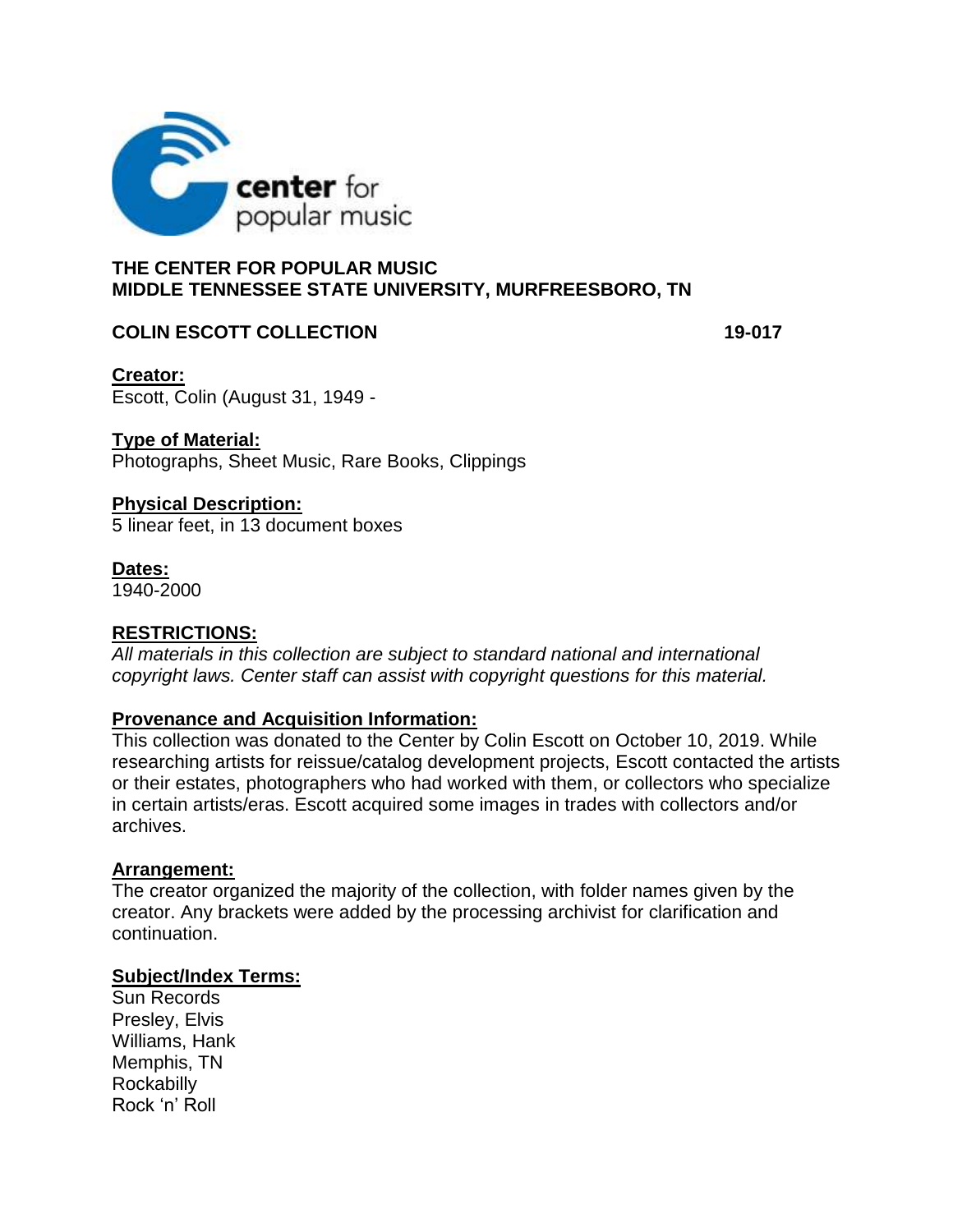Country Music Phillips International Records Hi Records

# **Agency History/Biographical Sketch:**

Colin Escott born August 31, 1949 in Boughton-Aluph, Kent, UK and received a Bachelor's of Arts from University of Kent, UK. In 1971 he began working in administration for PolyGram Records, then as freelance for PolyGram, Universal Music, Sony/Columbia, Warner Bros.-Rhino, Time Life, Capitol-EMI, RCA, and many independent companies, including Bear Family, Sundazed, Omnivore, and others.

Escott has been awarded two GRAMMY awards for Best Historical Album for *Complete Hank Williams* (Mercury, 1998) and *The Garden Spot Programs, 1950* (Omnivore, 2014). In 1999, he was awarded Lifetime Achievement Award from the ARSC (Association for Recorded Sound Collections). Escott has also received awards from the International Bluegrass Music Association (IBMA) and the Blues Foundation.

A few of the projects Escott has worked on throughout his prolific career include the following: With Morgan Neville (producer)- researched and wrote PBS/American Masters TV show on Hank Williams (*Honky Tonk Blues)*; coproduced/annotated Time Life CD box set and accompanying DVD/TV show on the music of the Civil Rights Movement, *Let Freedom Sing*; consultant on Ken Burns' *Country Music* and coannotated accompanying CD box set; served as one of the writers of CMT scripted series, *Sun Records*; writer for Tennessee Department of Tourist Development's Tennessee Music Pathways project; writer of Tony nominated stage show *Million Dollar Quartet* (2008-ongoing) with shows in Chicago, Broadway, London West End, Las Vegas, national tours, licensed productions, cruise ships, overseas productions, etc., and its sequel: *Million Dollar Christmas* (2021).

# Selected Books:

With Martin Hawkins. *Sun Records : The Brief History of the Legendary Recording Label*. Omnibus Press, 1980.

Martin Hawkins. *Sun Records : The Discography*. Bear Family Records, 1987.

With Martin Hawkins. *Good Rockin' Tonight : Sun Records and the Birth of Rock "n" Roll*. St. Martin's Press, 1992.

Escott, Colin, et al. *Hank Williams : The Biography*. Little, Brown, 1995.

With Kira Florita. *Hank Williams : Snapshots from the Lost Highway*. Da Capo Press, 2001.

Escott, Colin. *The Grand Ole Opry : The Making of an American Icon*. Center Street, 2006.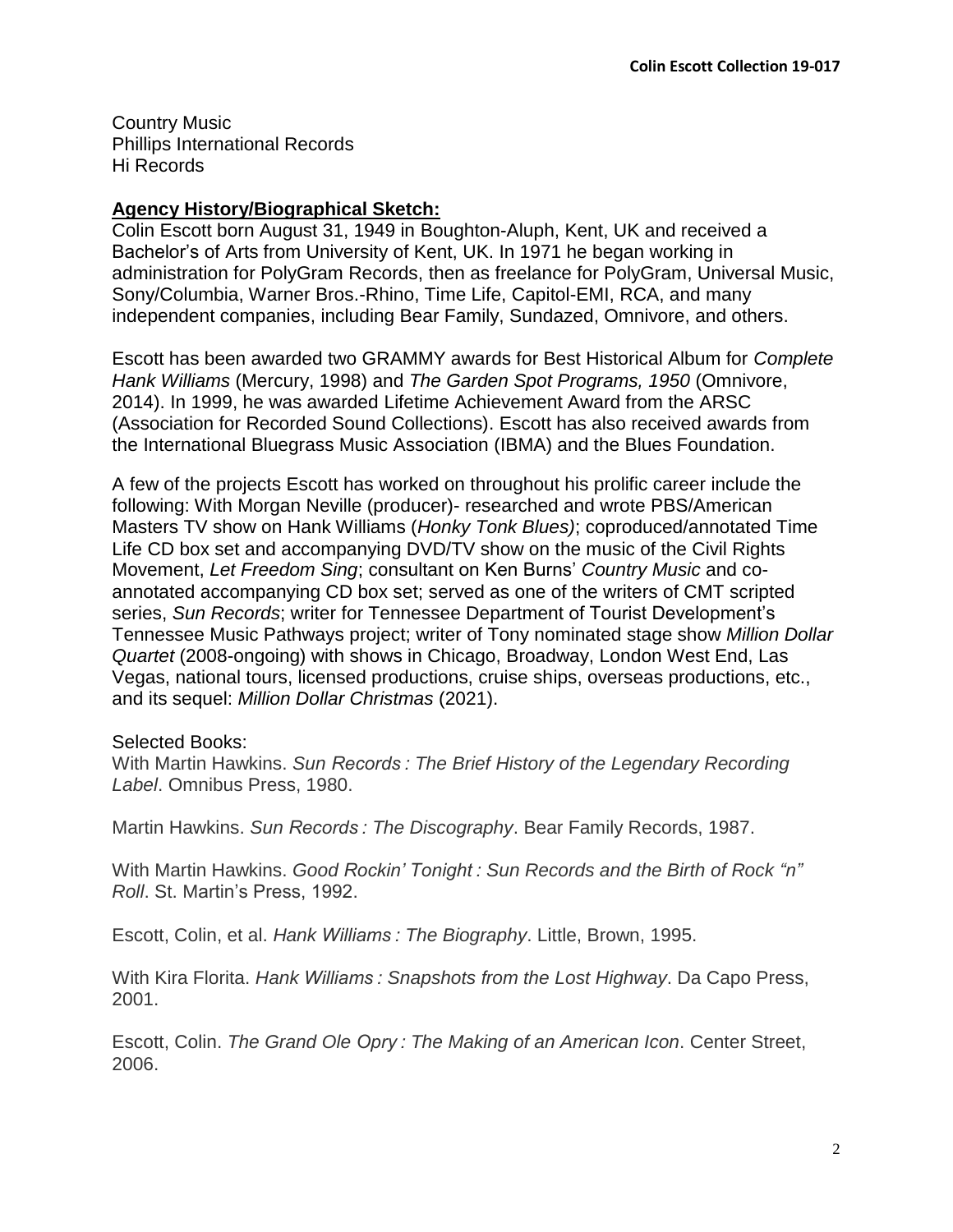Selected sound recording works: King, B.B. *King of the Blues*. MCA Records, 1992.

Howlin' Wolf. *Memphis Days - The Definitive Edition, Vol. 1 & 2.* Bear Family Records, 1989, 1990.

Van Zant, Townes. *Sunshine Boy: The Unheard Studio Sessions & Demos 1971-1972*. Omnivore Recordings, 2013.

Williams, Hank. *The Complete Hank Williams*. Mercury Records, 1998.

Williams, Hank. *The Garden Spot Programs, 1950.* Omnivore Recordings, 2014.

# **Scope and Content:**

This collection consists of materials, mostly photographs, collected by Colin Escott for his various books, articles, and research. The collection chiefly covers subjects toward the country, rock, pop, blues, R&B, and pop artists Escott worked with primarily on reissues.

# **Collection Contents (Box/Folder List):**

\*Note: due to length, the box/folder list is at the end of this finding aid.

# **Location:**

All manuscript materials are located in the special collections storage area filed by accession number.

# **Related Materials:**

The Center holds other iconographic materials, including iconographic name files, Robert F. "Bob" Menasco Collection (18-017), and Alan L. Mayor Collection (17-005). Other related collections include the Don Robey Collection (13-042). Books written by Escott and collection related subjects can be found in the Reading Room and searched in the James E. Walker Library catalog.

Processed by Olivia M Beaudry, CA, August - November 2021.

# **Collection Contents (Box/Folder List): Box 1**

Ace, Johnny

Clipping of obituary/news of death Photocopy of clipping with ad for performance Funeral Service program

# Acuff, Roy

8x10 Photograph headshot in tweed jacket 1950s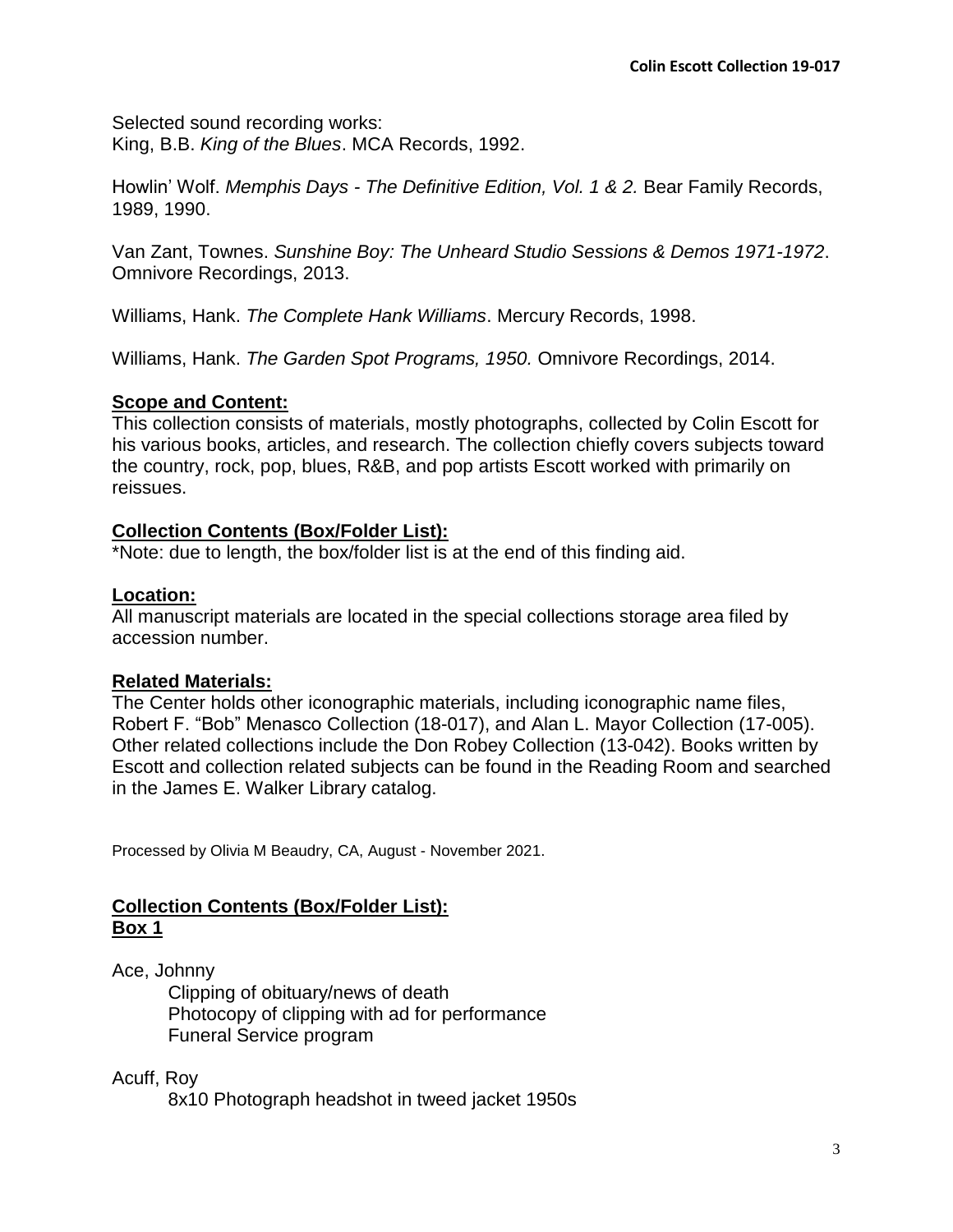8x10 Photograph of Acuff with Bob Wi, Oscar Davis, Forman Phillips Photocopy of The Great Speckled Bird lyrics Roy Acuff and His Smokey Mountain Songs songbook Special WSM Edition 1943

# Adams, Billy

Three page typed biography 8x10 photograph of Bill Adams at drums with Bill Yates behind 3x4 photograph of Billy Yates at drums [older]

## Adams, Johnny

7 various 2 ½ inch transparencies of promo like shots

1 color 8x10 promo

4- 8x10 head shots in various suit and tie

### Allen, Milton (RCA R&R)

8x10 contact sheet 12 photographs June 28, 1957

## Always, Billy

1- 2 ½ inch black and white negative

### Ammons, Albert

8x10 paper photograph Albert Ammons and his Rhythm Kings – band with **instruments** 

## Anka, Paul

8x10 photo with Dick Clark- informal on balcony

### Anthony, Rayburn

8x10 b/w at mic in studio with guitar

8x10 b/w at mic in studio with music stand

- 8x10 promo straight on headshot in dark suit for Musicor Records
- 8x10 headshot in white suit with head turned to the left

### Armstrong, Louis

8x10 at angle up in dark suit playing trumpet

- 8x10 Fleischman's Yeast Show 1937 full horn section at NBC mic (all IDs on back)
- 8x10 Armstrong holding trumpet with Snoozer Quinn holding guitar copy, signed lower right
- 8x10 Baby Dodds, Pop Foster, Donny Barker, Rudi Blesh "This is Jazz" Show 1947

8x10 Armstrong playing into ear of women in light jacket – promo

### Arnold, Eddy

8x10 half body in grey suit holding guitar singing – promo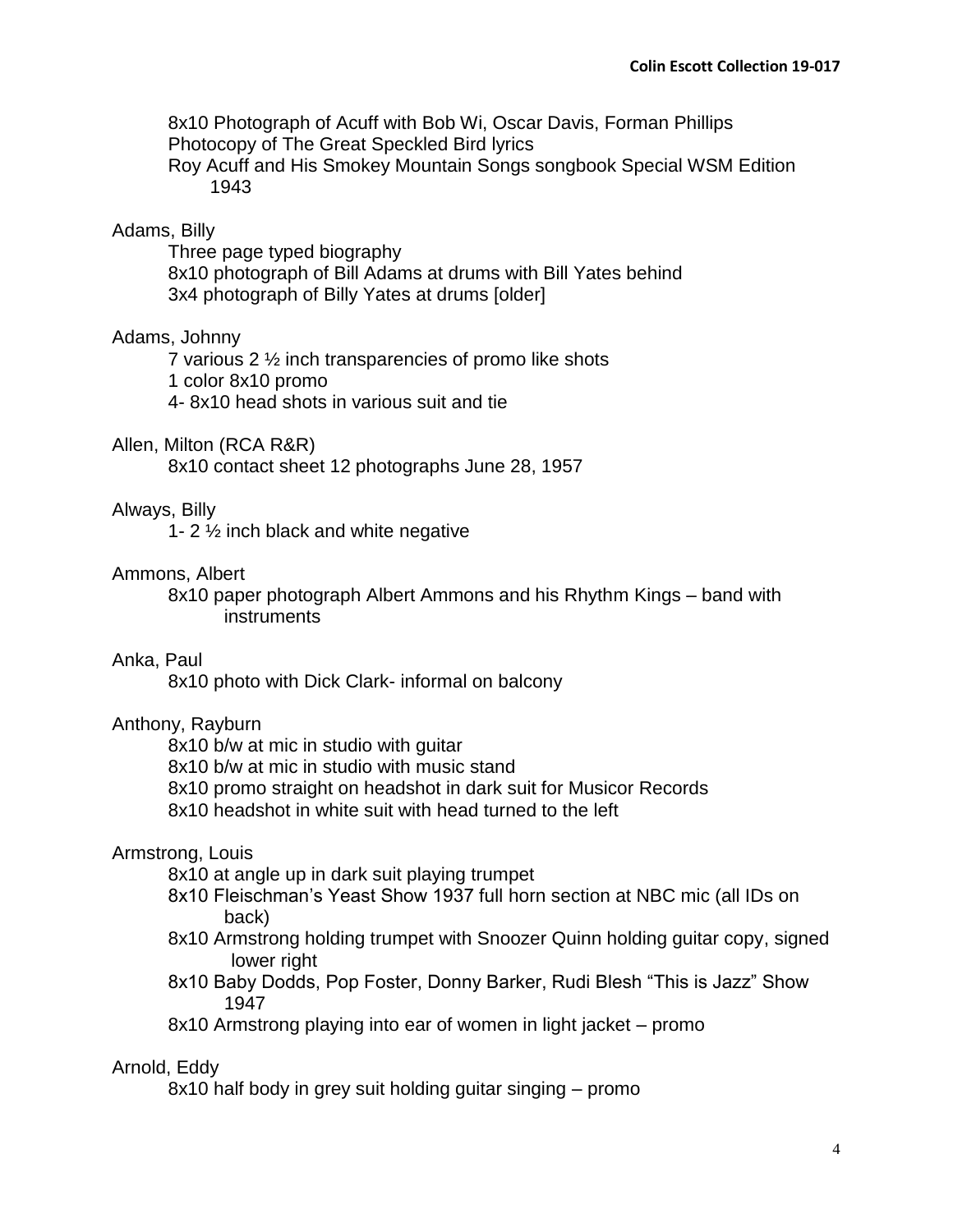8x10 Hugo Winterhalter, Steve Sholes, Eddy Arnold in office/studio informal

### Ashley, Clarence / Tom

8x10 promo Smithsonian Folkways on fence in white shirt, suspenders, hat

### Austin, Sil

- 8x10 color promo Austin in yellow sweater playing saxophone –2 inch transparency
- 8x10 promo half body, holding saxophone straight on camera, Shelby Singleton **Productions**
- 8x10 Sil Austin playing saxophone, unknown obscured, Shelby Singleton Jr at table

### Austin, Tony

8x10 promo dark holding mic- side portrait

#### Avalon, Frankie

8x10 Avalon playing trumpet with Dick Clark playing hand drums seated in living room/office informal

#### Bailes Brothers

8x10 b/w of Bailes Brothers group at KWKH mic in studio [Menasco photo]

### Baker, Lavern

8x10 Baker with Harold Cromer 8x10 Baker dancing on stage near mic

### Ballard, Frank

2 inch b/w negative of two images – headshot of Ballard, and group shot performing

4x5 photo print of Ballard at mic with drums and sax at each side – live

#### Ballman, Wanda

4x5 color photo pf Ballman seated posing with guitar near door of home [reprint] 4x5 b/w headshot of Ballman

#### Bare, Bobby

8x10 b/w promo headshot for Fraternity Records [very young] [minor damage of cracking and tear]

#### Barton, Ernie

4- 2 inch b/w negatives of Barton posing with two girls – promo like

2- 8x10 b/w prints of Banton posing with two girls – pulling at guitar

#### Hillbilly Barton

8x10 b/w promo chest up in light colored suit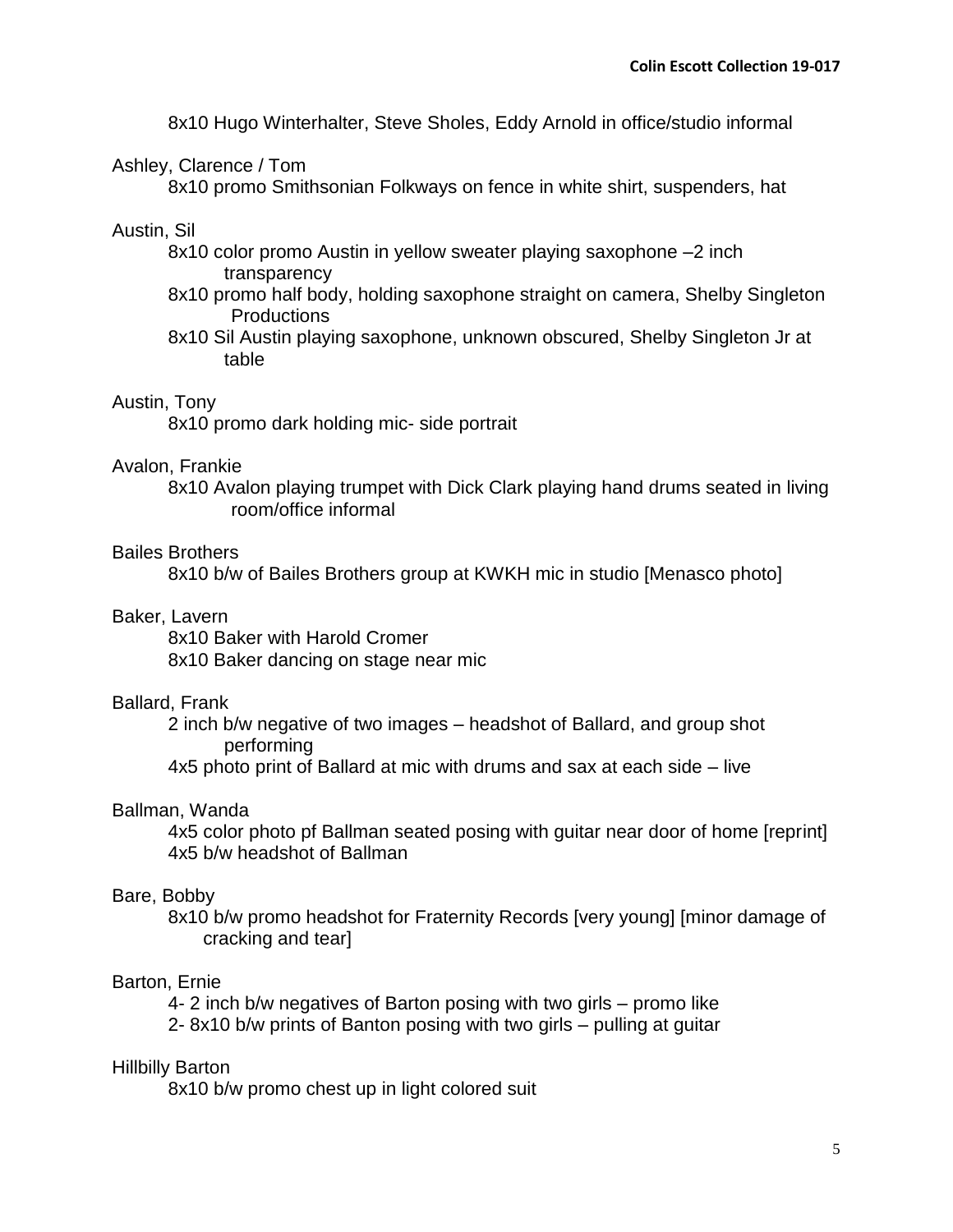## Batts, Ray

4x6 b/w promo card of Batts with band at WMAK mic in studio

## Beard, Dean

4x6 b/w of Beard in dark suit seated from knees up, in studio 8x10 b/w headshot of Beard [younger] in white jacket

### **Beatles**

8x10 of Beatle promo for Capitol Records in grey suits [in fair condition with creases and tears]

## Belvin, Jesse

8x10 b/w of Belvin standing shoulders up in studio reading music sheets on table [RCA session]

### Benton, Brook

8x10 b/w of Benton with Clyde Otis snaping fingers at studio mic. Note on folder "poss. Rec. demo for "Lover's Question"

# Bernero, Johnny

4x4 sepia print of informal headshot of Bernero

4x5 b/w print of Bernero with band performing in front of brick and garage door

4x6 b/w reprint of promo photo of "Bornero" and the Atomics in white suits performing/posed

4x5 b/w print of Bernero at drums with Smokey Joe Bauh posed to left

2 inch b/w negative of Bernero at drums with Smokey Joe Bauh posed to left w/ contact print

### Bernard, Rod

8x10 sepia headshot promo of Bernard in sweater/shirt

# Berry, Chuck

8x10 b/w headshot from right of Berry – close up – back "Jan 65" 4- 8x10 b/w series of Berry waist up on stage performing in light suit Sheet music – *School Day* – brown cover has photo of full body Berry playing guitar; published by ARC Music Corp 1957

# Bess, Big Jeff

Copy of clipping ad for Dot Records highlighting Big Jeff release "Step It Up and Go"

Copy of clipping of photo of Bess and band "Heard Over WLAC from Nashville" Color copy of Big Jeff's Song Book no 8, WLAC

# Big Bopper

8x10 headshot promo Mercury Records of Bopper in tweed striped jacket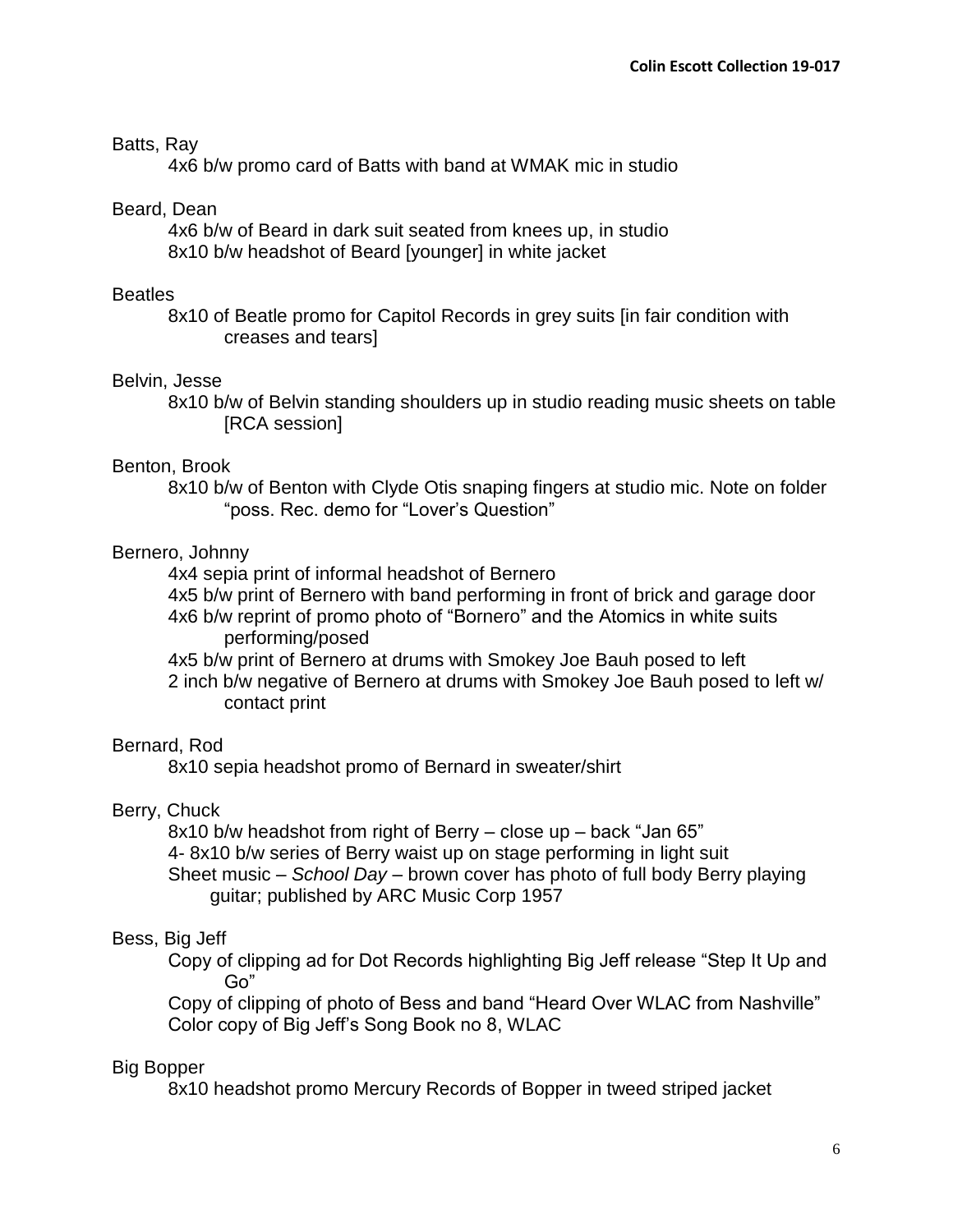Big Memphis Ma Rainey (Lillie Mae Glover)

8x10 b/w Rainey sitting on stage singing in mic from right side, waist up 8x10 b/w wait up headshot promo of Raine in satin dress, gloves, and elaborate jewelry

# Bihari, Lester

8x10 b/w of Bihari and Meteor Records secretary Leona Wynn standing, each with a hand on a record disc between them

# Black Combo, Bill

8x10 b/w Bill Black Combo – front cover shot of LP [full IDs of band on back]

8x10 b/w Bill Black Combo in the Hi Studio [full IDs of band on back]

8x10 b/w Bill Black Combo posed in studio hallway with instruments 1961

8x10 b/w Bill Black Combo with sign advertising Christmas Mash

8x10 b/w Bill Black Combo headshot posed with hand on chin

8x10 b/w Bill Black 1960 headshot facing right (from left) dark with light on face

8x10 b/w Bill Black Combo promo for Hi Records [later]

8x10 b/w Bill Black (with bass) with Joe Cuoghi, President of Hi Records – informal

8x10 b/w Bill Black w/ Carl McVoy, Hi Studio, 1961

8x10 b/w Bill Black at organ with other instruments around him on set stage

8x10 b/w Bill Black at studio microphone with young Ace Cannon

8x10 b/w Bill Black with unidentified man with mandolin, Virginia, 1946

8x10 b/w Bill Black (with 45 record) and Joe Cuoghi – promo

8x10 b/w negative Bill Black (with 45 record) and Joe Cuoghi – promo

8x12 color Gene Simmons on stage with Bill Black, Hi Records party 1964

8x12 color Jerry Arnold (Bill Black Combo drummer), Mrs. Alex Migliara, Wife of Hi Records Attorney

8x12 color Bill Black Hi Records party 1964, funny face with sailor hat

8x12 color Bill Black Combo on stage 1964

# Blackwell, Otis

8x10 b/w of Blackwell at keyboard (original, from B.M.I.)

# Blake, Tommy

8x10 b/w Group shot, Blake with Elvis and two Jordanaires

8x10 b/w promo with guitar in white suit

8x10 b/w Studio shot with Chet Atkins and others, 1957 (original) [IDs on back] Original handwritten lyric sheet to "Honky Tonk Mind" (Blake, Cedarwood)

# Bland, Bobby

8x10 b/w promo with hand up in dark suit

7x6 b/w copy of group shot, including Junior Parker, Pat Hare, others, 1950s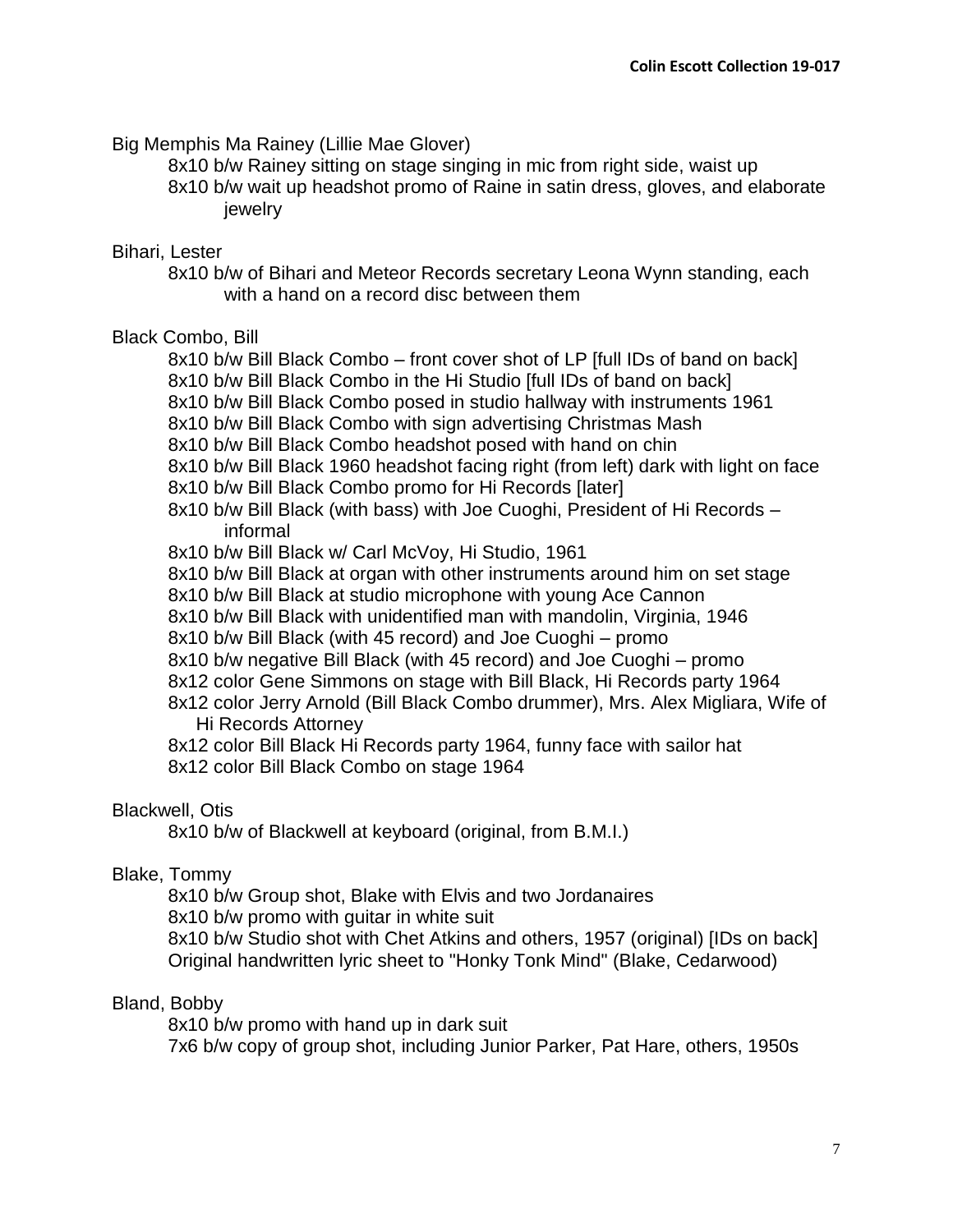#### Boggs, Dock

8 x10 b/w Smithsonian Folkways promo

## Bond, Eddie

5x6 b/w group shot of Bond's Stompers (Callicott Photography, 1985) [copy] 8x10 b/w promo-type of Eddie Bond's Western Swing Band, with instruments

### Boone, Claude

8x10 b/w of Boone holding check for 'Wedding Bells'

#### Boone, Pat

8x10 b/w 1953 Republic Records promo headshot waist up in dark suit 8x10 b/w on set with Dick Clark 8x10 b/w Boone with family at table 8x10 b/w Eating BBQ in Memphis with unidentified man

### Bradley, Harold [See Also – Mercury Nashville]

7x7 b/w Seated with guitar, 1962 in recording studio

#### Bradshaw, Tiny

8x10 sepia promo for Bradshaw with band

### Breau, Lenny

8x10 b/w close up of Breau looking down at guitar on stage 8x10 b/w dark of Breau on stage with guitar 8x10 b/w of Breau under building sign for Shelly's Manne-Hole

### Brenston, Jackie

8x10 b/w on stage with band, including Ike Turner April 1957

8x12 original paper promo for April 7-8, 1951, appearance by Brenston band with Ike Turner, in W.C. Handy Theater, Memphis

#### Brown, Hylo

2- 8x10 b/w reprint promo-type photos

### Brown, James

2- contact sheets with corresponding 2 x 2 negatives of 22 backstage and inconcert shots (from Polydor Records)

### Bruce, Ed

8x10 b/w Sun Records promo photo 3x4 portrait, probably 1950s 2- 8x10 RCA glossy promos

#### Bryant, Don

8x12 color photo, on-stage (Bill Cantrell)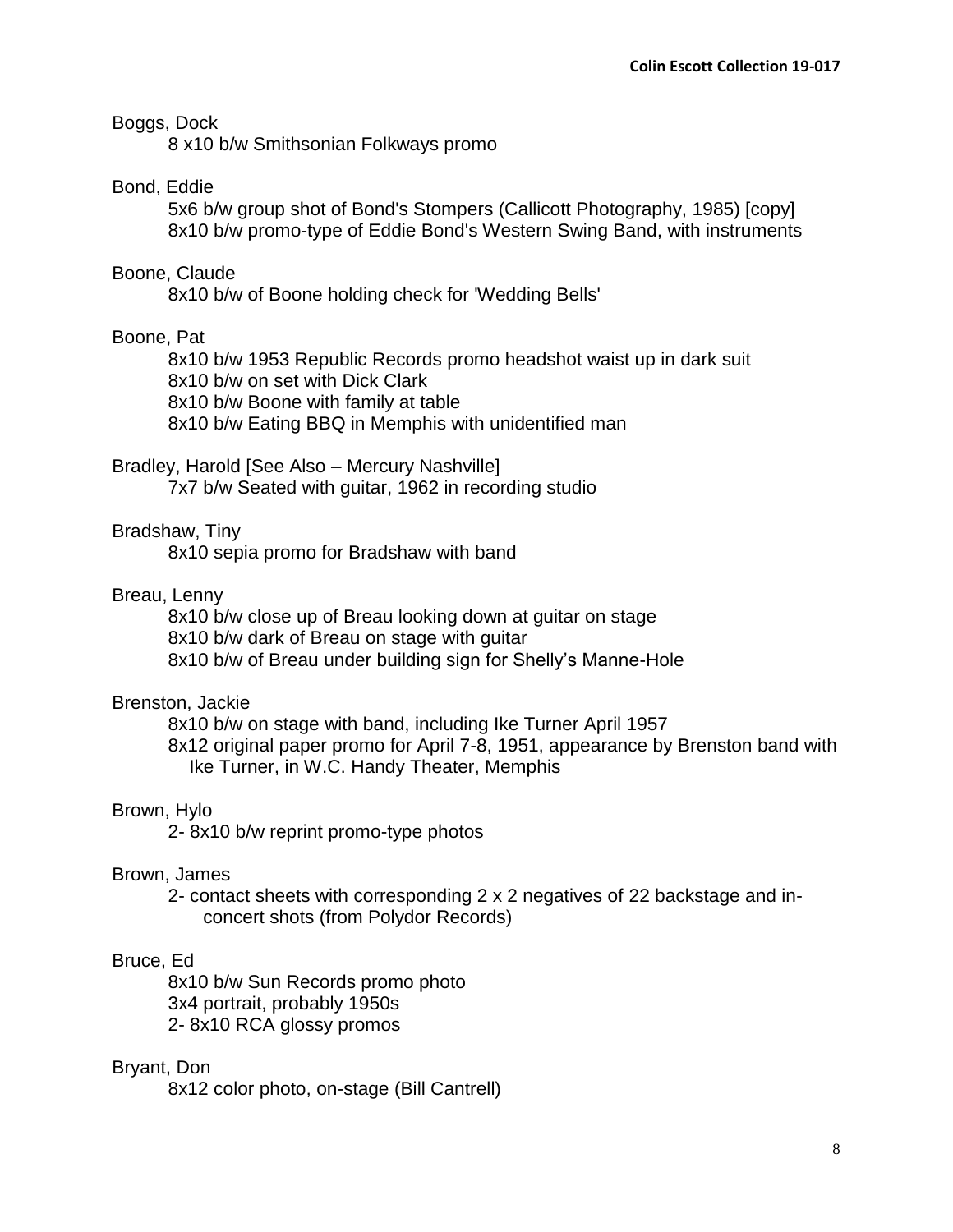8x10 b/w promo headshot with 8x10 copy negative (1962)

## Burgess, Sonny

Cancelled Sun Records royalty check, 1958, with Burgess's signature 5x7 b/w Sun promo headshot in white suit 8x10 b/w Sonny Burgess & the Pacers Sun promo on stage 8x10 b/w of Johnny Ray Hubbard, Bobby Crawford on stage 8x10 b/w 1955 half body portrait in white jacket sitting on bed 8x10 b/w of Johnny Ray Hubbard, Jack Nance, Sonny Burgess on stage singing 8x10 b/w copy of full band on stage posed – winter background

# Burnette, Johnny

5- 8x10 b/w various promo-type headshots

8x10 b/w candid band shot of Johnny and Dorsey Burnette

5- 8x10 b/w early family photos "from personal collection of J. Burnette's wife"

8x10 b/w of "Dorsey Burnette on TV in Los Angeles"

3 various 8x10 b/w candid on-stage of Burette performing

8x10 b/w of Burnette microphone with guitar from right side

8x10 b/w of Burnette signing autographs for female fans

# **Box 2**

Burton, James

2- 3x5 color shots of Burton's homes

3x5 with Jerry Lee Lewis (Sylvia Corley)

3x5 Burton with Emmylou Harris and Rodney Crowell on stage (Sylvia Corley) 4x6 color Burton with guitar in front of Christmas tree 1990 (Sylvia Corley) 4x4 color candid playing guitar, "New Year's Eve 1990" (Sylvia Corley)

5x7 color, on-stage with Elvis Presley Madison Square Garden 6/10/73 – signed in lower right corner by Burton

5x7 b/w in TV studio with larger group (Sylvia Corley) 5x7 color of Burton from knee up in front of pool "at Home Jan 91" 8x10 b/w of Burton at 15 on-stage with Linda Brannon 5x7 mounted on 8x10 Burton on stage with Elvis 1977 8x10 b/w On-stage with Roy Orbison, Ron Tutt, T-Bone Burnett, Elvis Costello 5x7 portrait with guitar 1957 mounted on 8x10 8x10 b/w Promo photo with James Kirkland, guitars

# Campbell, Glen

8x10 b/w copy print of Campbell with Waylon Jennings, Jerry McGill

# Cannon, Ace

3x5 b/w headshot of Cannon in collared shirt 1970s

2- 4x7 b/w Callicott Photography studio portraits with sax ©1985 [photos from 1960s]

5x7 b/w early Ace Cannon with Bill Black standing at studio mic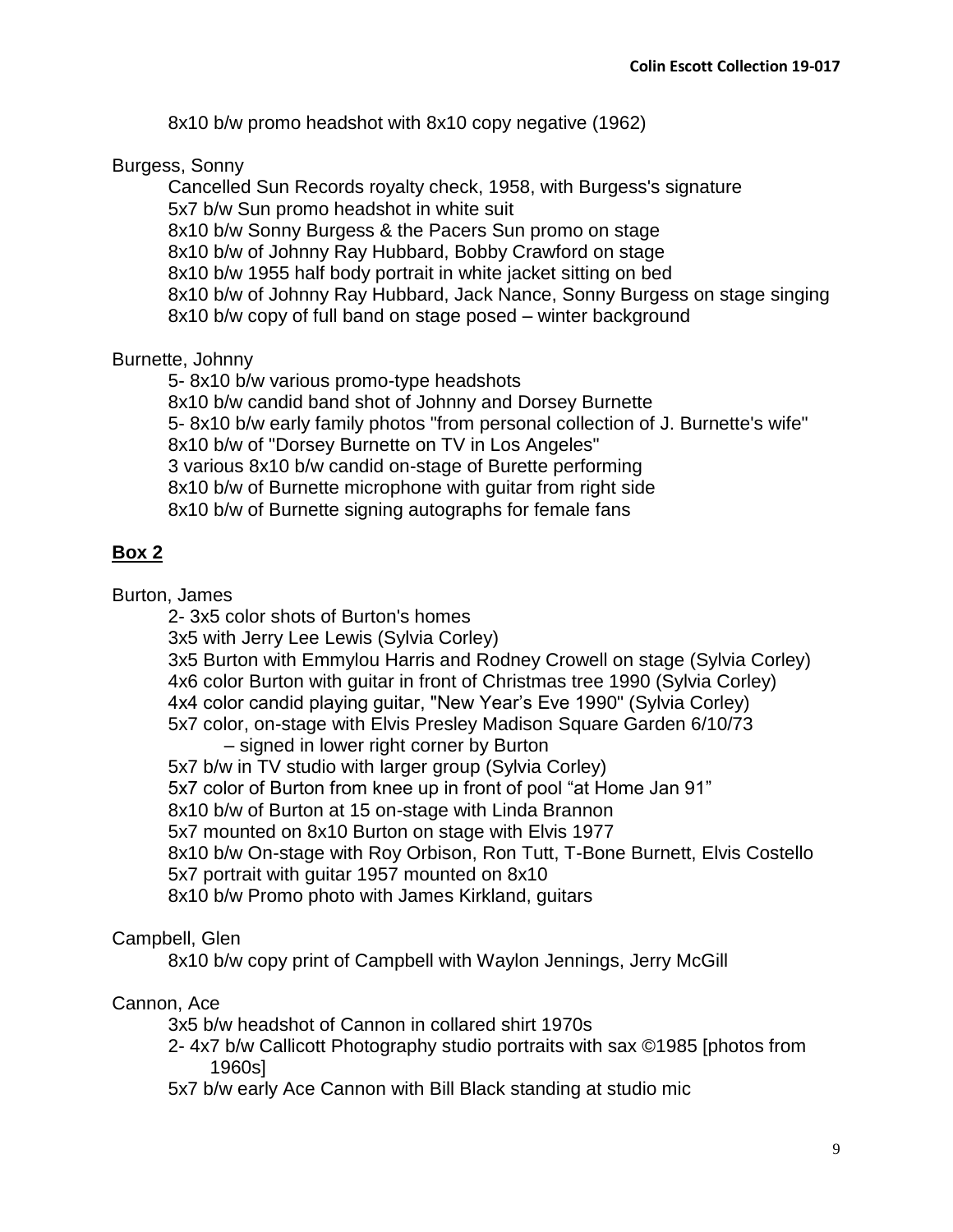5x7 b/w young portrait headshot of Charles Eldred [piano with Cannon] 8x7 color promo of Cannon on stage straight on playing sax, knees up 8x7 color promo of Cannon on stage full body playing sax from right side

8x10 b/w promo glossy "Johnny Cannon - Fernwood Records"

- 8x10 b/w promo Ace Cannon Hi Records, full body bent back, playing sax
- 8x10 b/w promo headshot of Cannon in chair posed [Cover of 1976 Peace in Valley album]
- 8x10 b/w negative for promo headshot of Cannon in chair posed [Cover of 1976 Peace in Valley album]

8x10 b/w "Ace Cannon at a Hi Records Party, 1964" with hat and striped shirt 8x10 b/w Hi Records promo of the Ace Cannon Combo – full band ID on back 8x12 color candid Cannon with "Little Bit" Laura Dukes at Hi Records Party 1964 8x12 color of Cannon playing on stage at mic "on stage with Bill Black combo"

## Cannon, Gus

- 5x7 sepia print of classic 1900 shot with banjo (Harry Godwin collection) [good quality]
- 8x10 b/w Cannon on his porch with banjo, ca. 1960s
- 8x10 b/w photocopy of Cannon with Stax Records Jim Stewart (Original in Stax folder)

## Carr, James

8x10 b/w Promo-type portrait in paisley shirt, arm on knee with hands folded in front

# Carson, Martha

8x10 b/w Carson on stairs with Bill Monroe and others coming off airplane

### Carter, Big Lucky

5x7 and 8x10 b/w promo portrait with guitar, and 2x2 negative of same [used on cover of Hi Records *The Blues Sessions* release]

### Wilf Carter

8x10 b/w copy of 1929 photo with guitar

### Carter Family [2<sup>nd</sup> generation]

8x10 b/w of Mother Maybelle and Carter Sisters at WSM microphone promo

### Cash, Johnny – Sun

2x3 b/w headshot promo portrait – card stock, great condition 3x4 b/w contact print and 35mm negative with Carl Perkins informal 4x5 b/w with Quality Records exec Dan Bass, receiving an award 4x5 b/w candid with crowd in Melody Lane Record Shop, Ontario, 1957 8x10 b/w Sun promo, at microphone with guitar, 1956, original autographed by Cash includes 2x2 copy negative

8x10 b/w original print of auditorium crowd at Louisiana Hayride, Cash on stage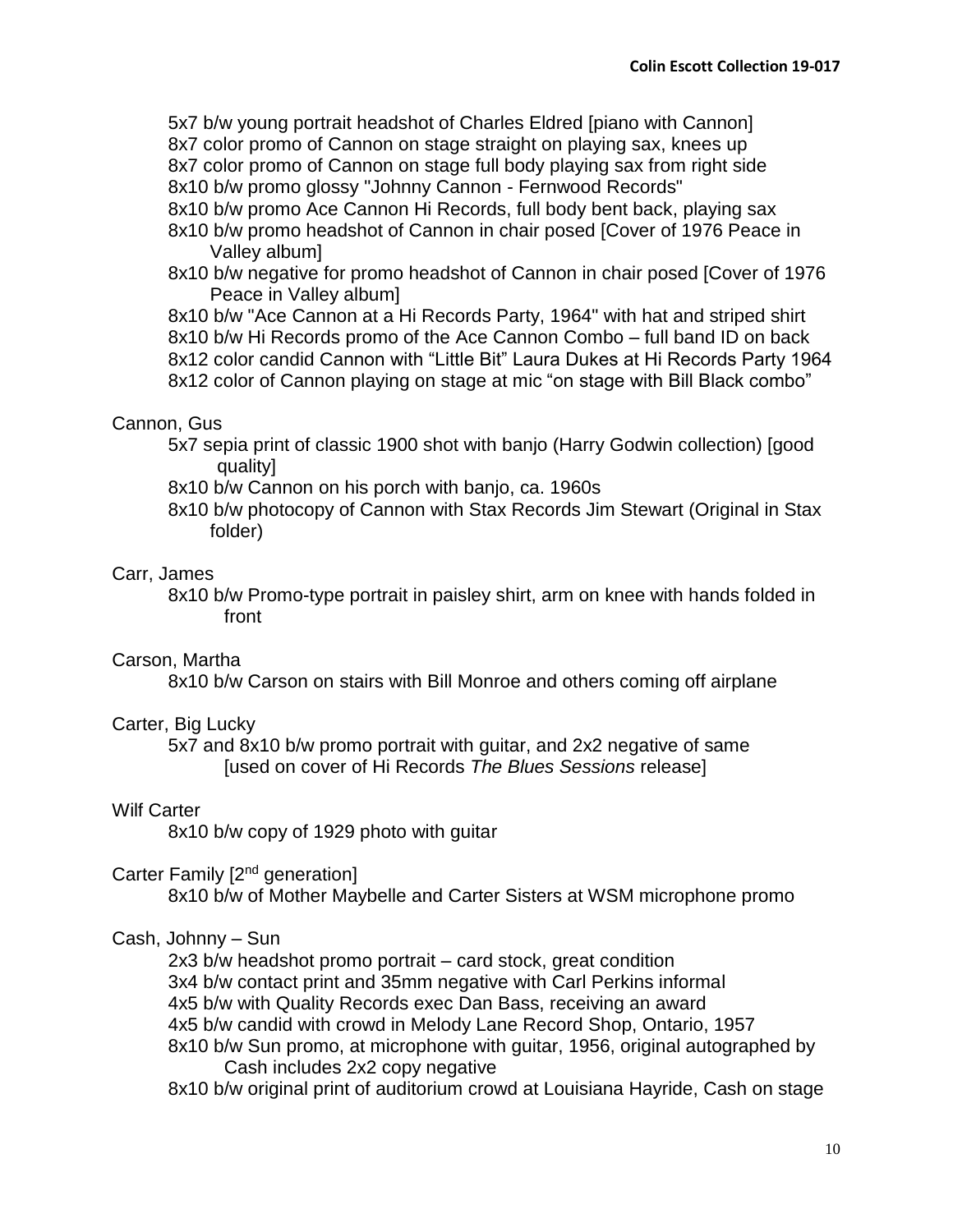8x10 b/w Sun promo of Cash laying back in white with guitar – two versions of promo info, the same photograph. Includes 8x10 b/w negative for print

8x10 b/w headshot promo-like chest up in white suit, some dramatic lighting 8x10 b/w Cash with Saskatoon "Teenage Queen" in radio station (original) 8x10 color of Cash with TN Two in recording studio, 1956

[poorer quality reprint of maybe a newsprint or a photo of photo] 8x10 b/w Cash with Johnny & Jack full body

8x10 b/w Cash receiving "golden record" from Cecil Scaife, Sun Studio, 1962 8x10 b/w Seated Cash receiving gold record from Sam Phillips

8x10 b/w Sun promo headshot of Cash with guitar heads around him for design 8x10 b/w informal [posed] Sam Philips fixing Cash's collar smiling

- 8x8 color print of "Cash -first [Grand Ole] Opry performance, 7/7/56"
- 8x10 b/w of Luther Perkins & Marshall Grant with plaque honoring Tennessee Two 1957

8x10 b/w Sun Promo headshot in white suit eyes looking to right

- 8x10 b/w backstage of Cash and Smilin' Eddie Hill shaking hands, with 8x10 negative
- 8x10 Photographic copy of Sun distribution advertisement starting with "Please Read"
- 8x10 Photographic copy of newspaper advertisement for Sun show at City Auditorium

8x10 Photographic copy of "This is Johnny Cash" advertisement (Sun 258) "Johnny Cash Biography," Stars, Inc. promo sheet, 1956. Original paper. Sheet music, "Get Rhythm" with photo (1956) Three Johnny Cash - Sun ep covers (no discs)

# Cash, Johnny – post Sun

5x7 b/w candid Cash in recording studio

- 8x10 b/w promo headshot from chest up for MCA Columbia Records [young] 8x10 b/w headshot at microphone w/ guitar in recording studio, 1965 [used in ad]
- 8x10 b/w headshot promo looking left in black
- 8x10 b/w headshot close up with studio mic 1962
- 8x10 b/w Cash Show on stage, K-BER, Texas 1969, with Carl Perkins, Statler Brothers, Carter Family
- 8x10 b/w candid-like shot, Cash with Johnny Horton and unknown man on the street of Cash's Ark. Hometown, 1959
- 8x10 b/w Recording studio shot of Cash, Jimmy Dean and Don Law
- 8x10 b/w Cash with Clive Davis, signing Columbia Records contract, 1968
- 8x10 b/w Columbia promo "Johnny Cash at Folsom Prison" outside holding case
- 8x10 b/w close-ups of Cash at stage microphone from left side
- 8x10 b/w half body of Cash at stage microphone up from lower right
- 8x10 color print of Cash with guitar, next to a locomotive [from color transparency]

8x10 b/w informal Cash and Merle Travis at 1969 NARAS awards table

8x10 b/w Cash holding Kiwanis Club award, 1964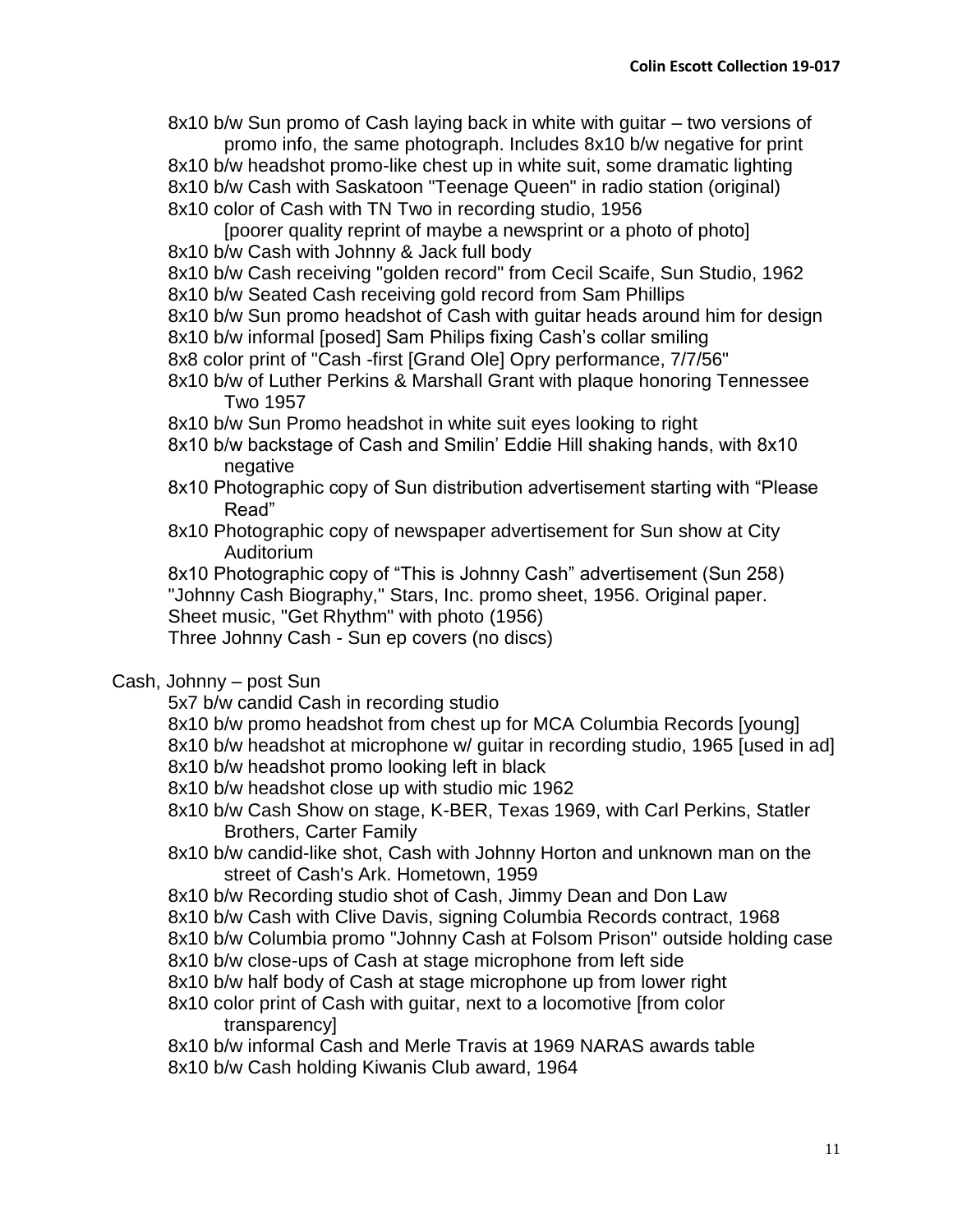8x10 b/w Cash and Jimmy C. Newman joking in dressing room with Cash's hand on Newman's head 1966

8x10 b/w Cash and Columbia A&R Frank Jones in recording studio, [1964?] 8x10 b/w Cash and Horton in a car, 1959 Dyess AR

8x10 color of Cash [maybe Cash Show] blue ruffle shirt from upper right side

8x10 color of Cash at microphone with June Carter in blue

8x10 color close-up of Cash at microphone with blue hue lighting

8x10 color Cash at microphone, with guitar – outdoor stage from right side

8x10 color Cash at microphone, with guitar from slight lower right

- 8x10 b/w Cash at microphone, with guitar from lower left
- 8x10 b/w Cash at microphone, with guitar from slight lower right he is facing left
- 8x10 b/w informal Cash and Johnny Horton at Cain River Bait Co, Louisiana, 1959

2- 8x10 b/w very close headshot Cash looking left, 1969

- 8x10 color of Cash [maybe Cash Show] blue ruffle shirt from upper right side with set behind – half body sitting
- 8x10 color of Cash [maybe Cash Show] blue ruffle shirt from upper right side with set behind – full body sitting
- 8x10 color of Cash [maybe Cash Show] blue ruffle shirt from upper right side with tv camera at left – full body standing
- 5- 2x2 b/w contacts of series of Cash, Jimmy Dean and Don Law and Frank Jones in recording studio

2 copies of 2x3 b/w promo portrait, 1960s with arms crossed Fabry Studios 3x4 b/w Cash headshot holding mic on stand from left side

25- 4x5 b/w contact copy negatives of various shots of Cash on stage [1969?] 3x4 b/w Cash on stage with guitar from lower left

2 inch color transparency of cash on stage – full body

3x4 b/w Cash on stage playing harmonica at mic

4x5 b/w negative of Luther Perkins & Marshall Grant with plaque honoring Tennessee Two 1957

- 4x5 color negative Cash on stage holding harmonica at chest height half body from right
- Strip of color 120 negatives with 2 images of Cash full body on stage taken from floor at edge of stage
- 11 cut color 2 inch 120 negatives color of Cash full body on stage taken from floor at edge of stage
- 7 strips of color 35 mm of Cash performing, some have guitar, harmonica and June Carter
- 3 EP sleeves for "So Doggone Lonesome", "Johnny Cash Sings Hank Williams", "His Top Hits"

# Chad & Jeremy

8x10 b/w Promo-type photo, performing on stage with guitars. Marineland Carnival banner behind. Dated March 1966.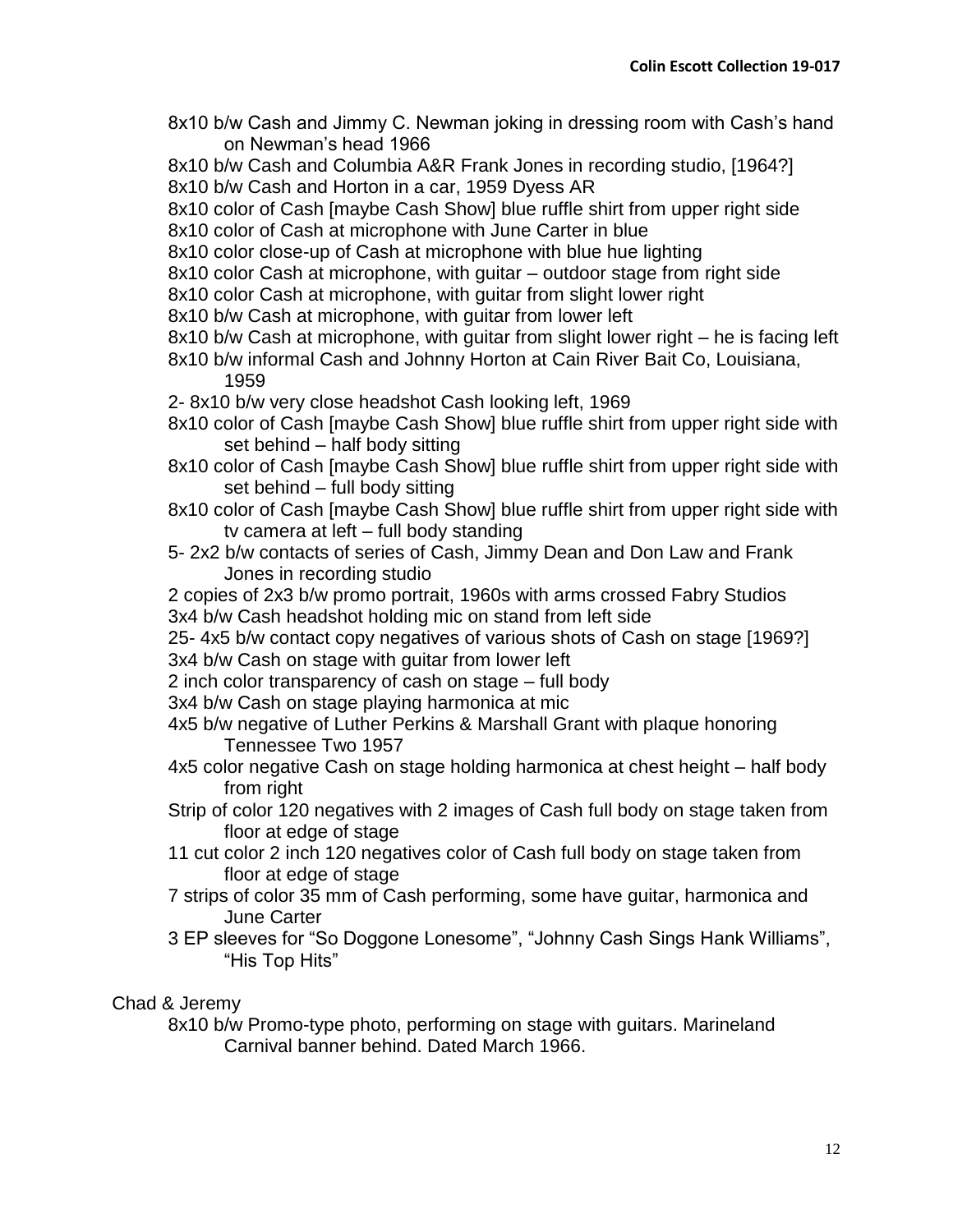## Chaffin, Ernie

8x10 b/w headshot with guitar in wool light colored suit

### Checkers, Chubby

8x10 b/w Checkers dancing with Dick Clark full body on stage with curtain

### Childre, Lew

8x8 color shot of his show on the Opry stage, 1956

### Clark, Dick

2- 8x10 b/w promo-type half body portraits 8x10 b/w of Clark with microphone, on the show set

## Clay, Otis

5 x 7 cropped, full body portrait – cut and marked to create promo 8x10 b/w group shot with Teenie Hodges band – Full ID Listed on front bottom

### Clement, Jack

8x10 b/w Sun promo of Clement in front of fireplace holding cup and saucer 2- 2x2 copy negatives of Sun era promos Photocopy of promo for Sun 311 Clementvision envelope

### Clooney, Rosemary

8x10 b/w of handing Clooney certificate at mic on stage WSM Sunday Down **South** 

8x10 b/w of Clooney singing into Grand Ole Opry mic on stage

### Coburn, Kimball

8x10 b/w promo headshot with 2 inch print copy, and 4x5 copy negative

#### Coe, David Allen

8x10 b/w promo SSS International Records headshot in hat with thick beaded band, as through lens filter (2 copies)

8x10 b/w promo SSS International Records full body leaning on electric pole 8x8 color very close up of Coe left side of head with hat on

8x8 color chest up of Coe from lower right up in blue shirt and black hat

#### Cogswell, Wayne

5x7 b/w head shot, and 2x3 copy of the same

#### Cole, Nat King

8x10 b/w 1940s Maurice Seymours studio portrait of Nat King Cole Trio with instruments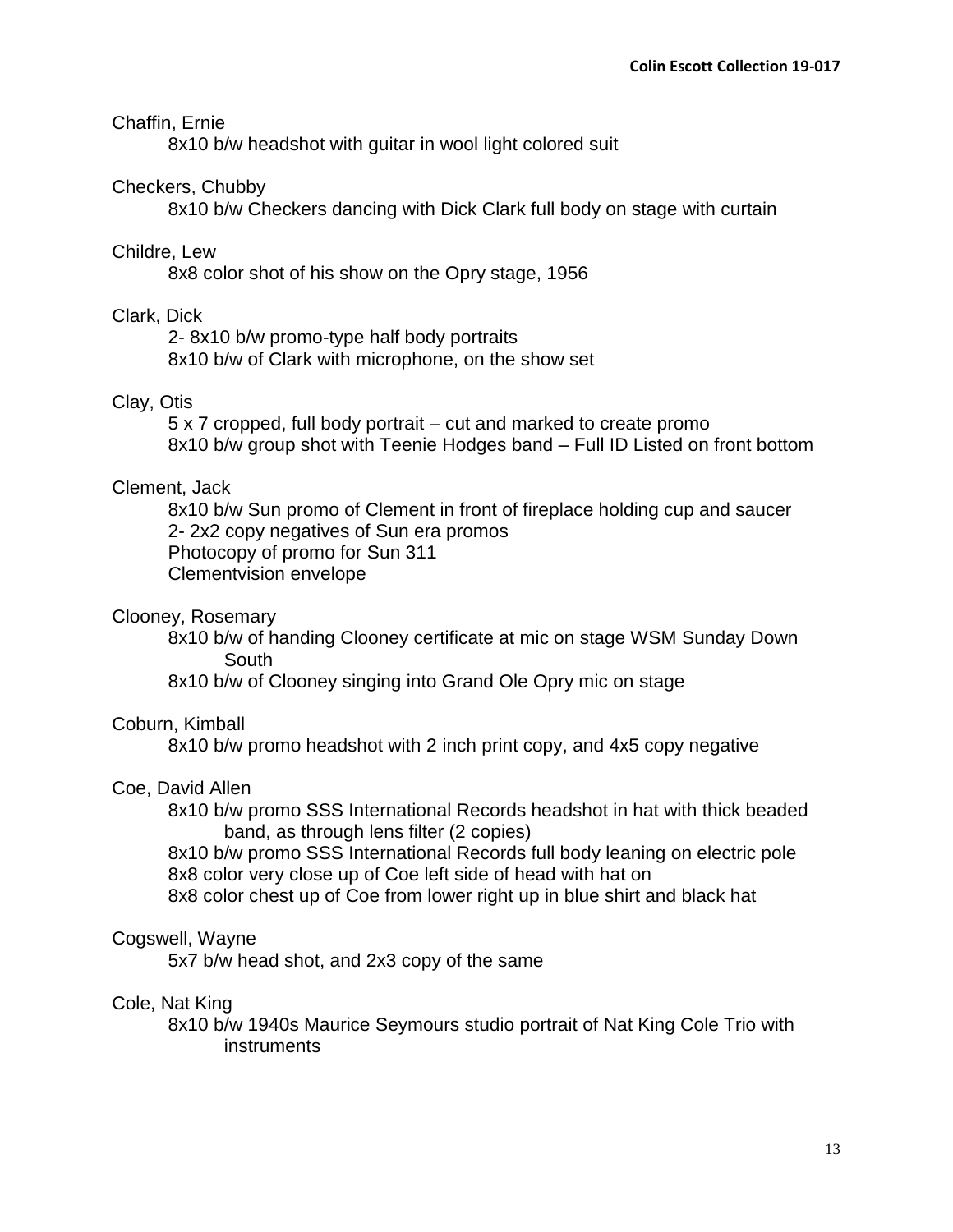### Collins Kids

9x7 b/w promo posed with double neck guitar with Larry Collins behind it

# Como, Perry

8x10 b/w RCA studio photo with Anita Kerr and Como liking at sheet music

### Cooke, Sam

8x10 b/w In recording studio with J. W. Alexander and Lou Rawls 8x10 b/w with Robin Luke 1959 ¾ body posed 8x10 b/w On-stage with mic with King Curtis on sax

8x10 b/w in front of large drawing of himself posting full body

### Cooley, Spade

8x10 b/w Promo headshot in shirt with fiddle

### Copas, Cowboy

Acuff-Rose songbook "Songs Cowboy Copas Sings" with photo on cover Photocopy of news article from Tennessean "Boone Gives Copas Comeback"

### Crane, Sherry

8x10 b/w Promo Crane posing with hands on chin facing the right. Stamped Jimmy Wilson Studios on back, 2x2 negative of same print

### Crescendos (Excello)

8x10 b/w of group in recording studio with Ernie Young of Nasco/Excello Records

#### Cunningham, Buddy

2x2 b/w negative of headshot – photocopy of same photo.

### **Box 3**

## Daffan, Ted

1944 songbook, "Coin Machine Hits" with photo of Daffan on cover

### Dangerfield, Rodney

8x10 b/w Promo headshot close up with funny face

### Davis, Jimmie

8x10 b/w of Davis with Red Foley and Gene Autry full body posed for camera 8x10 b/w Copy of 1930s radio promo item of "Jimmie Davis and His Gang"

### Davis Jr, Sammy

- Color slide of Davis in studio at mic talking to unknow (maybe Quincy Jones) who has their back to camera
- 2- 2x2 color negatives Davis with Count Basie 1964 in studio for "Our Shining Hour" record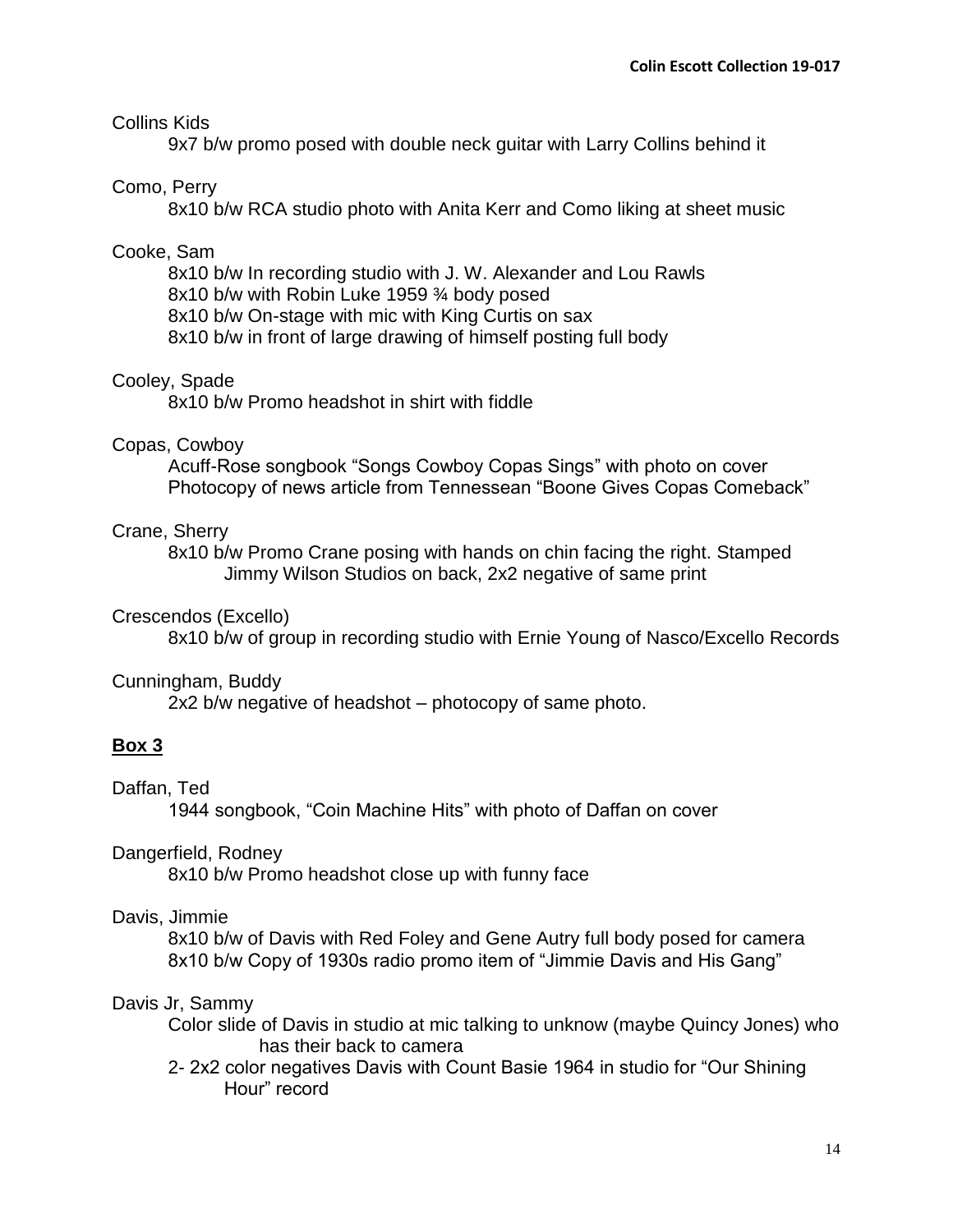#### Davis, Skeeter

8x10 b/w promo headshot in white with flower sleeves for RCA Records

#### Dawson, Ronnie

8x10 b/w promo headshot with crew cut for Crystal Clear Sound circa 1957

### Dean, Jimmy

8x10 b/w promo headshot in tweed suit 8x10 b/w with Buck Owens at mic on what looks to be a TV set 1964 8x10 b/w Full body Dean in from of ABC TV camera [Jimmy Dean Show]

### Records, Decca

8x10 b/w Portrait promo of Jack Kapp 8x10 b/w Sir Edward Lewis and Mantovani on stage – Gold Baton Presentation

#### Deckelman, Bud

4x5 b/w snapshot with Jerry Huffman

#### Demopoulos, Jimmy

8x10 b/w "Dancing Jitterbug with Anita Wood" full body

#### Dexter, Al

Green sheet music cover for "Pistol Packin' Mama", Dexter on cover ¾ body

#### Dickens, Jimmy

8x8 color, on Opry stage with band (1956) full body 8x10 b/w early Columbia Records promo with band posed in group half body

### Dillard, Veretta

Original Certificate of Registration for "Got You On My Mind," 1952 Sheet music, "Got You On My Mind" with photo

## Dion of Belmonts

8x10 b/w Seated, with Dick Clark, 1960

### Dorman, Harold

8x10 b/w Promo-type head shot 4x4 b/w head shot informal like big smile

#### Dorsey, Tommy

8x10 b/w In pajamas holding glasses around doorway, 1952

### Duke of Paducah

8x10 b/w With Elvis and Colonel Parker backstage (Elmer Williams) Souvenir program by the Duke of Paducah and Lew Childre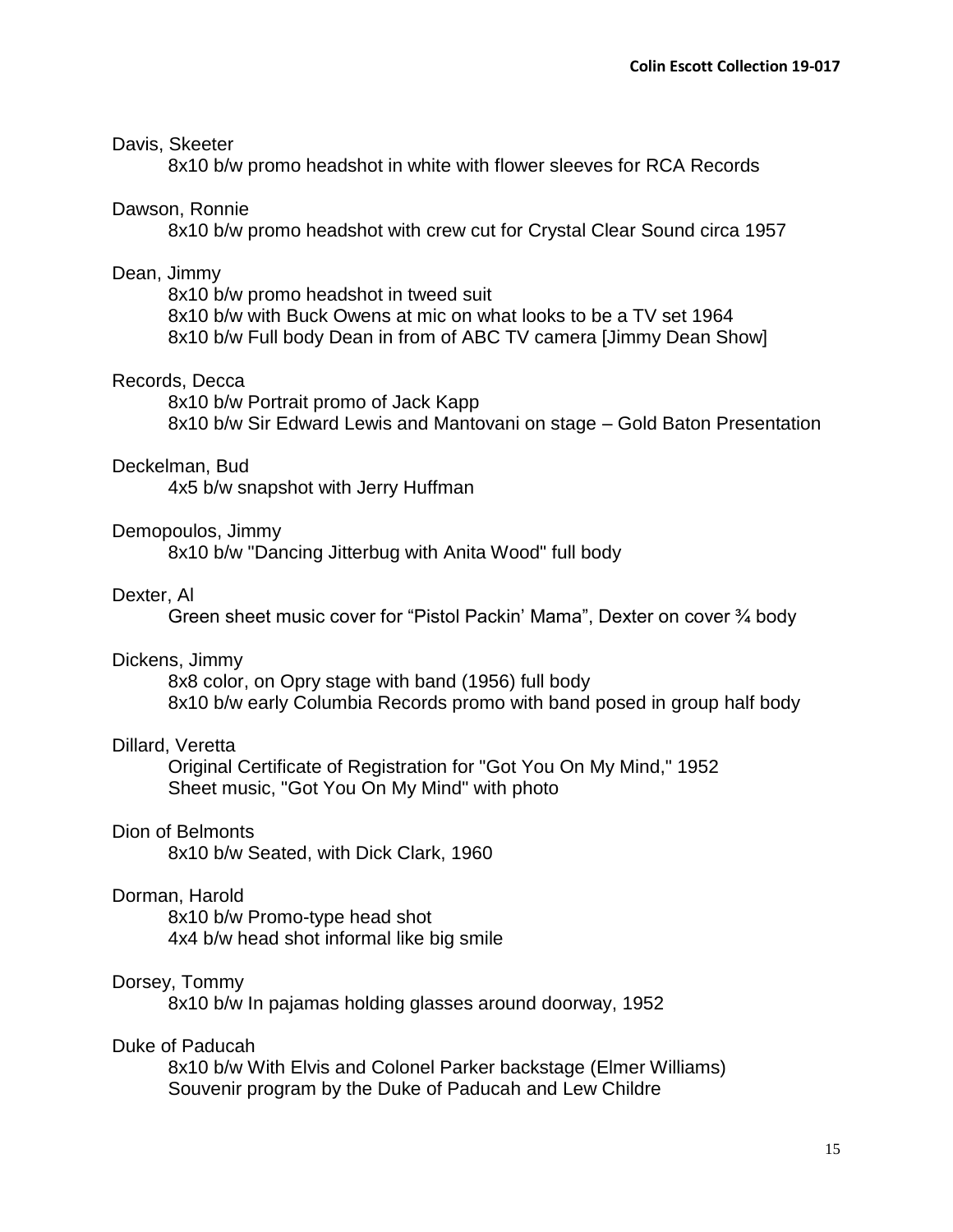## Duval, Heulyn

3x5 b/w 1986 portrait half body in vest 8x10 b/w Rehearsing in the living room with band 8x10 b/w full body promo signed (no original) in lower right 8x10 b/w head shot shoulders up

### Dyke, Jerry

8x10 b/w Sun Records promo headshot

## Earls, Jack

3x4 color headshot in check shirt 4x5 b/w of Earls standing near Colonial Bakery truck 4x5 b/w Earls on stage at mic playing guitar, others behind

## Edwards, Bobby

Chart Records promo headshot

### Ellington, Duke

8x10 b/w signing autographs at Louisville record store (Ekstrom Library)

## Emerson, Billy the Kid

2x4 snapshot, sepia tone of Emerson half body (original)

### Endsley, Melvin

8x10 b/w Promo-type portrait from RCA

### Estes, Sleepy John

Newspaper photograph and good photographic copy of Estes on porch with guitar and wife and grandson behind

### Everly Brothers

8x10 color promo like full body both with arms crossed

- 8x10 color negative promo like full body both with arms crossed
- 8x10 color promo like headshots in blue from shoulders up
- 8x10 sepia of Everlys with Archive Bleyer in record studio Elmer Williams
- 8x10 sepia of Everlys with Wesley Rose, Boudleaux Bryant backstage/informal Elmer Williams
- 8x10 b/w with Robin Luke and Sue Everly, at airport

# Every Mother's Son

8x10 color negative of group – promo used on back of self-titled album

### Fairburn, Werly

8x10 b/w profile from right side, portrait, chest up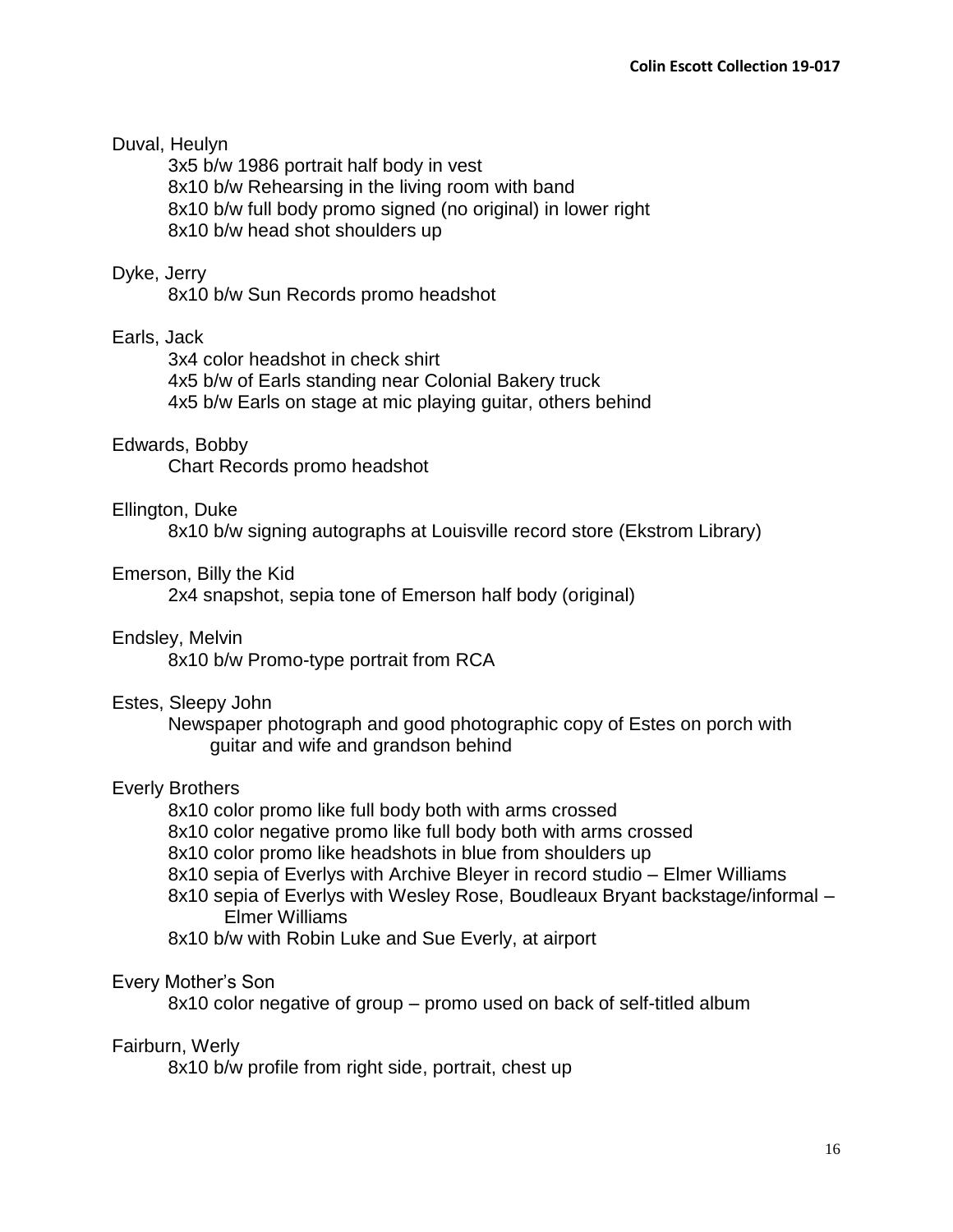## Fairground Attraction

8x10 b/w RCA promo photo of group with instruments in front of store 1988

# Fakes, Roger

2x2 b/w negative of newspaper photo with Elvis

## Feathers, Charlie

Small newspaper clipping about Feathers Trio signing with King Records – Memphis

8x10 b/w Feathers recording at Meteor studio, 1956 half body at mic with guitar 8x10 sepia promo photo with Jody Chastain and Jerry Huffman (1950s)

8x10 b/w of Feathers in Meteor recording studio with band posing with instruments – IDed on back

8x10 b/w Elektra promo photo half body with guitar in front of barn 4x5 b/w of band in recording studio with instruments lined behind mic 4x5 b/w of Feathers half body pulling shirt out of box in arms 4x5 b/w if Feathers with Jerry Huttman with small young girl in front

## Five Royals

5x7 b/w copy of promo photo grouped together singing, posed

## Flatt & Scruggs

8x8 color print of Earl Scruggs, 1956 full body looking up at camera in balcony 8x8 color print of full band on Opry stage, 1956 8x10 b/w promo of Flatt & Scruggs headshot by Les Leverett for WSM

# Foley, Red

8x10 b/w full body promo with foot up at NBC mic - Maurice Seymours studios 8x10 b/w paper print of Foley on horseback rearing with hat in air

- 
- 8x10 b/w of Foley in front of airplane
- 8x10 b/w of Foley with Kitty Wells and Paul Cohen at studio mic with music stand in front
- 8x10 sepia print of ad for "Chattanoogie She Shine Boy" characterized blackface character shining shoe

### Forbes, Graham

8x10 b/w portrait with dramatic shadow behind him

### Forest, Earl [The Beale Streeters]

8x10 b/w of couples dancing Forest on left side, turned to camera

### Formby, George

8x10 b/w onboard ship with group of people Formby in center playing banjo uke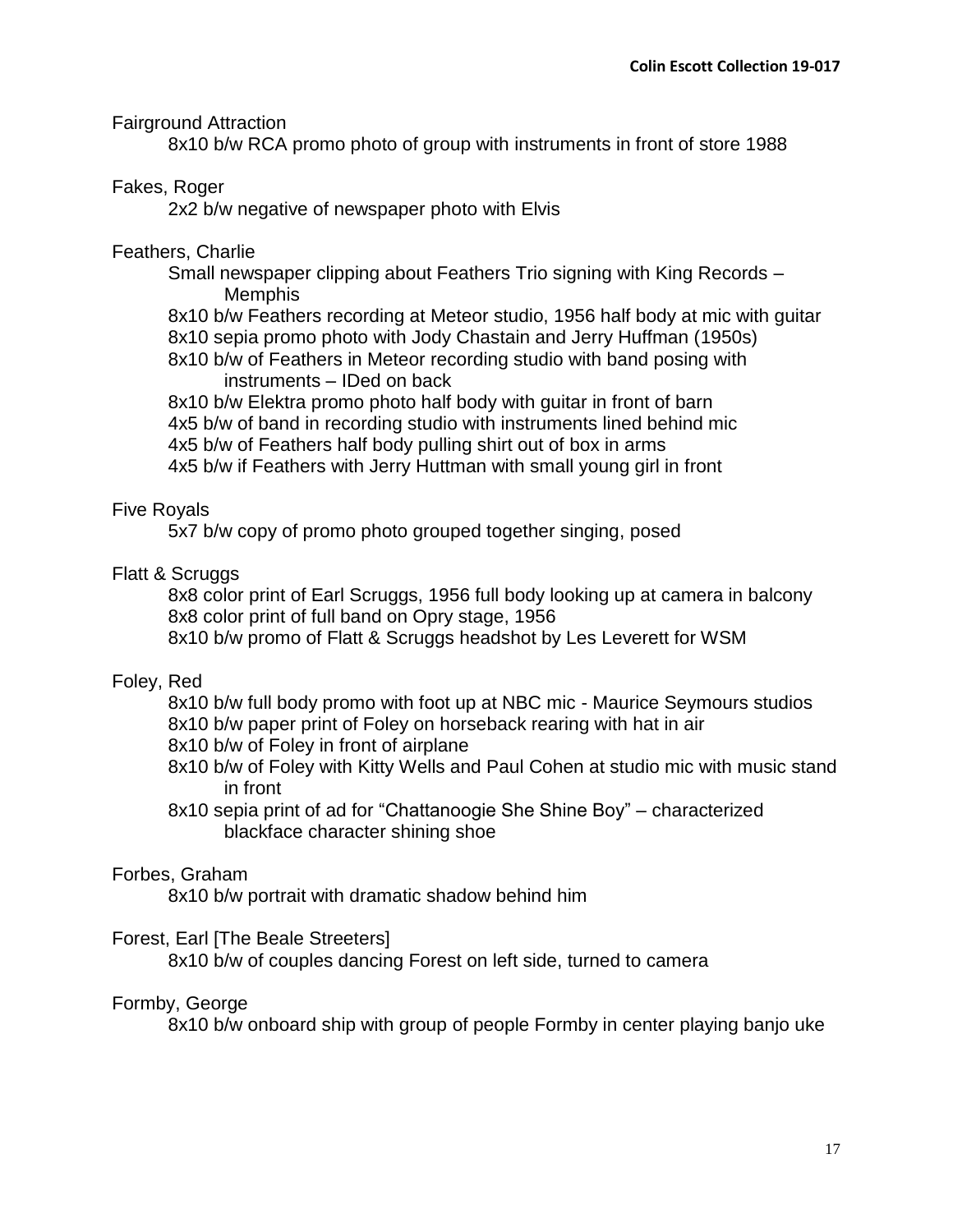## Foster, Chuck

8x10 sepia promo headshot, with clarinet at shoulder by Maurice Seymours studios

## Francis, Connie

8x10 b/w MGM promo headshot in striped sweater facing right

8x10 b/w promo with Dick Clark on stool, Francis in front standing posed clapping

8x10 b/w at piano in office with Dick Clark leaning behind on piano

# Franklin, Aretha

8x10 b/w on-stage at piano

# Freed, Alan

8x10 b/w of marquee of Brooklyn Paramount for Alan Freed's Rock N' Roll Show 8x10 b/w of poster promoting Alan Freed's Rock N' Roll Show with list of performers

## Frost, Frank

8x10 b/w Promo composite for "Jelly Roll Kings" each playing their instruments

## Fry, James

5x7 b/w headshot with 2x2 negative of the same

# Frizzell, Lefty

8x10 b/w full body at mic with guitar "On stage in San Antonio, Texas c 19651" 2 copies

8x10 b/w full body "Lefty Frizzell and Roger Mills, KBER-San Antonio" backstage informal – Frank Neal studio

8x10 b/w full body Lefty Frizzell on stage, Hank Williams at periphery

# Gentry, Bobby

8x10 b/w full body pose with hands in pockets in front of curtain 8x10 b/w full body sitting on stage stairs with guitar singing – 2 copies

### Gibson, Harry "Hipster"

Downbeat magazine May 21, 1947 with Gibson on the cover

### Glazer, Tompall

8x10 b/w in-studio close-up headshot, mounted on board

### Goldwax Records

4X5 b/w Photographic copy of newspaper photo of Rudolf Russell, Stan Kessler, Quinton Claunch at soundboard of Sounds of Memphis Studios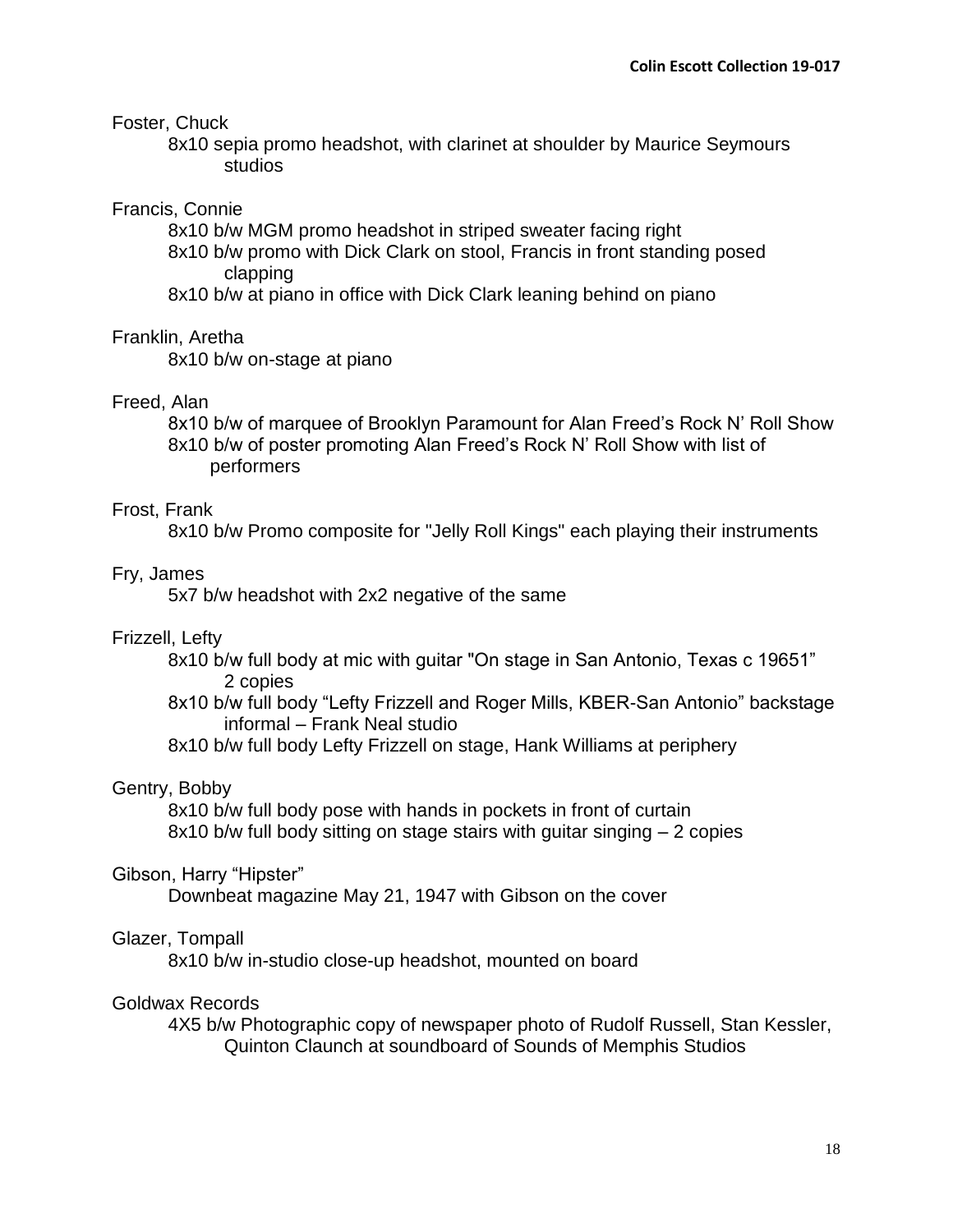Gordon, Rosco

2x2 b/w negative of Gordon and Sam Philips promo pose with 45 disc 3x5 b/w reprint print of Chess promo photo

- 8x10 b/w Casual group photo, JJ Carr, Gordon, Billy Love, Floyd Newman and others, at Club Alabam, L.A., October 1952 – most unknowns in army uniforms
- 8x10 b/w promo like of Gordon playing piano
- 8x10 b/w Gordon wedding ceremony Memphis, 1961

## Grand Ole Opry

8x10 b/w Cast photo, 1963 – full ID on back

8x10 b/w 1965 exterior of Ryman Auditorium with line of people – Les Leverett WSM

## Green, Al

Six 8x10 Bill Cantrell color headshots in various poses, some with sunglasses 8x11 color promo like pose in white with blue background

5x7 b/w on street with arms up in front of billboard for "I'm Still in Love With You" 3x8 color on stage leaned into mic in red suit

- 2- 5x7 b/w of Green singing on stage, dramatic facial expressions, sweaty
- 5x7 b/w close-up at podium holding mic smile with glasses
- 5x7 b/w half body, holding mic, big smile blurred on edges
- 5x7 b/w Shaking hands with someone from podium holding mic, crowd behind him
- 8x10 b/w Green with Hi gold record, Nick Pesce, and Willie Mitchell 1972 on back
- 8x10 b/w promo for Hi Records close-up at podium holding mic smile with glasses
- 8x10 b/w promo for Hi Records biting lip with hand on head, chest up
- 8x10 b/w promo for Hi Records in concert, from left side  $-2<sup>nd</sup>$  copy no promo at bottom
- 8x10 b/w promo like headshot close-up eye to right, scarf around neck
- 8x10 b/w in plaid jacket on stage near mic stand holding mic
- 8x10 b/w chest up headshot straight on with AG embellishments on jacket
- 8x10 b/w posed with leather jacket and strap over shoulder turned to the left
- 4- 8x10 b/w in dark suit at mic stand could be preaching or singing stamped Memphis State University Photography Services
- 8 color slides of various photos of Green, some are printed, other not. Live shots, promo head shots

# Green, Tuff

Photocopy of advertisement for Tuff Green and his Orchestra Every Saturday Night

# Griffin, Rex

Sheet music for "Wabash Cannon Ball" with photo of Griffin on cover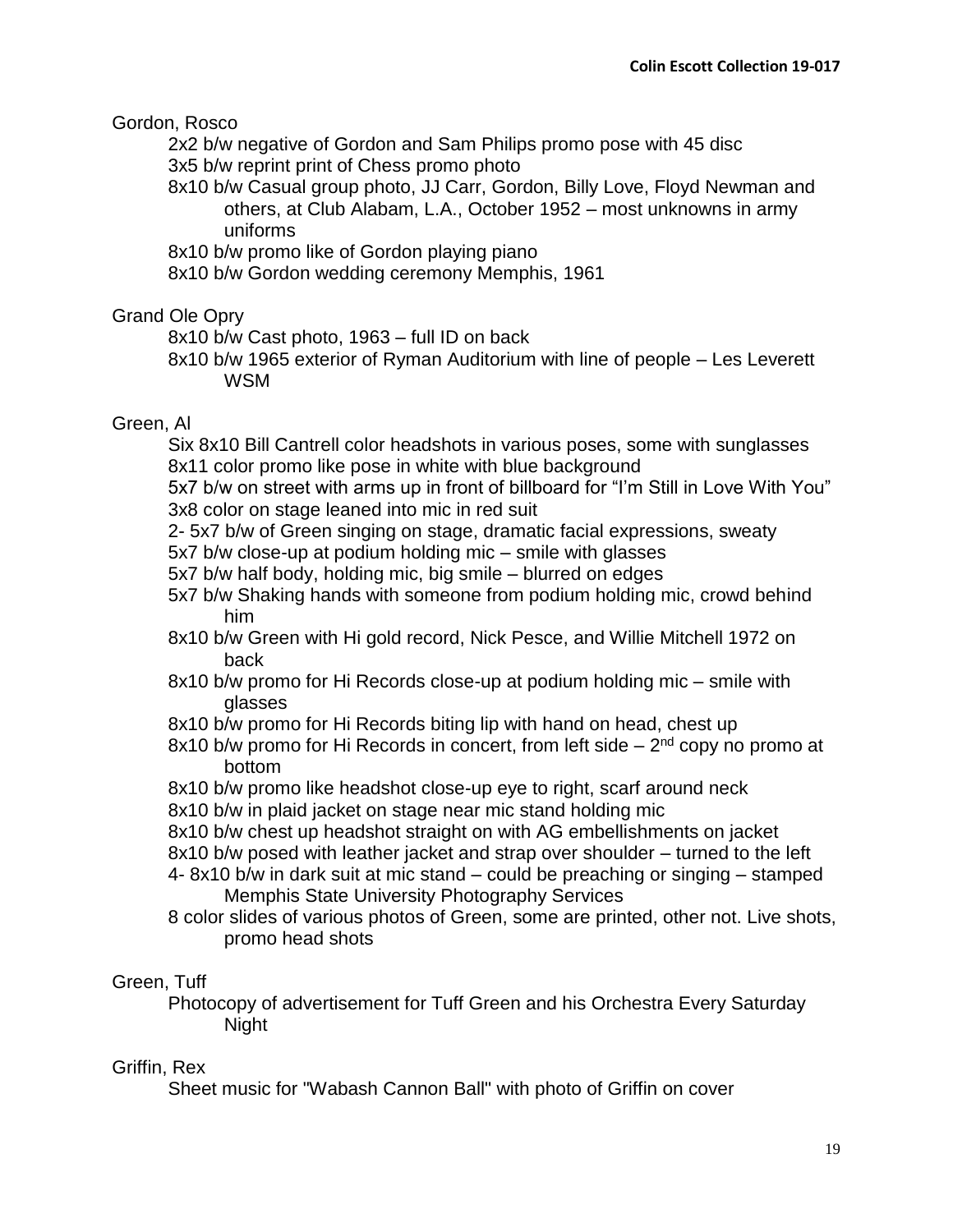# **Box 4**

## Haggard, Merle

5x7 b/w headshot with hand on chin

# Haggett, Jimmy

8x10 b/w headshot with bowtie [halftone] 8x10 b/w In radio studio with Onie Wheeler

# Hampton, Lionel

8x10 b/w On stage, with Charles Mingus (Ekstrom Library) 8x10 b/w On stage with Benny Goodman Band (Ekstrom Library)

# Handy, W. C.

8x10 b/w with trumpet, 1937 [somewhat damaged] 5- 2x2 copy negatives of promotional photos (Harry Godwin collection)

# Hardin, Tim

8x10 b/w headshot at table holding pencil by Dave Gahr photo

# Hare, Pat

3x5 color snapshot, taken at Stillwater Correctional Facility

# Hargrave, Ron

8x10 b/w promo half body with guitar looks like he is singing 8x10 b/w promo close up headshot from right side looking at camera

# Harmonica Frank

5x6 b/w good quality halftone in checked shirt with guitar and harmonica 2x3 b/w full body sitting in striped pants with guitar and harmonica

# Harris, Ray

4x5 b/w copy negative with Gene Simmons 1964

3x5 color candid Hi Records Party at card table by Bill Cantrell

8x12 color close up Hi Records by Bill Cantrell

8x10 b/w at mic with guitar in white hat and western shirt, 1954

8x10 b/w in Hi recording studio,1963 [copy of creased image]

8x10 b/w later headshot promo with cigarette in mouth – two copies with one autographed by Harris to Colin Escott

# Hawkins, Dale

4 original American Federation of Musicians session contracts, all from 1957. Signed by Dale Hawkins and the Chess brothers 8x10 b/w Checker Records promo headshot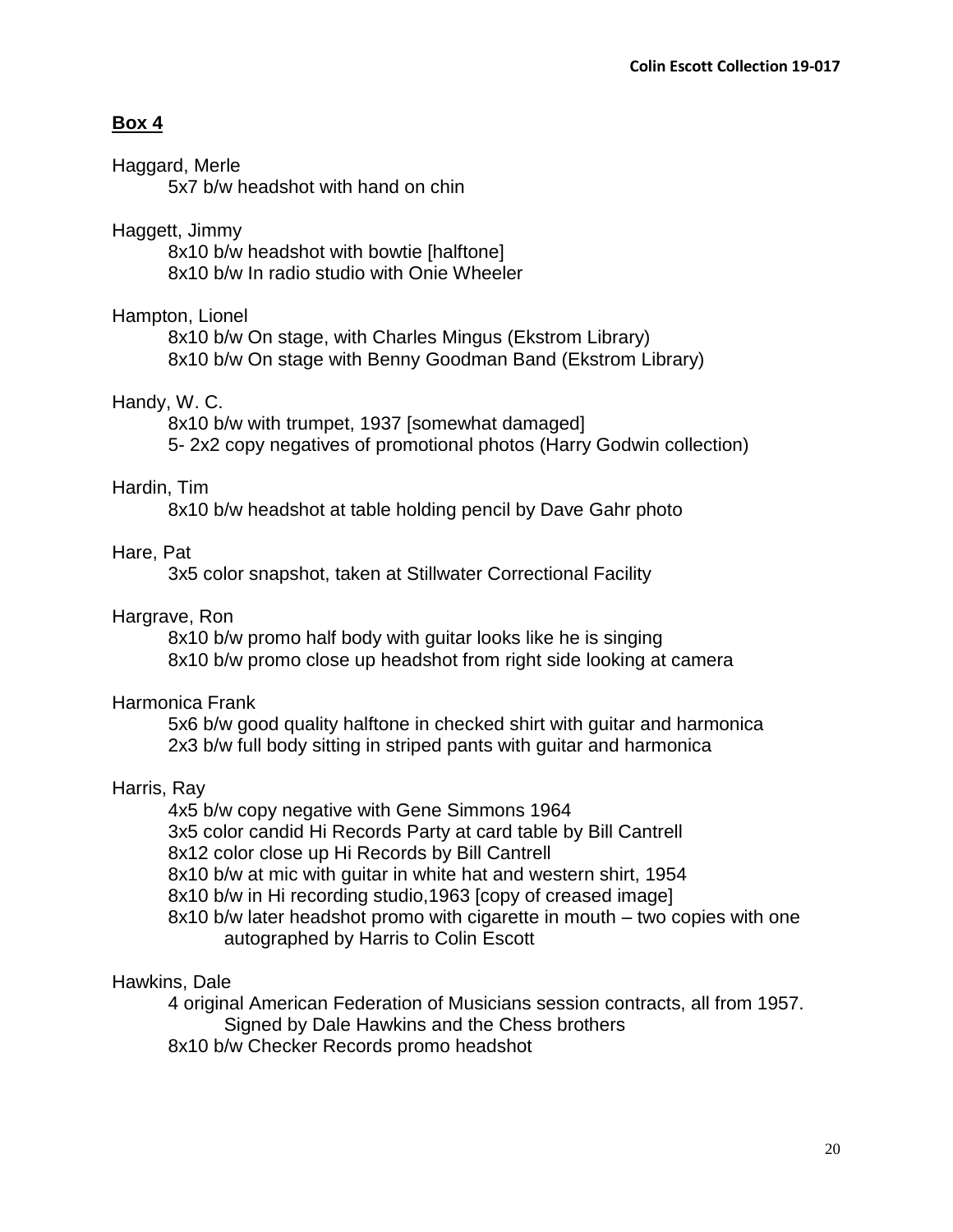Hawkins, Hawkshaw – [located in oversized box] Photocopies of King Records promo file material

## Hazelwood, Lee

Color slide, promo sitting on rocks in tan jacket 1966

# Head, Roy

8x10 b/w promo Head seated in front, with band

## Henry, Clarence "Frogman"

8x10 b/w with Huey P. Meaux with note pad/ could be contact, 1965

## Hi Records

8x12 color of Poplar Tunes Record Store with Joe Cuoghi's Cadillac (Bill Cantrell)

8x12 color photo, "Bill Cantrell at Hi Records 3 track" 1963 (Bill Cantrell)

8x12 color photo, Joe Cuoghi and Buster Williams owner of Plastic Products / Music Sales Memphis (Bill Cantrell)

8x10 b/w Hi Records control room (original)

8x10 b/w Joe Cuoghi and Bill Black with Hi Records 45 disc

5x7 b/w Joe Cuoghi and Bill Black with bass laughing in studio

3x5 b/w Bill Cantrell ¾ body in suit standing under tree, 1948

# Hickey, Ersel

8x10 color print headshot with guitar red background, 2 inch copy negative 8x10 b/w Studio shot with Johnny Cash, 2 inch copy negative 8x10 b/w Promo full body pose with guitar (autographed) 8x10 b/w Dramatic pose in front of microphone, 2 inch copy negative 2 inch copy negative sitting at studio mic tuning guitar

# Hines, Donald

Photographic copy of his DuPont employee ID, with 2 inch copy negative

### Holiday, Billie

8x10 b/w Promo photo from lower right, singing into stage mic Oversized Museum of Modern Art postcard with close up of face

### Honeycutt, Glenn

8x10 b/w informal, playing guitar in his home, with  $\frac{1}{2}$ - 2 inch negative  $\frac{1}{2}$  2 in negative at piano on stage with cigar in mouth

# Hooker, Earl

2x3 halftone print of promo-like pose seated with Gibson guitar [1950s?]

### Hopkins, Lightnin'

8x10 b/w half body with guitar with face turned toward ceiling, from left side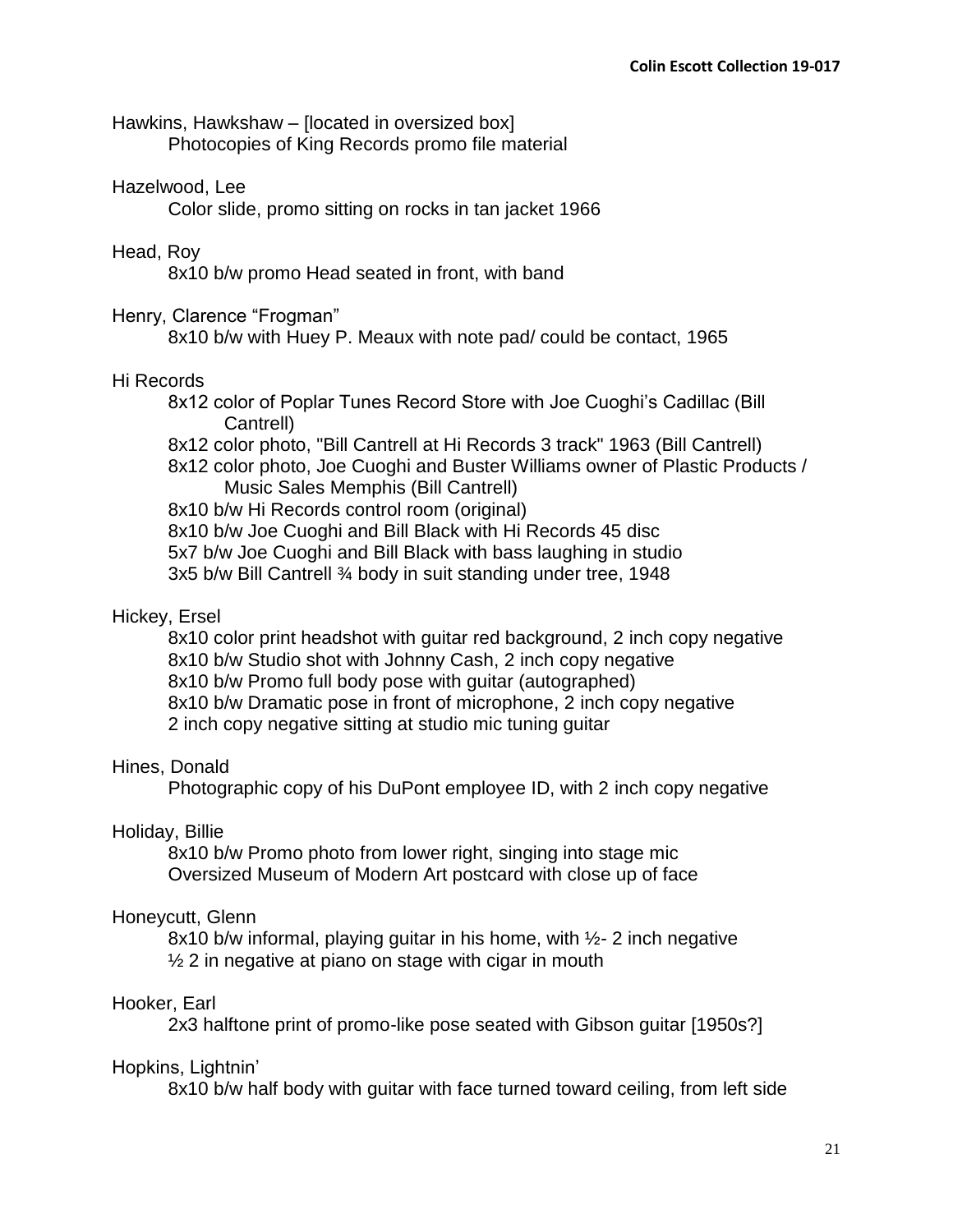Horne, Lena

8x10 b/w informal in RCA studio with Steve Sholes, with 8x10 copy negative

Horton, Johnny

Negative sheet (three frames) of Horton in his coffin.

Original American Federation of Music contract, 1954 appearance for KWKH, Shreveport, signed by Horton. Lists band members and wages.

- 8x10 b/w Columbia Records promo playing guitar near car
- 8x10 sepia promo headshot, back of western saddle shirt in mirror behind
- 8x10 b/w full body with foot up on sawhorse with hand over guitar
- 8x10 b/w Columbia Records promo for Louisiana Hayride in suit striped tie
- 8x10 b/w ¾ body promo in peacock western shirt acoustic guitar on knee
- 8x10 b/w ¾ body promo in peacock western shirt sitting on floor with arm on knee
- 8x10 b/w full body in dark suit with foot up on car bumper [c. 1953]
- 8x10 b/w Horton with Elvis and a Shreveport DJ Paul Kallinger candid
- 8x10 b/w Horton on Louisiana Hayride stage with Tillman Franks, Tommy **Tomlinson**

[c. 1956]

- 8x10 b/w headshot of Horton singing into studio mic
- 8x10 b/w headshot in black embroidered suit [event poster obstructed behind] Jack Barham photo
- 8x10 b/w blurred Horton on stage Tyler Texas Feb 1955 [Ann Horton]
- 8x10 b/w on stage at University of New Mexico with crowd [c. 1959]
- 8x10 b/w on stage Tillman Franks, Johnny Horton, Tommy Tomlinson, Sonny **Tremblett**
- 8x10 b/w on stage [March 1954] Dido Rowley, Horton, Jerry Rowley, Dick Spears, Evelyn Rowley [Ann Horton]
- 8x10 b/w on stage [March 1954] Dido Rowley, Horton, Jerry Rowley, Dick Spears, Evelyn Rowley [Ann Horton]
- 8x10 b/w on stage Horton, Dick Spears, Evelyn Rowley [Ann Horton]
- 8x10 b/w on stage Horton from lower left side
- 8x10 b/w 30<sup>th</sup> birthday Gladewater TX 4/30/55 smiling at camera with cake
- 8x10 b/w Horton with unknown man sitting and singing backstage of LA Hayride
- 8x10 b/w Horton with Jerry Rowley at table eating, Horton looking at camera
- 8x10 b/w Horton with unknown woman in dark dress backstage posing meet and greet
- 8x10 b/w Horton with Dot Barnhart's son, Barney in lap [c. 1953]
- 8x10 b/w Horton with Claude King
- 8x10 b/w Horton with Claude King (white western shirt) backstage Louisiana Hayride 1953
- 8x10 b/w Horton with Slim Whitman
- 8x10 b/w Horton with Davis Sisters
- 8x10 b/w Horton with Ann Paulson (President of Tibby Edwards Fanclub)
- 8x10 b/w Horton with Sonny Jones (Billy Jean Horton's brother)
- 8x10 b/w Horton with Billie Jean Horton backstage Louisiana Hayride 1953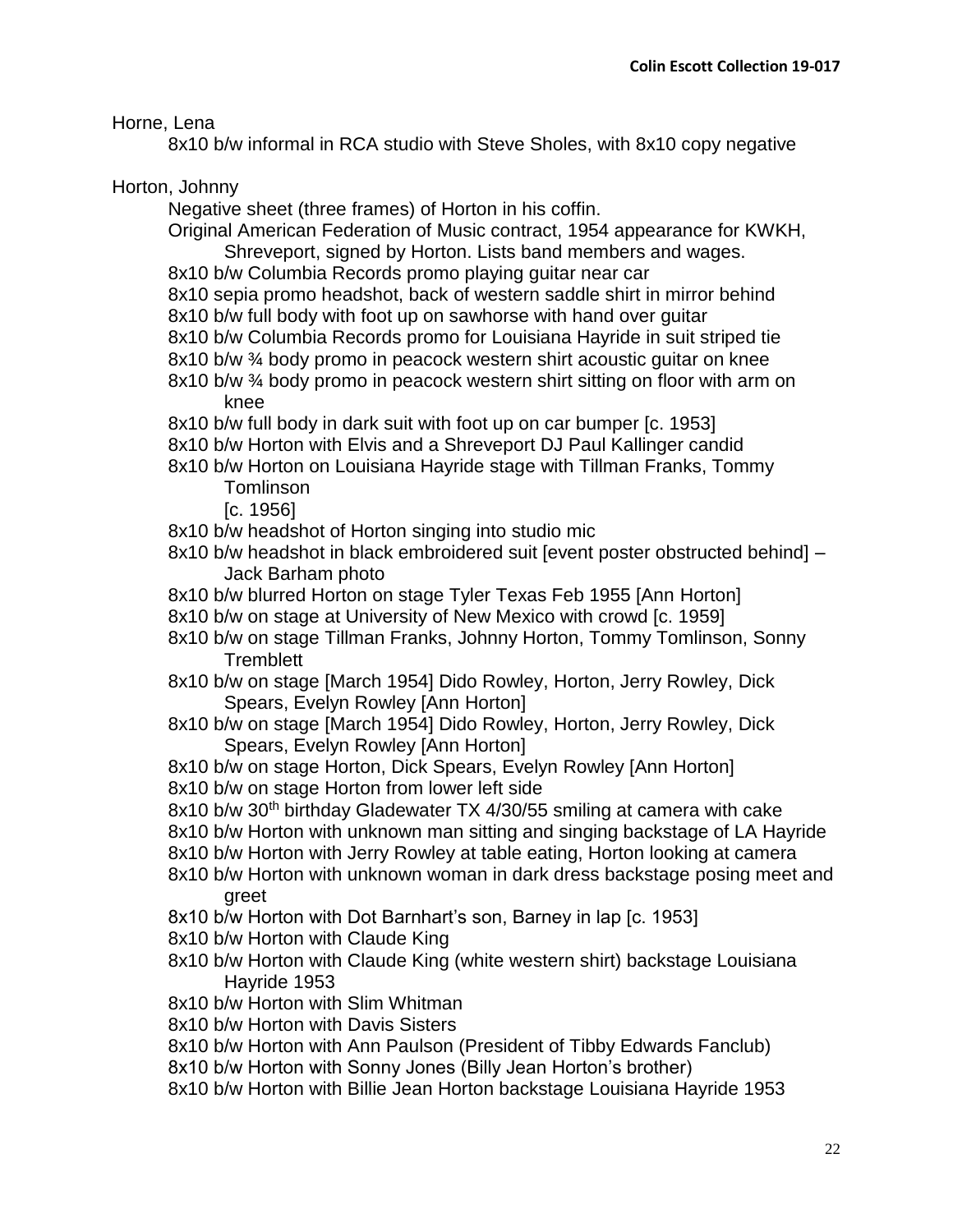- 8x10 b/w Horton with Pappy Covington (Hayride booker) backstage Louisiana Hayride 1953
- 8x10 b/w Horton with Leon Payne
- 8x10 b/w Horton with Red Sovine
- 8x10 b/w Horton with Hank Locklin
- 8x10 b/w Horton with Biff Collie
- 8x10 b/w Horton with Jimmie Davis
- 8x10 b/w Horton receiving the key to the City of New Orleans 1955 in record store
- 8x10 b/w Horton and Don Law, c. 1959
- 8x10 b/w Horton with guitar and Billie Jean Horton hugging neck from behind, other couple in similar pose on left [could be 30<sup>th</sup> birthday]
- 8x10 b/w Horton on stool with guitar with three unknown women around him 30th birthday
- 8x10 b/w Horton on stool with guitar with large group, mostly women around him - 30<sup>th</sup> birthday
- 8x10 b/w Horton on stool with quitar with candid 30<sup>th</sup> birthday
- 8x10 b/w Horton on stool with guitar with large group, mostly women around him from left side- 30<sup>th</sup> birthday
- 8x10 b/w Horton Billie Jean, and band members at a banquet table with others Everly Brothers, Jimmy Dean behind Horton at other table – fuller ID on back
- 8x10 b/w Horton signing an autograph to teen girl
- 8x10 b/w Horton in crowd of woman and small children candid
- 8x10 b/w Horton in car with door open and woman next to him looking at camera
- 8x10 b/w Horton at bedside, singing "Johnny Reb" to dying Confederate veteran, 1959
- 8x10 b/w Johnny Horton's mother and baby daughter Yanina backstage sitting
- 8x10 b/w Two copies of Jamie Records promo for Billie Jean Horton posing in white dress – copy autograph in upper left
- 8x10 b/w posed of Billie Jean and three girls in costumes Twomey photo stamped
- 8x10 b/w Billie Jean posing in bathing suit, 1952
- 3x5 b/w different shot of Horton singing to the last living Civil War veteran

3x4 b/w print, Horton with Thurston Moore examining Country Music Who's Who 3x5 b/w promo-type headshot in white hat and fish western shirt

3x3 b/w candid Horton backstage with items on lap – could be fan mail 1958 2x2 b/w of Horton backstage posing with guitar

23- 2x2 b/w copy negatives of most of the prints in folder.

Printed 4 Star Records promo for Horton's Abbott releases (original paper) 6x8 Yellow paper, printed Horton promo for Mercury (original)

Sheet music (1954) "The Train With The Rhumba Beat" (w/Horton photo) Johnny Horton fan club "Memorial Booklet," 1963, with several 3 x 5 glossy

photos Laminated newspaper article and ad for Kilgore TX show CD-R of interview with his mother Claudia Horton, "Johnny Horton's Story" Photocopies and news articles, including death notice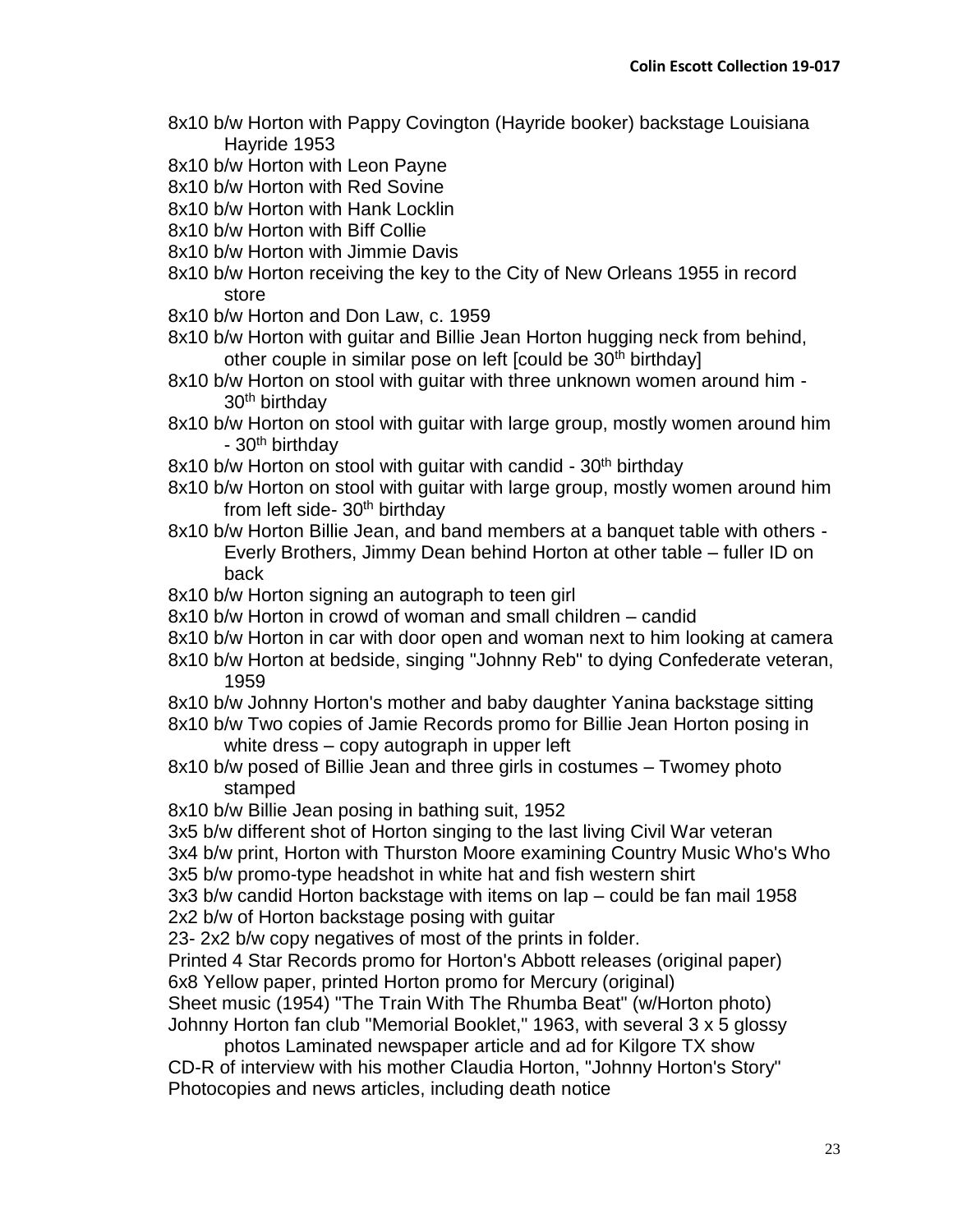### Horton, Big Walter

8x10 portrait with harmonica – dramatic shadow lighting behind 3x6 b/w on stage with J. B. Lenoir, ca. 1965

### Howard, Camille

8x10 sepia paper halftone promo headshot for specialty records – tears and very brittle

### Howard, Edwin

8x10 b/w portrait at desk

4x4 b/w half body at microphone with curtain behind Business card – Memphis Business Journal

#### Howard, Paul

8x10 b/w Promo-type head shot with coy autograph in lower right (LSU Archives)

### Howlin' Wolf

- 2 different 8x10 b/w of Howlin' Wolf, James Cotton and Little Walter, joking in a cotton field, 1950s (original, printed by Ernest Withers), includes copy negatives
- 8x10 b/w casual pose of Wolf and the House Rockers, w/guitars
- Nice photographic copy of ad with photo Chess recording artist
- Photocopies copies of several newspaper ads for Howlin' Wolfe recordings and shows

2x2 copy negatives of newspaper ads

#### Huskey, Ferlin

8x10 b/w Huskey and Marty Robbins, looking at guitar

#### Ink Spots

8x10 b/w Variety Record Shop window promoting record (Ekstrom Library)

### Isley Brothers

8x10 color promo-type print on red background in white suits

#### Jackson, George

8x10 b/w MGM Records promo, half body leaning on knee with white jacket, sparkle hat

#### Jackson, Jerry

2 inch b/w negative of promo headshot for Top Rank Records

#### Jackson, Mahalia

8x10 b/w in front of National Press Club seal speaking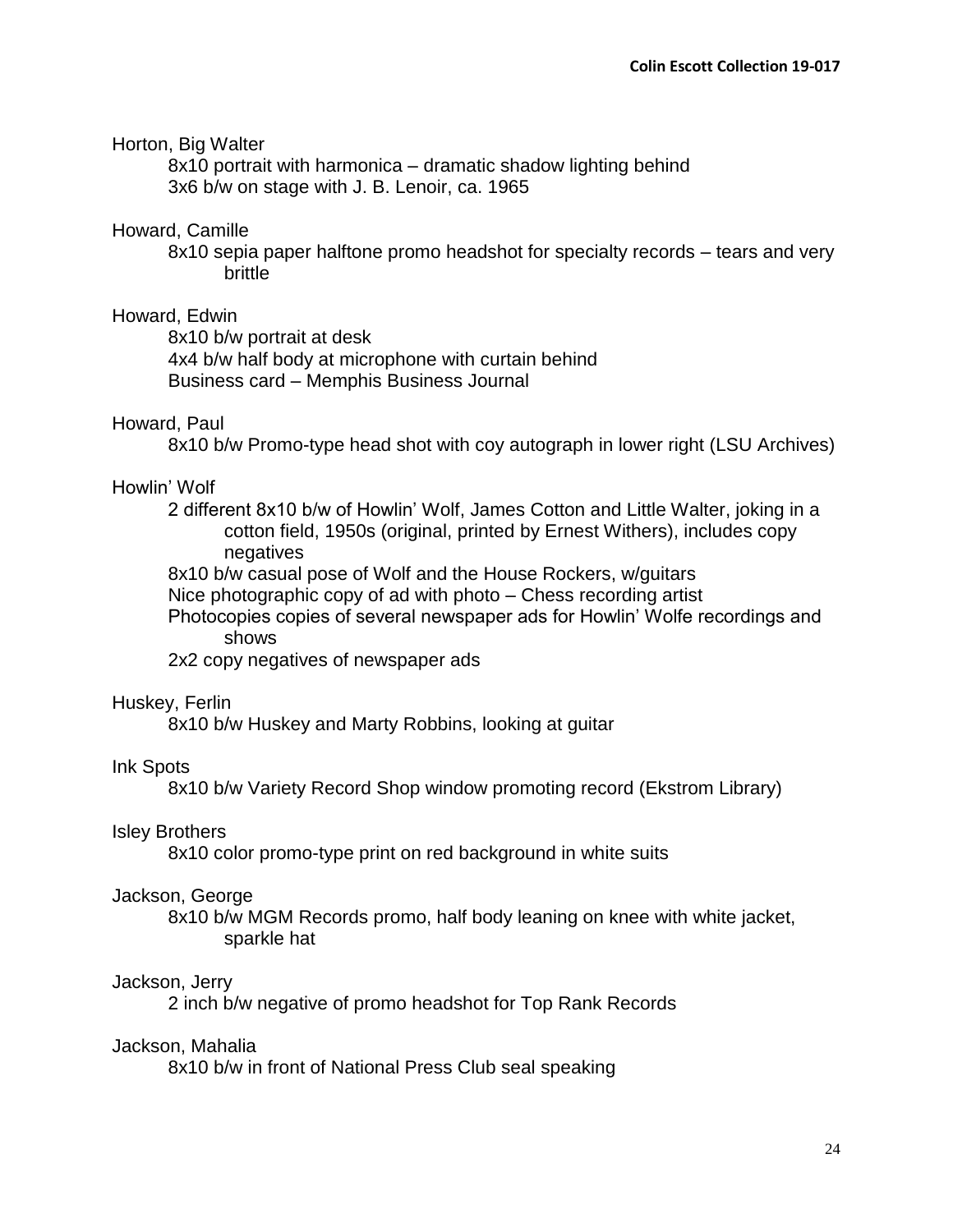Jackson, Stonewall

8x10 b/w 1990 promo photo in dark jacket (1990 is written on his shoulder) 8x10 color in cow print vest with guitar

8x10 color full body sitting on rock in black outfit with multi-colored vest (2 copies)

8x10 b/w young promo-like headshot with hollow body guitar

4x5 b/w negative of promo "The Pride of Country Music"

# Jay, Tommy

2x2 copy negative of promo photo – includes photo of Tony Rossini as well

# Jaye, Jerry

8x12 color on stage in blue 3x5 color print (same image) (Bill Cantrell) Color slide of headshot on stage in white jacket performing 2x2 copy negative Jaye, Lewis Willis, Ace Cannon posed 2x2 copy negative of headshot

# Jesters, The

8x10 b/w Jimmy Dickinson at the piano with Jerry Phillis in background of recording studio

8x10 b/w Jerry Phillips, Sam Phillips, Eddie Roberson, Billy Walfers, Teddy Paige in recording studio posed.

# Jive Five

8x10 sepia 1960s promo like photo of band, damaged and discolored. Full ID on photo

# Johnson, Bill

4x5 b/w portrait holding microphone

# Johnson, Lonnie

8x10 b/w on stage with guitar, bass player on right, 1941

# Johnson, Sly

8x10 b/w Hi Records promo headshot photo (two copies)

4x6 color print of image in Hi Records Promo

8x10 b/w in Hi Records studio with Willie Mitchell

2 color slides of promo photoshoot, blue background and black suit – both full body

# Jones, George

3- 8x10 color on stage with guitar in light blue shirt in various candid poses 8x10 b/w Jones on Jimmy Dean Show, 1965 (2 copies) 8x10 b/w on stage with band, Texas mid-1960s taken from mid crowd 8x10 b/w at microphone on stage dark suit, Dec. 1963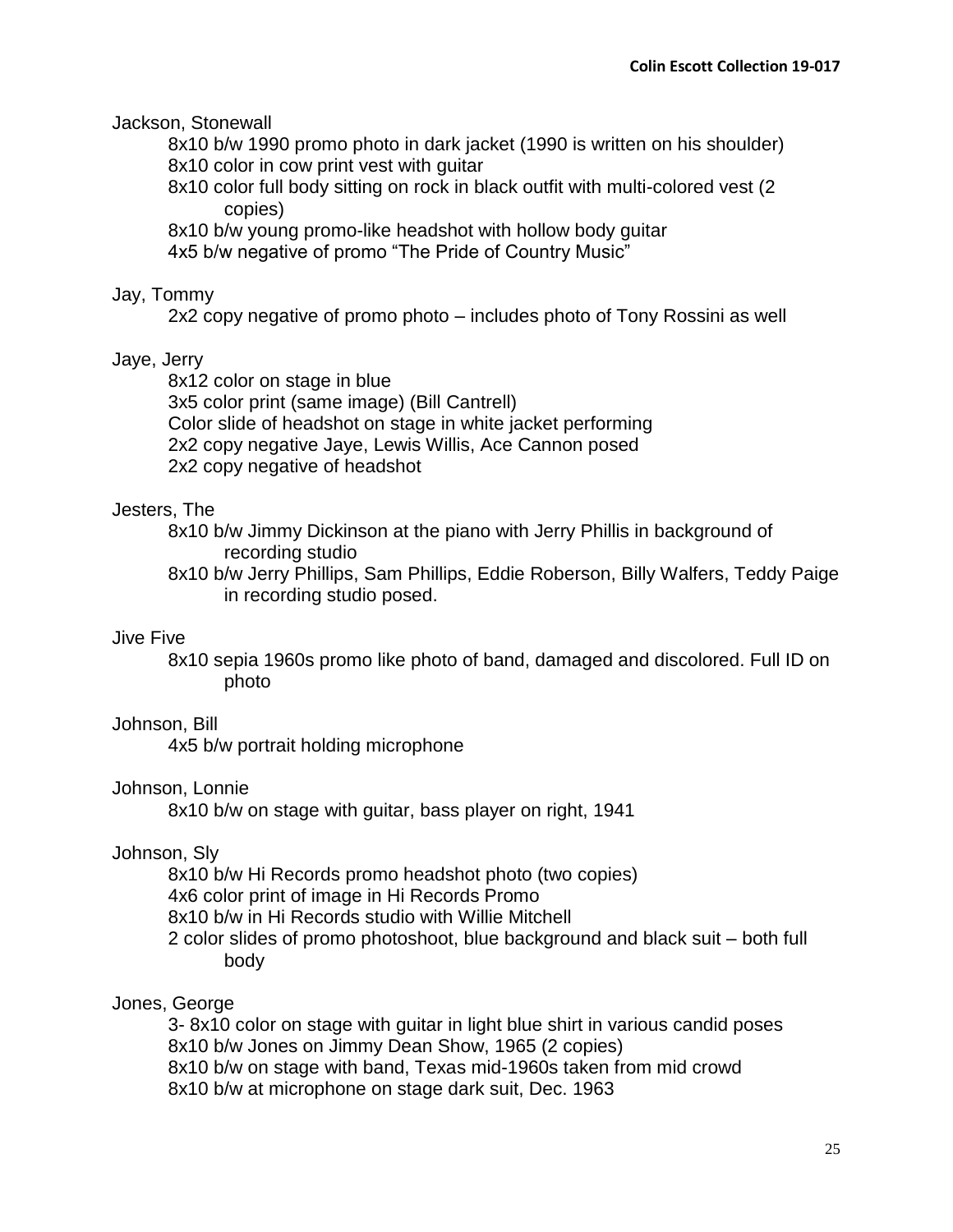8x10 b/w receiving Cash Box awards posed with Art Talmadge, Pappy Daily, Jay **Jacobs** 

8x10 b/w receiving Cash Box awards posed Pappy Daily

8x10 b/w posed with Hal Smith and Pappy Daily backstage

8x10 b/w with guitar looking at Melba Montgomery sing in recording studio 1966 8x10 b/w posed sitting with Jim Ed Brown, Bam Bam Ford KBER 1968 Photographic reproduction of contract to purchase "Tender Years" Several photocopies of agreements with StarRite Publishing

## Jones, Grandpa

2x2 copy negative of promo posed with banjo and leg up – in character

## Jones Brothers

7x9 b/w group portrait and 35mm copy negative for same

# **Box 5**

## **Jordanaires**

8x10 b/w group promo sitting in suits

# Justis, Bill

8x10 b/w playing at a dance from side stage

8x10 b/w candid in studio with Justis bent over music stand writing with Syl Austin, Boots Randolph looking on (two copies)

8x10 b/w four headshots on a proof sheet

8x10 b/w early promo with cap playing sax in striped shirt

8x10 color candid shot at organ in recording studio

2 inch negative color candid shot at organ in recording studio (2 copies)

Original telegram copy from Sam Phillips, re. "Raunchy"

15- 2 inch b/w negatives of most of the prints in the folder (some are multiples) Sheet music, "College Man," with photo

"Raunchy" press release, original Phillips International paper

Photocopies of promotional material

# Keisker, Marion (Sun Records Secretary)

4- 4x6 color prints on stage in a play

8x10 b/w Keisker at WREC microphone

8x10 b/w Keisker at her work desk

5 strips of 35mm copy negatives of Sun related items, Johnny Cash, Sam Phillips, Beal Street, and label scans

# Kellum, Murry

8x10 b/w promo headshot in sweater 8x10 b/w promo half body outdoors in flowered shirt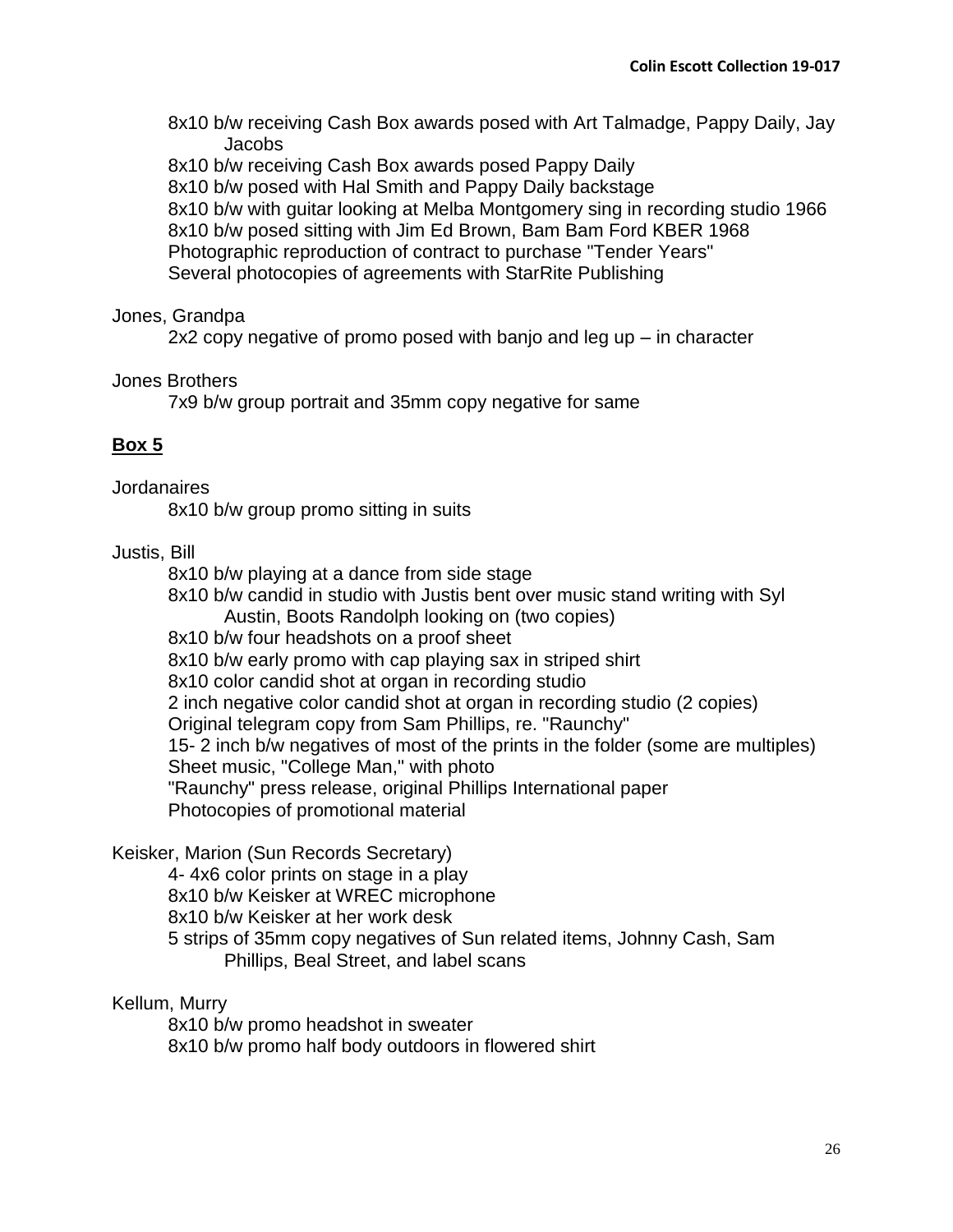Kennedy, Jerry

8x10 b/w with Tillman Franks

Kilpatrick, Walter D.

3x3 b/w headshot c. 1958

King, Albert

8x10 b/w looking up from stage front playing guitar on stage

- 8x10 b/w Stax promo guitar in lap in recording studio looking over his right shoulder
- 8x10 b/w with guitar, broad lapels, on stage (older)

# King Records

4- 8x10 b/w of Syd Nathan at piano, plus 35mm negative strip of same

# King, B.B.

- 3x5 b/w portrait of King on bench with guitar, mic, amp– signed on bottom Mr. Riley King
- 3x5 b/w portrait of King in dark suit and white hat with foot up on stool with gospel songbook in hand, looking at camera
- 3x5 b/w portrait of King and wife Martha sitting signed on bottom Riley and Martha
- 8x10 b/w copy of RPM promo photo with guitar
- 8x10 b/w "Early 60's in his New York apartment", with guitar and cigarette in mouth
- 2- 8x10 b/w on stage in Memphis taken from right side by Ernest Withers 8x10 b/w of Beale Street ("Blues Boy Kingdom Recordings")
- 8x10 b/w early headshot
- 8x10 b/w early of B. B. and two small children Walter [nephew] and Shirley [daughter]

8x10 b/w B. B. and Elvis Presley posed backstage – by Ernest Withers 8x10 b/w contact print of King in WDIA studio, with 4x7 copy negative Photocopy of ad for "Bee Bee Jeebies" on WDIA

# King, Bob

8x10 b/w portrait print with guitar

# King, Cast

5x7 b/w Copy print of an old headshot 4x4 color polaroid print with fiddle, "rehearsing for record session"

# King, Claude

8x10 b/w with Maggie Warwick 8x10 b/w King with unknown woman [fan?] - Ann Horton 8x10 b/w Columbia portrait with guitar, promo-type, 1961 8x10 b/w headshot in light colored suit with hands folded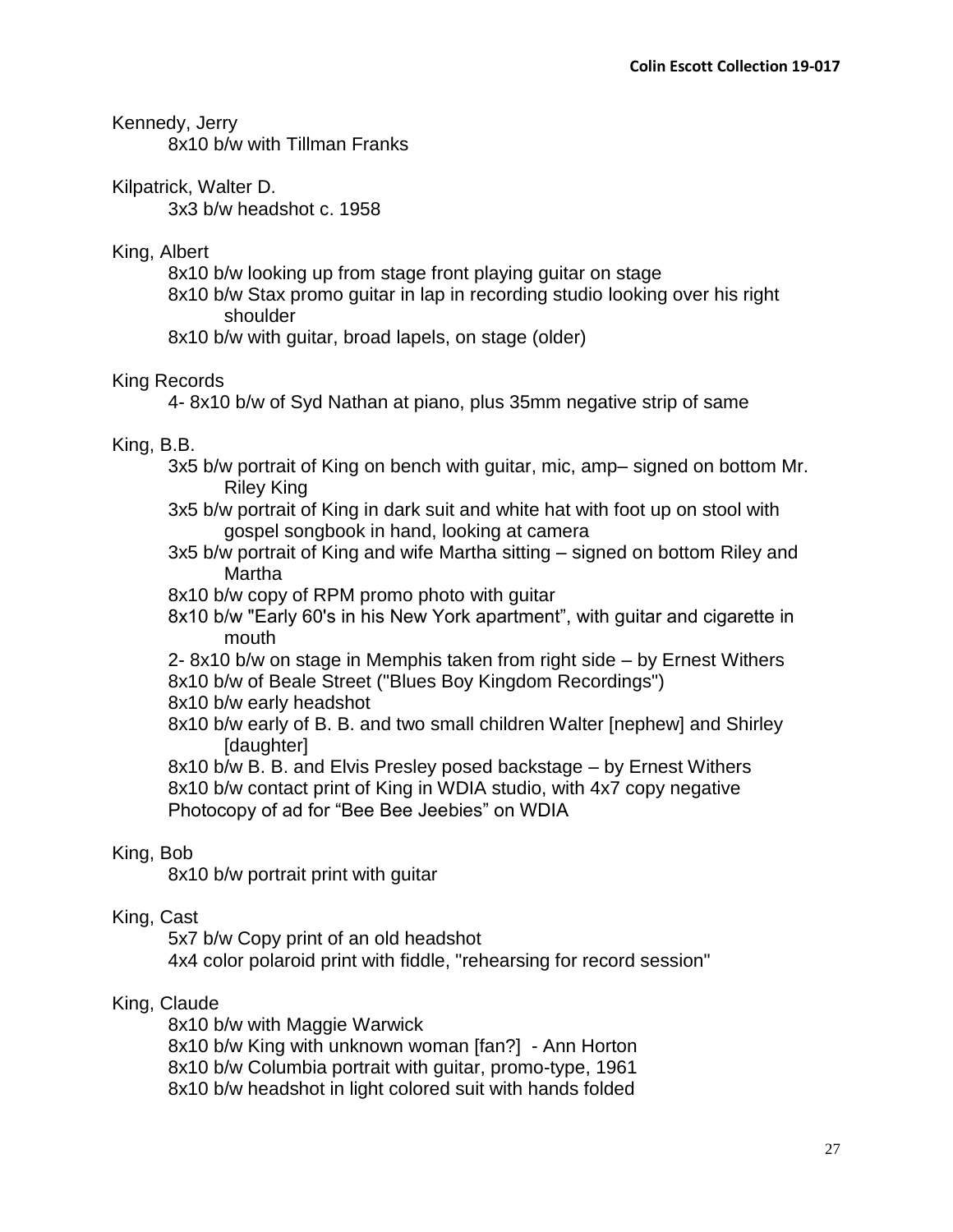8x10 b/w headshot Columbia promo in white collar sweater

8x10 b/w headshot Columbia promo in white collar sweater with guitar

8x10 b/w posed with Dizzy Dean – Robert L. Photographer

8x10 b/w copy of childhood photo leading mule as young boy with three other on mule

5x10 8 frame contact sheet in Stan Lewis record store with Stan Lewis, A.W. Hogan July 1961

2- 5x7 original negatives for Columbia promo shots Photocopies of promotional material/letters

# Klein, George

8x10 b/w copy print, with Elvis

# Labeef, Sleepy

5x7 b/w half body in field with black hat, cigarette in mouth

8x10 b/w half body on stage in suite with guitar at mic – straight on

8x10 b/w full body on stage in suite with guitar at mic – from right side

8x10 b/w full body promo posed with legs and arms spread and open mouth with guitar

8x10 b/w full body promo posed with legs spread playing guitar (2 copies) 8x10 b/w headshot Sun promo in white jacket and black hat

# **Leadbelly**

8x10 b/w half body portrait seated with guitar

# Leavy, Calvin

8x10 b/w SSS International promo, headshot with guitar, in prison suit

# Lee, Brenda

8x10 b/w promo at record player cabinet with her own 45 in hand

8x10 b/w under marquee of Paramount Theater NY William Holden *Toward the Unknown*

# Lee, Dickey

8x10 b/w Smash Records promo shot sitting on heart back chair (2 copies) 8x10 b/w posed with guitar with Jimmy Demopoulos

- 8x10 b/w with the Collegiates with Allen Reynolds posed singing near stone building
- 4x6 b/w posed on stools with Allen Reynolds (1985 Callicott print), 2 inch negative

# Leoppard, Clyde

8x10 b/w copy of two 5x7 early band photos with Stan Kesler on stage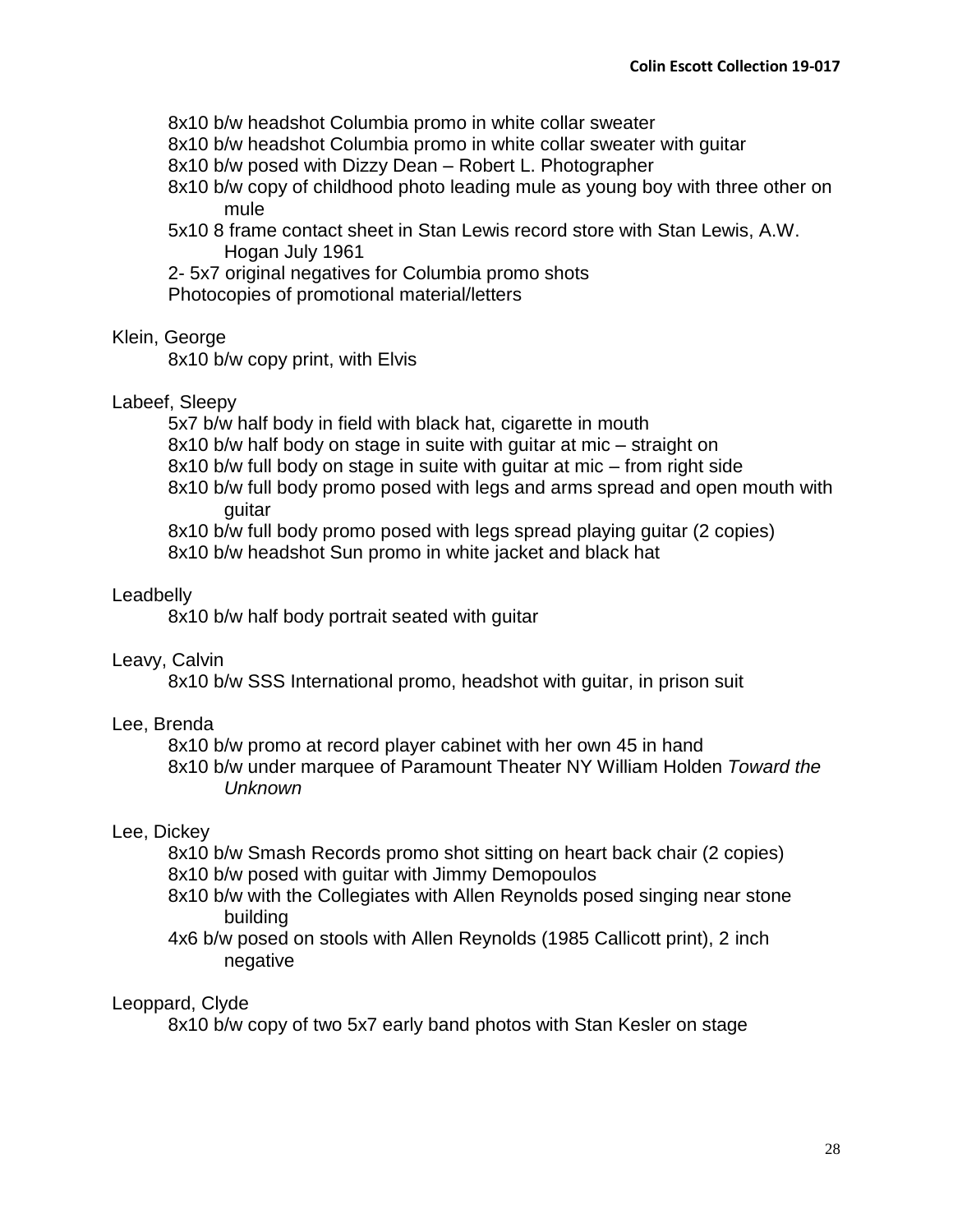Lester, Ketty

5 proof sheets (60 different images) at RCA recording session, with Joe Williams, others – photos by Chuck Stewart

# Lewis, Furry

8x10 b/w posed in chair with guitar and case at his left

8x10 b/w in chair with guitar and case at his left, crowd of mostly children gathered around him at storefront

8x10 b/w Smithsonian Folkways promo half body with guitar

2- 4x5 copy negatives of Furry in his home, 1976 – Mississippi State University

2- 2 inch negative playing guitar (Harry Godwin)

# Lewis, Jerry Lee

4x5 b/w negative Lewis and Jud Phillips leaving courthouse 1959

4x5 b/w negative Lewis and Jud Phillips, attorney, 1959

4x5 b/w negative Lewis with Myra leaving plane, June 1958

- 2 inch b/w negative Lewis with Russ Smith and R. Jay Brown Hank Van Raay
- 2 inch b/w negative Lewis wearing a white sweater with black trim black tie, arms folded – Hank Van Raay (3 copies)
- 2 inch b/w negative Lewis wearing white shirt, seated
- 2 inch b/w negative Lewis side eye at camera with hands folded in front of face in striped shirt
- 2 inch b/w copy negative Lewis on cover of The Guide
- 2 inch b/w negative promo headshot in tweed jacket head turned toward camera
- 2 inch b/w negative Lewis wearing white shirt, close up
- 2 inch b/w negative Russ Smith, T.N, Lewis, Jay Brown

2 inch color negative Lewis wearing white shirt, kneeled at piano on stage

2- 2 inch color slides of Lewis on stage – 1 at piano, 1 at mic stand 1965

3x4 b/w polaroid Sam Phillips, Lewis, Jerry Wexler, Ahmet Ertegen – candid

3x4 b/w polaroid Sam Phillips with arms around Lewis, holding pool stick 2x3 b/w profile portrait of Lewis with name printed at bottom

5x7 b/w Lewis on stage Nov 1958 at mic with shirt open, facing left side of stage 8x10 b/w Jerry Lee and Sam Phillips in Sun Studio 1958

8x10 b/w Lewis singing in mic on stage, eyes closed in black shirt

8x10 b/w Lewis kneeling on stage at piano looking up at mic stand in black shirt 8x10 b/w Jerry Lee at piano, audience in background

8x10 b/w Lewis with Myra sitting holding hands [Could be [re]marriage 1958]

8x10 b/w Lewis side eye at camera with hands folded in front of face in striped shirt

8x10 b/w Lewis close-up about to eat something [could be fireball candy]

2 different 8x10 b/w Lewis in tweed suit with fingers out as to play piano (air piano) – Flair Photography

8x10 b/w Jerry Lee with Jack Dempsey and Jud Phillips, 1957

8x10 b/w Lewis With Roland Janes and Magel Priesman

8x10 b/w Candid shot at piano with Roland Janes in background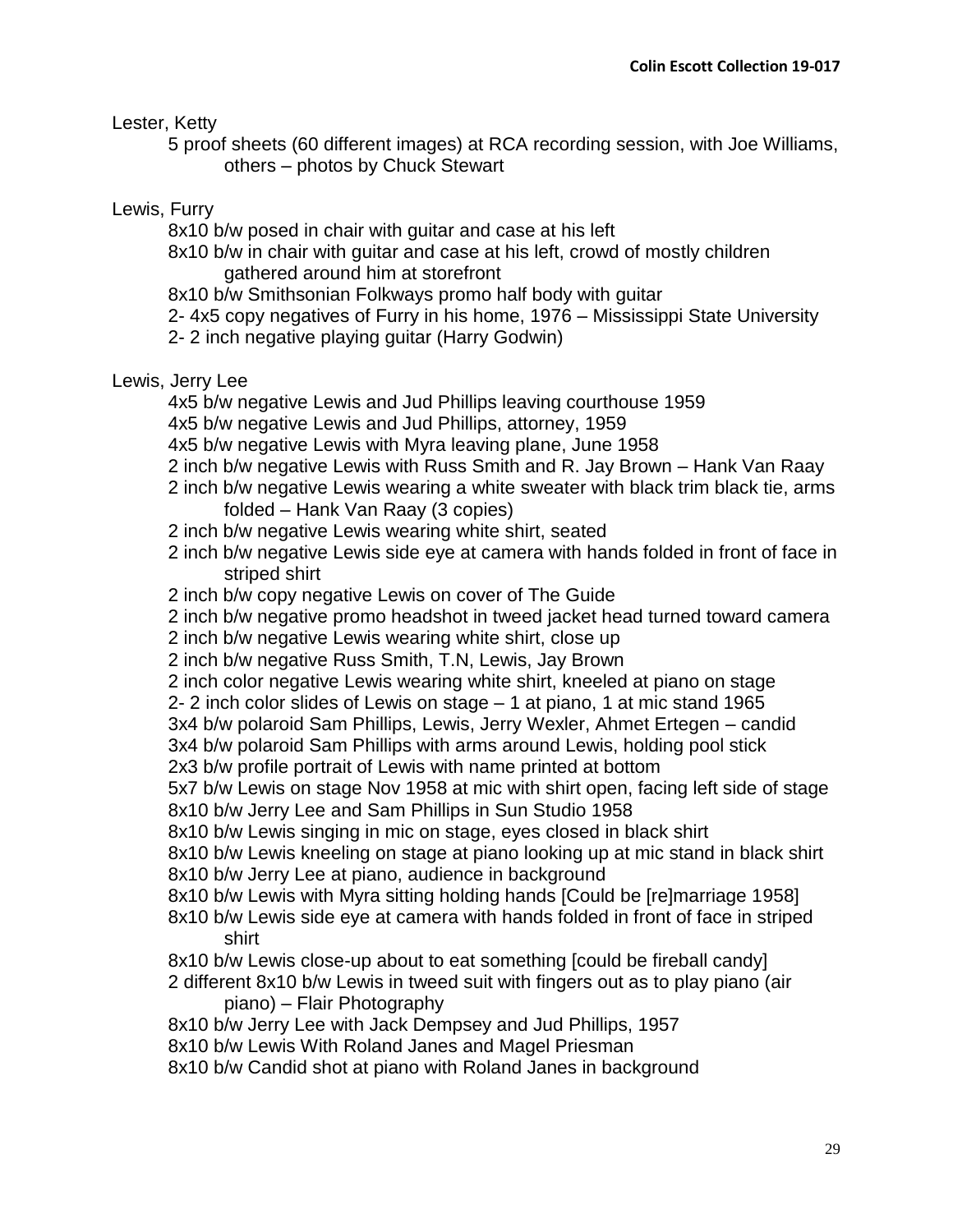- 8x10 b/w On-stage, at Dallas honky tonk 1958 with Leo Lodner, Roland Janes, Russell Smith
- 8x10 b/w 2 5x7 On-stage, at Dallas honky tonk 1958 with Leo Lodner, Roland Janes, Russell Smith / With Little Ennis & The Table Toppers
- 8x10 b/w Still from "High School Confidential" (National Film Archive) on truck 8x10 b/w Seated with his sister Frankie Jean 1959
- 8x10 b/w J.M. Van Eaton, Roland Janes, Lewis, Marvin Pepper on small stage 8x10 b/w Lewis kissing Myra's forehead with arm around her neck
- 8x10 b/w Lewis and Myra walking from plane return from England May 1958 8x10 b/w Lewis on stage holding mic stand
- 8x10 b/w Promo headshot for Sun records in paisley jacket
- 8x10 b/w artist promo headshot in striped shirt with hand on cheek
- 8x10 b/w artist promo headshot in black suit 4x6 b/w copy negative of the same
- 8x10 b/w Promo-type headshot singing in studio microphone (Bill Millar)
- 8x10 b/w promo-like Jerry Lee with Russ Smith and Jay Brown
- 8x10 b/w Singing at piano, in striped shirt looking away from camera
- 8x10 b/w close headshot in sweater holding cigar near head
- 8x10 b/w With Sam Phillips and Kemmons Wilson, President of Holiday Inn, 1967 with shoes off in front, promoting sock hop
- 8x10 b/w Candid shot with Linda Gail Lewis, and Audrey Williams
- 8x10 b/w promo of Lewis singing seated at piano on stage in paisley jacket
- 8x10 b/w early Sun Records promo of Lewis seated at piano in striped shirt
	- looking to the right, damage at bottom of print
- 8x10 b/w Lewis seated with Jud Phillips (original)
- 8x10 b/w Jerry Lee waving his arms in striped suit, at piano/mic
- 8x10 b/w Headshot with cigar in mouth (Bill Millar)
- 8x10 b/w High quality studio profile headshot (Webbs, Memphis)
- 8x10 b/w Sun Records Promo at piano in light colored shirt in photo studio Includes 8x10 negative
- 8x10 b/w Sun Records promo Lewis with foot on piano stool leaning on piano in striped shirt – Maurice Seymour – 3 copies and 8x10 negative
- 8x10 b/w Sun Records promo headshot Lewis with hand on cheek in striped shirt – Maurice Seymour - Includes 8x10 negative
- 8x10 color print, at piano and recording microphone, in paisley jacket c. 1963 3 different 8x12 color closeup Lewis at piano mic – live performance
- 8x10 b/w half body seated with two middle fingers up at camera 2 copies and 2 inch copy negative
- 8x10 b/w Photographic copy of first Sun check 1956
- 8x10 b/w Photographic copy of newspaper advert for Rock n' Roll Show **Charlotte**

7 original printed 8x10 Sun paper promos, all different, w/photos & drawings Original picture sleeve for Sun 281 - Great Balls of Fire (slightly damaged) Original picture sleeve for Sun 296 – High School Confidential

Original paper printed "Memo" to Judd Phillips, 1961, re. Jerry Lee Lewis 2 promotional letters for Jerry Lee releases, on Sun logo stationery, both 1958 Magazine page advertisement for "Breathless"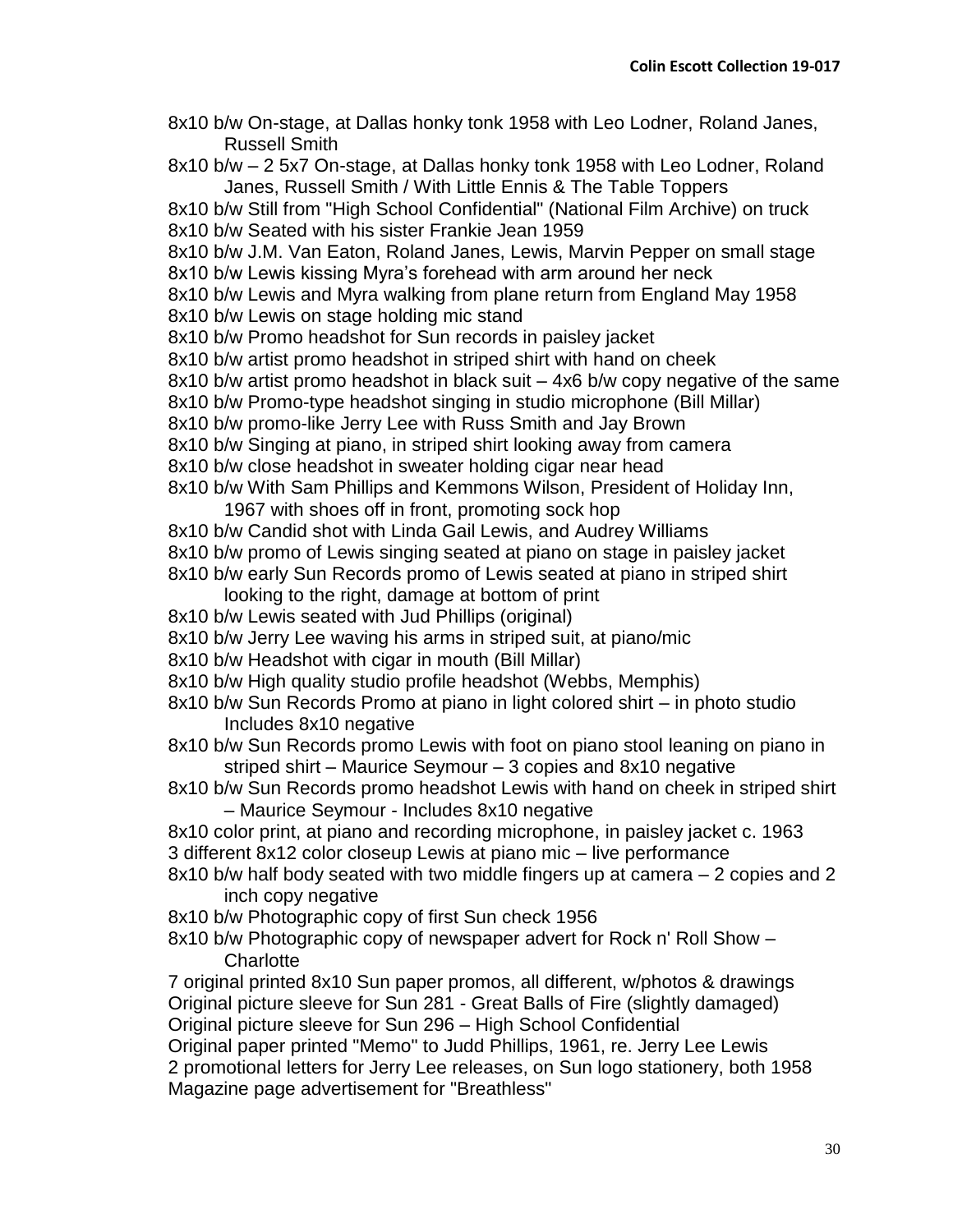## Lewis, Meade Lux

8x11 b/w paper print of Lewis at piano "Boogie Woodie at the Philharmonic"

## Liggins, Jimmy & Joe

2- 8x10 two-sided paper, Specialty Records promo sheets, with photo Photocopy of advertisement for The Honey Dripper - Exclusive records

## Lile, Bobby

8x10 b/w Marsh Records promo headshot in white shirt

# Lindsay, Merl

8x10 b/w promo headshot in flower and butterfly western shirt

## Lister, Big Bill

8x10 b/w of Lister being measured for a suit at Nat's 8x10 b/w Late promo photo with guitar, inscribed to "My Friend Colin" 4x5 color print, on Ralph Emery Show, with Hank Williams Jr. (original)

# Little Milton

8x10 b/w with foot on suitcase and arms resting on knee

8x10 b/w shaking hands posed with unknown man backstage (E. Withers)

2- 8x10 b/w on-stage shots with Sunbeam Mitchell of Club Paradise (E. Withers)

8x10 b/w promo with guitar, from Sun, with 8 x 10 negative

6- 2x2 negatives for Ernest Withers promo photos of Milton (mostly of these prints)

# Little Richard

8x10 b/w Specialty Records promo headshot

# Logsdon, Jimmie

- 8x10 b/w Jimmie Osborne, Jimmie Skinner, Logsdon at Derby Inn, Louisville, KY 1953
- 8x10 b/w Logsdon, Ernest Tubb, Jimmie Osborne at Louisville Armory 1955
- 8x10 b/w Clyde Coffey, Howard Whited, Logsdon, Lonnie Peerce on stage at Derby Inn
- 8x10 b/w Logsdon interviewing Goldie Hill backstage WKLO radio 1953
- 8x10 b/w Logsdon with Raymond Burr 1959 KY Derby Festival
- 8x10 b/w Logsdon with Porter Wagoner WKYW Louisville
- 8x10 b/w Eddie Hill, Tommy Sosebee, Carl Smith, Ernest Tubb, Carl Shook, Jimmie Osborne, Jimmy Logsdon, Pee Wee King 1954 Louisville Armory

# 8x10 b/w Logsdon leaning on couch with cigarette Derby Inn 1954

# London, Johnny

3x5 b/w early promo-type photo with sax, and 8x10 copy of same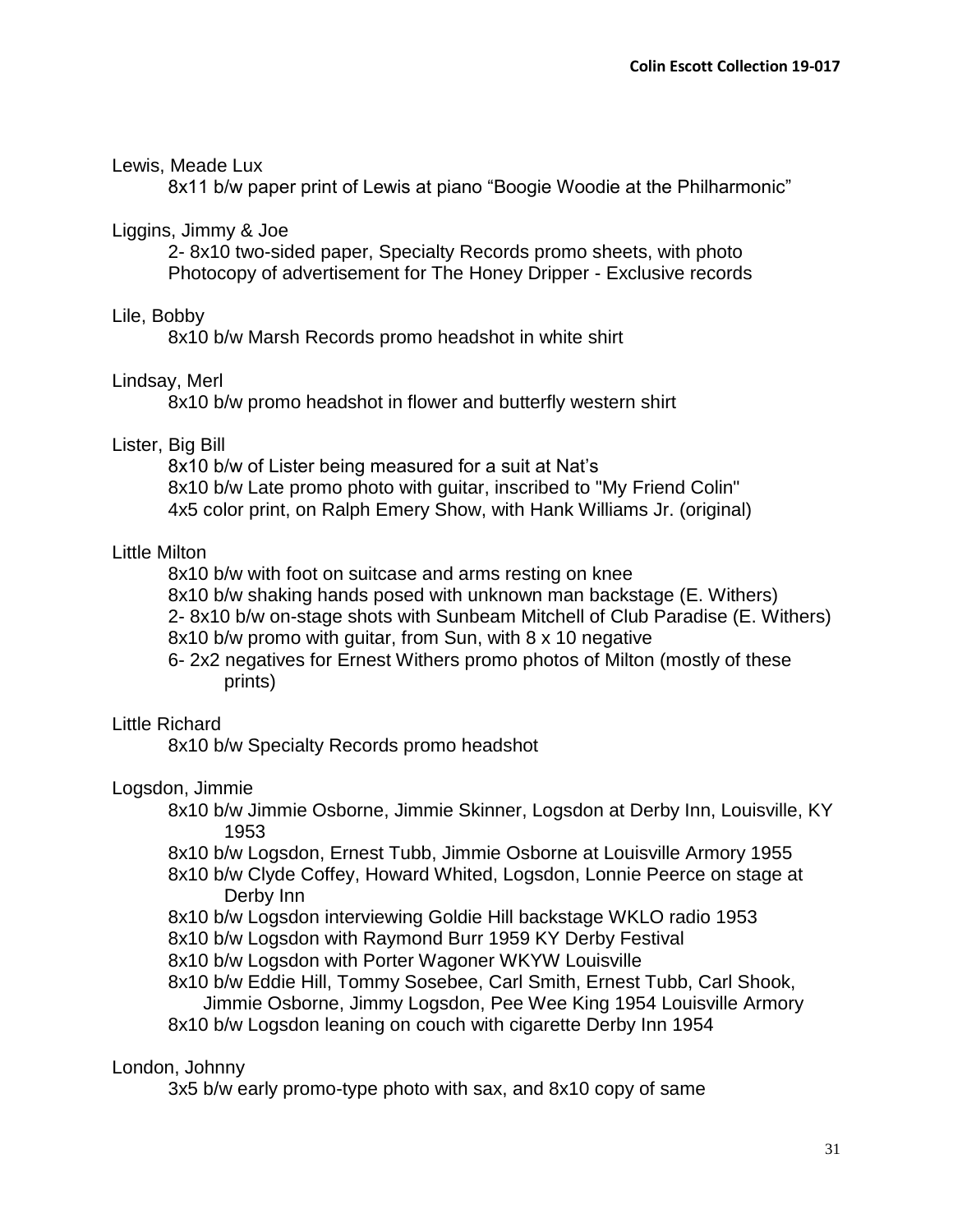### Lopez, Trini & Big Beats

8x10 b/w Columbia promo photo all in checked suit jackets

### Louis, Joe Hill (Sun Records artist)

8x10 b/w at his instruments in KWEM studio Photocopies of Sun disc order and Columbia recordings documents

#### Louisiana Hayride

8x10 b/w Hayride cast photo, 1956 on stage (LSU Archive) 8x10 b/w Hayride cast photo on stage – not full cast 8x10 b/w Hayride staff members Frank Page, Norm Bale, Horace Logan 8x10 b/w Exterior of Shreveport Municipal Auditorium

### Louvin Brothers

8x8 color, on Opry stage at mic stand

### Loving' Spoonful

8x10 b/w Kama Sutra promo 3 color slides – 2 informal group shots, 1 on stage

### Love, Billy "Red"

8x10 b/w Casual group photo, JJ Carr, Gordon, Billy Love, Floyd Newman and others, at Club Alabam, L.A., October 1952 – most unknowns in army uniforms

Poor quality photocopy of application for social security account

### Loyd, Jay B. (Hi Records artist)

3x3 1950s portrait with guitar 5x7 b/w full body with arms up singing to camera in sweater 5x7 b/w headshot portrait with hand on cheek

### Luke, Robin

8x10 b/w Dot promo, 1950s, inscribed to "my good friend Colin Escott" 8x10 b/w signing autographs in a large group of fans 8x10 b/w Dot promo, Luke with guitar and small girl standing at his shoulder 8x10 b/w half body portrait with guitar in striped shirt 8x10 b/w with Sam Cooke Faxed letter from Luke to Escott as department head at Missouri State University

### Luman, Bob

8x10 b/w 1960s promo headshot, autographed

8x10 b/w headshot in white sweater – close up

8x10 b/w copy of on stage at L.S.U., 1950s (LSU Archives)

5x7 group shot from 1950s, with James Kirkland, James Burton, Butch White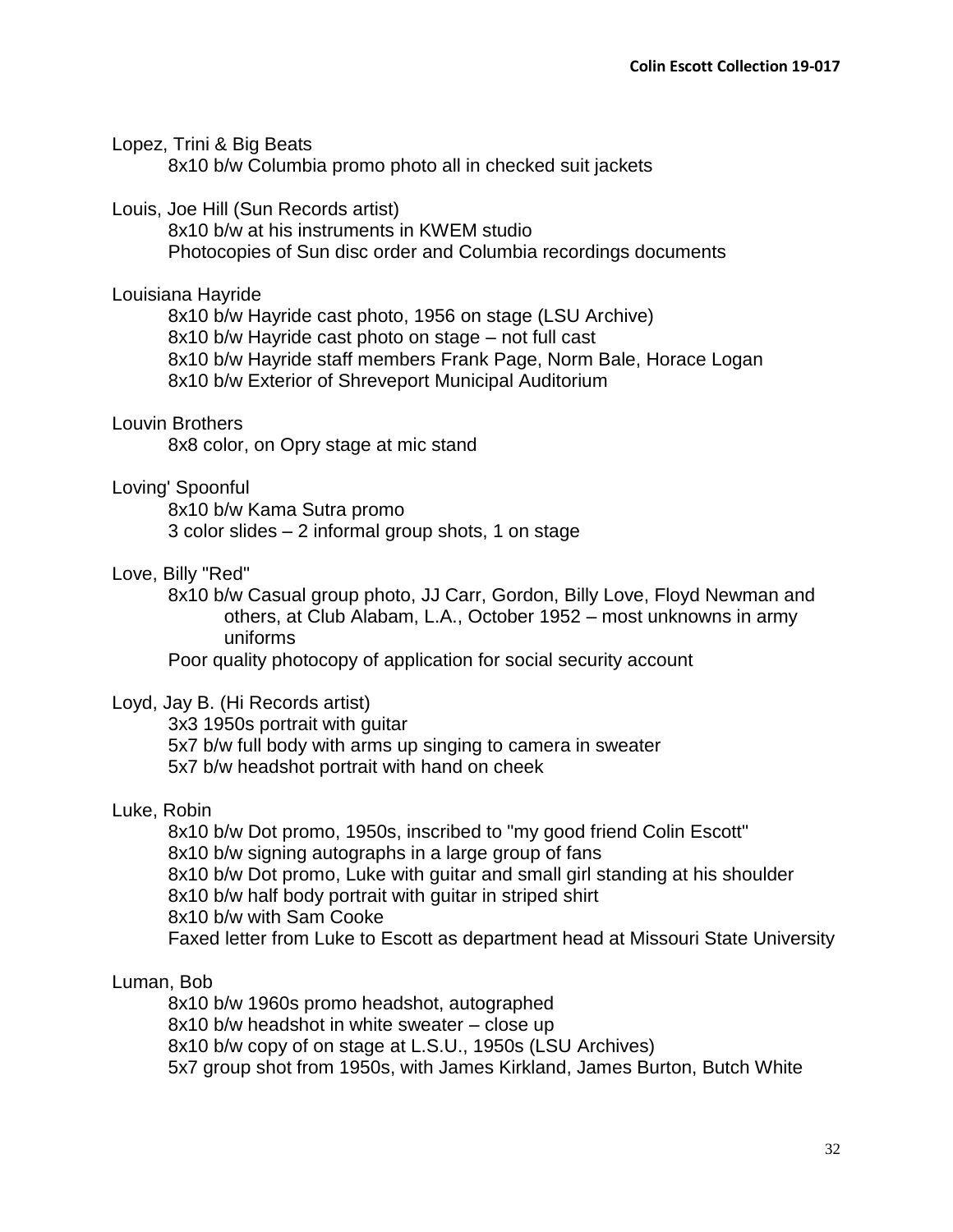### **Box 6**

### Mandrell, Barbara

8x10 b/w earlier Columbia promo posing with instruments

### Mann, Carl (Phillips International artist)

8x10 b/w woman in Mona Lisa sash from fan club convention National and International Carl Mann Fan Club card - blank 2x4 sepia promo headshot for Philips International Records 8x10 b/w photographic reproduction of Phillips International 1959 promotional sheet

### Martin, Grady

8x10 b/w Decca promo posed with double neck guitar and amp

### Martindale, Wink

8x10 b/w Wink and unknown girl showing off awards, 1950s

## McAuliffe, Leon

8x10 b/w promo photo, at steel guitar with hat in hand

### McGhee "Stick"

3- 4x5 b/w snapshots at 1954 Savoy recording session. One with Fred Mendelsohn

### McGuire Sisters

4x5 b/w copy negative for early promo photo posed close together

### McNeely, Big Jay

8x10 b/w full body promo with saxophone, autographed 8x10 b/w seated half body promo with saxophone, autographed

### McPhatter, Clyde

8x10 b/w promo-type close-up headshot, chin on hands 8x10 b/w promo like posed with MGM 45 mounted on wall display

### McVoy, Carl (Phillips International artist)

Original 8x10 Phillips International promo sheet for McVoy's Dick Clark Show appearance, and 2 inch copy negative for same

### Meaux, Huey

8x10 b/w Candid shot, holding a cake with Shelby Singleton

### Memphis – vintage

8x10 b/w Corner of Beale Street, Lansky Bros Clothing Store / Blue Light Studio 8x10 b/w Main Street Memphis at night c. 1940s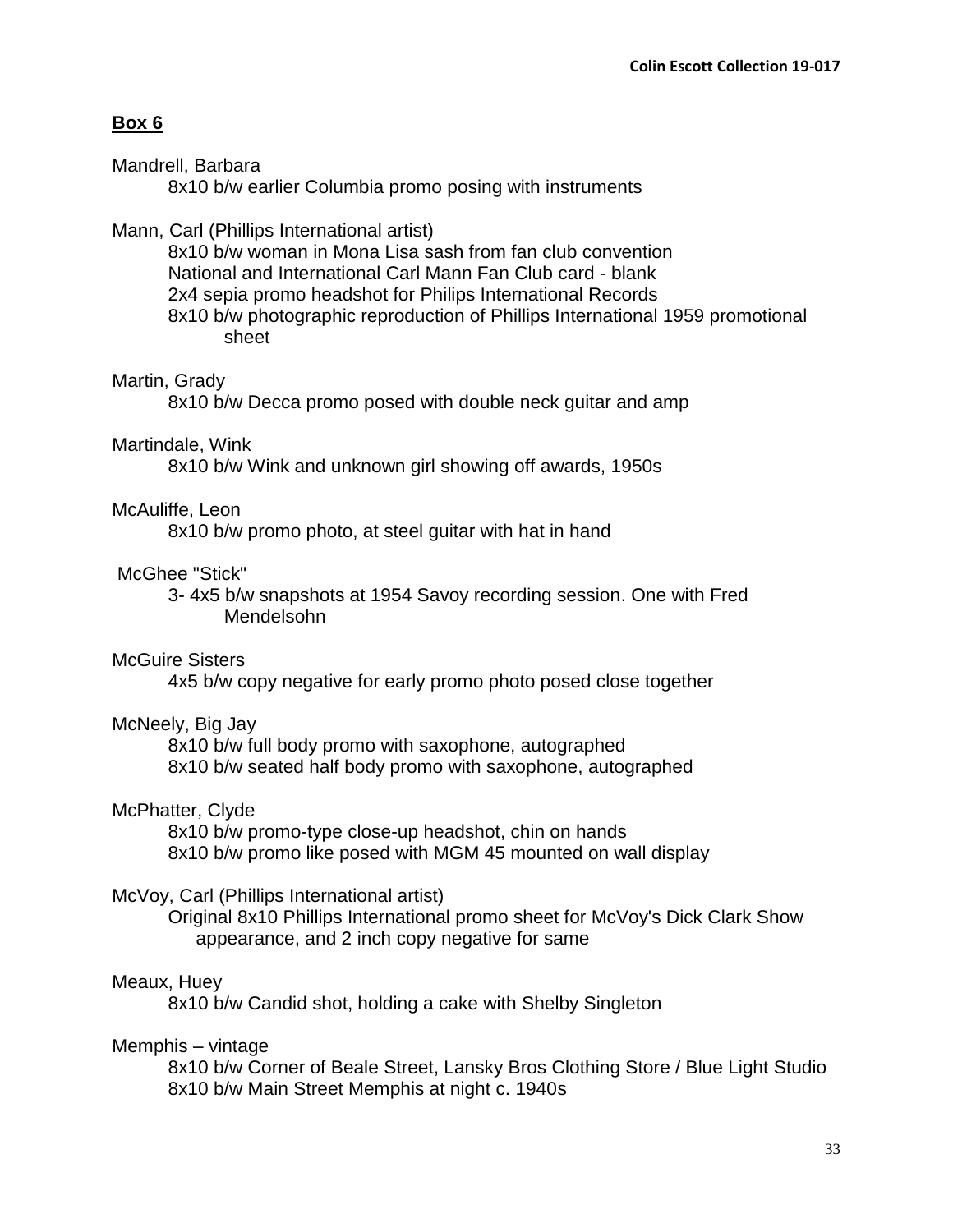8x10 b/w Memphis side street with houses on right 8x10 b/w Union Street, Memphis 1952 8x10 b/w WMPS studio marquee Union Ave Memphis 1952

## Memphis Vintage – Beale Street

- 2x3 b/w 1940s front of A. Schwab ("Latest Blues" in window)
- 8x10 b/w couple dancing on Beale St c. 1950s Ernest Withers
- 8x10 b/w of Beale Street ("Blues Boy Kingdom Recordings") 1957
- 8x10 b/w Corner of Beale Street, Lansky Bros Clothing Store / Blue Light Studio 1957
- 8x10 b/w of salesman in Lansky's early 1960s- Ernest Withers
- 8x10 b/w of salesman and shopper in Lansky's early 1960s- Ernest Withers
- 8x10 b/w Beale Street c. 1930s Hooks Brothers
- 8x10 b/w group of people at tables in Beale Street club 1950s- Ernest Withers
- 8x10 b/w group of people against wall in Beale Street club 1950s Ernest **Withers**

### Mercer, Will (Sun Records artist)

8x10 b/w half body in striped suit portrait promo for ABC-TV's Jubilee U.S.A

## Mercury Records

- 8x10 b/w A&R Meeting Hal Mooney, Clyde Otis, Art Talmadge, Irving Green, David Carroll, unknown man
- 8x10 b/w Irving Green, Johnny O'Brien, Rusty Draper on guitar with record sales plaque
- 8x10 b/w Frankie Lane, Irving Green, Vic Damone

### Mercury 1962 Nashville Sessions

- 13- 2 inch b/w negatives May 28, 1962 Jerry Kennedy sessions (Harold Bradley, Bill Black, Shelby Singleton, Bob Moore, Buddy Herman, Bill Justis) in Bradley Film & Recordings Studios (Quonset Hut Studio)
- 9- 2 inch b/w negatives Nov 1962 Jerry Kennedy sessions (Harold Bradley, Bill Black, Shelby Singleton, Bob Moore, Buddy Herman, Bill Justis) in Bradley Film & Recordings Studios (Quonset Hut Studio)
- 24- 2 inch b/w negatives undated Jerry Kennedy sessions (Harold Bradley, Bill Black, Shelby Singleton, Bob Moore, Buddy Herman, Bill Justis) in Bradley Film & Recordings Studios (Quonset Hut Studio)
- 8x10 b/w Recording studio shot with Shelby Singleton and Jerry Kennedy Proof sheets included of most of these negatives

# Mickey & Sylvia

2 different 8x10 b/w first generation promo photos. Both are autographed

### Miller, Gene "Bowlegs"

5x7 b/w headshot portrait in suit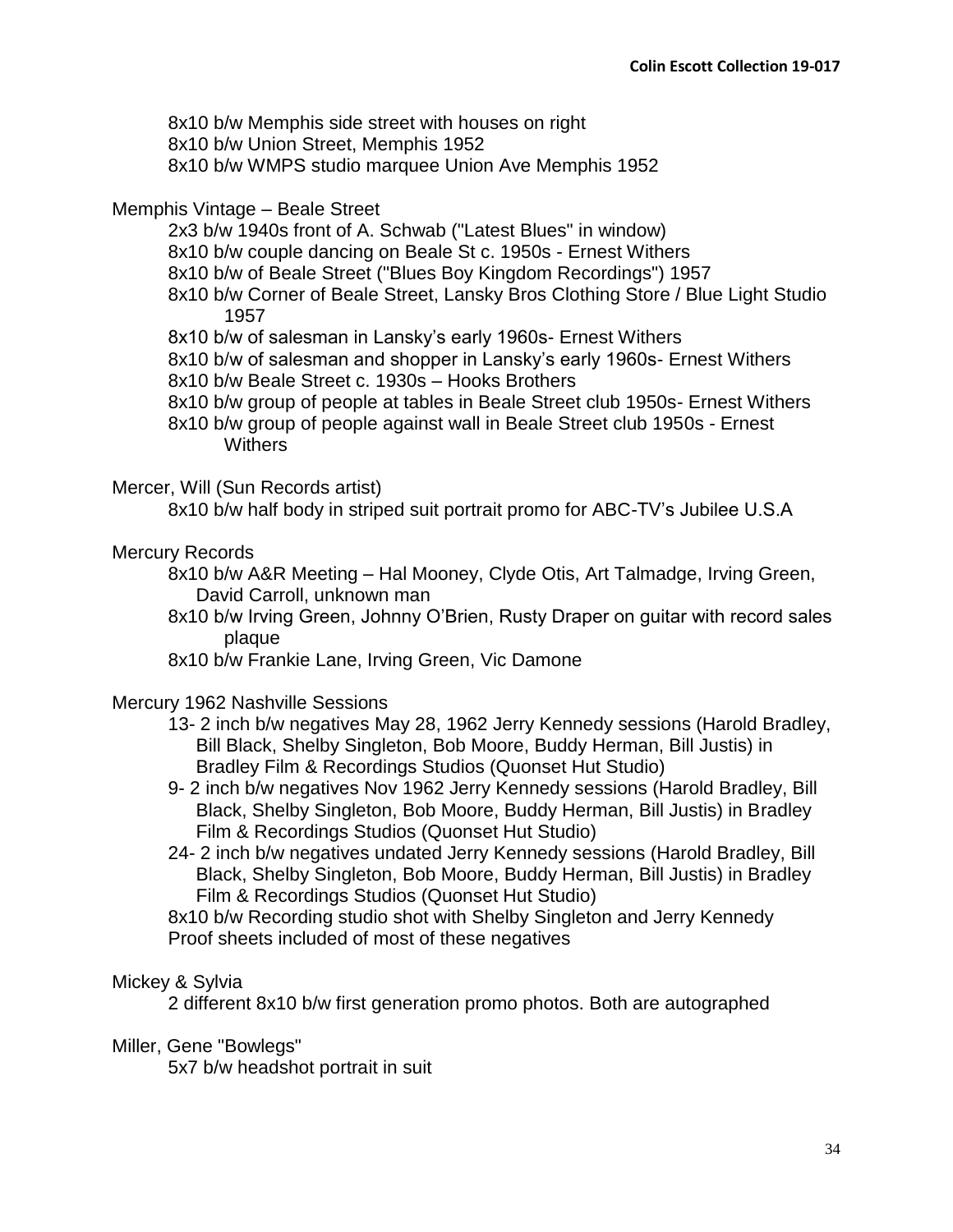Miller, Roger

8x12 color close pointing into camera from stage

8x10 b/w formal headshot

8x10 b/w candid seated with guitar leaned over, looks to be writing

8x10 b/w on stage at mic seated on stool with guitar, in dark suit

8x10 b/w closer on stage at mic seated on stool with guitar, in dark suit

8x10 b/w from left side on stage at mic seated on stool with guitar, in dark suit

Miller Sisters (Sun Records artist)

8x10 b/w full body of Miller Sisters standing outside 1955; 3x4 of the same

4x5 copy negative of Jo Miller kneeling near car

4x5 copy negative of Jo Miller with arm on table

4x5 copy negative of Jo Miller headshot

4x5 copy negative of Jo and Roy Miller with arm around neck

4x5 copy negative of Jo and Roy Miller standing near steps outside (with contact print)

4x5 copy negative of Jo Miller headshot

4x5 copy negative of Johnson for Governor ad including Miller Sisters

Million Dollar Quartet (Sun Records artists)

*(Escott's notation: "These photos are copy prints from only surviving set of orig. prints, held by Sam Phillips' asst. Marion Keisker, letter enc. Her prints passed to her son... on her death in Dec. '89. He died May 1997. Current disposition of original is unk.")*

June 12, 1989 letter from Marion Keisker to Colin Escott.

8x10 b/w iconic Quartet photo of Presley at piano with Cash, Lewis, Perkins (12/4/56)

8x10 b/w Presley, Cash and a bit of Perkins with guitar

8x10 b/w Elvis at piano and Sam Phillips

8x10 b/w close of Elvis, at piano

8x10 b/w Elvis and Sam Phillips, with guitar

8x10 b/w Two slightly different shots of Elvis, Phillips and reporter Bob Johnson, Leo Sorokaot WPI (one may be unpublished)

7- 2 inch copy negatives of all the above

Photographic copy of Memphis Press-Scimitar article w/photo, 12/5/56

# Milton, Roy

3x5 b/w 1947, Specialty office w/ "Roy Milton's Orchestra" painted on car 8x10 b/w Specialty promo of Roy Milton and his Solid Senders 8x10 b/w Specialty promo headshot of Roy Milton 8x10 b/w full band in recording studio playing instruments 8x10 b/w candid of Milton surrounded by fans for autographs 5x7 b/w group around sign for the Roy Milton Fan Club

5x7 b/w on stage at mic at Dew Drop, New Orleans

3x5 cardboard hand out, with photo of Milton at drums

Ad clipping for "Everything I Do is Wrong"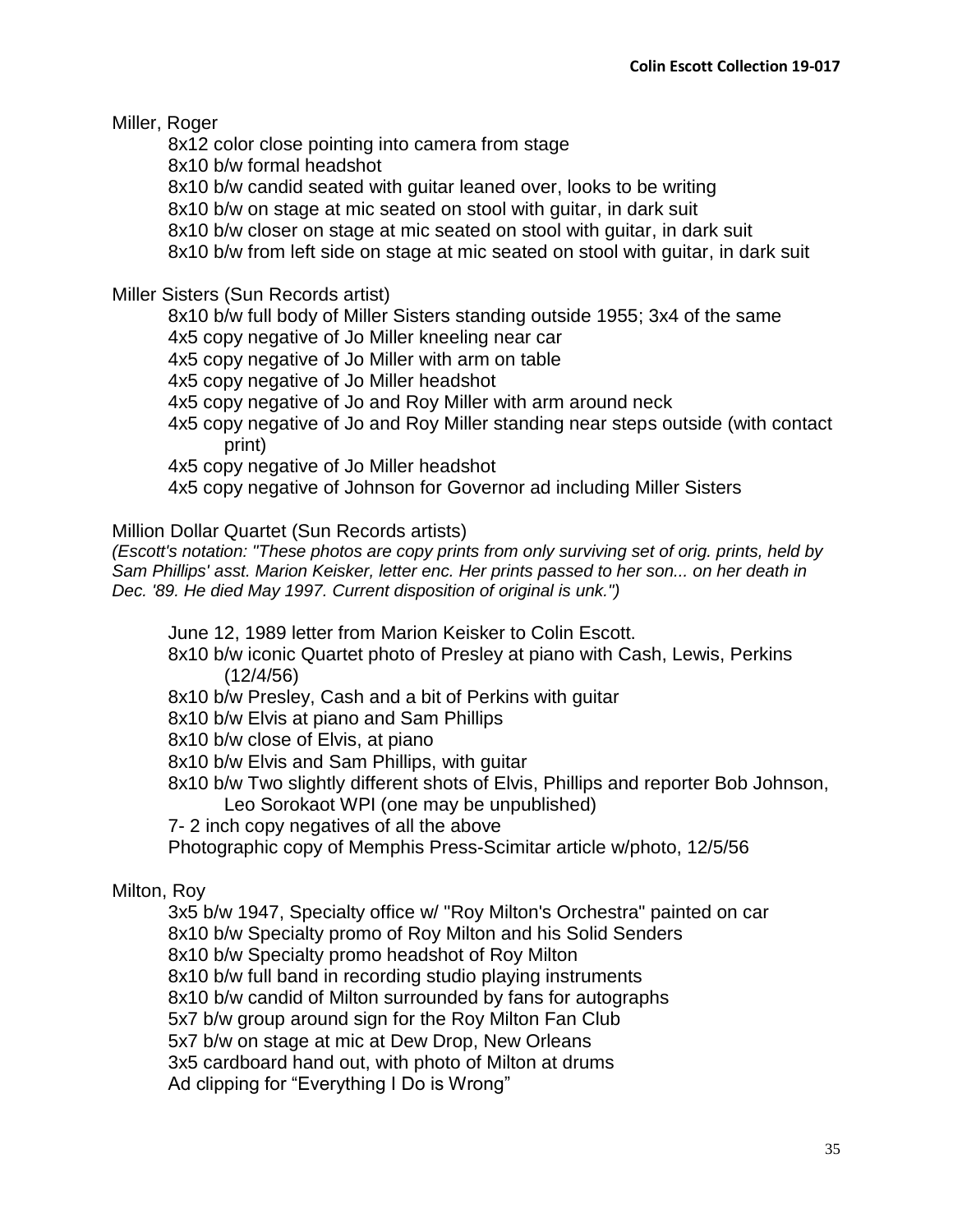Minnie Pearl

8x10 b/w seated in a car painted for Eddie Hill, maybe part of parade

Mississippi Slim

8x10 b/w halftone reprint of Slim at WELO radio microphone with guitar, 1948

Mitchell, Phillip

5x7 b/w Atlantic Records promo in fur jacket

5x6 b/w promo like posed crouched down with arms on knees in black

# Mitchell, Willie (Hi Records artist)

8x10 b/w Hi promo photo with trumpet (2 prints), c. 1964, 8x10 b/w negative, 2 inch copy negative

8x10 b/w Hi promo with arm resting on trumpet, c.1964 (2 copies)

8x10 b/w reprint of newspaper photo of Joe Hall, James Luper, Lewis Steinberg, Willie Mitchell, Al Jackson, The Four Kings

8x10 b/w of Willie Mitchell and Band on stage

8x10 b/w Mitchell at controls in Hi studio

8x10 b/w Mitchell with beer cans on picnic table at Memphis in May Fest

8x10 b/w With Al Green, Nick Pesce, gold record award

8x11 color portrait in denim jacket

5x6 b/w portrait with hand on chin

5x7 b/w reprint of newspaper photo of Joe Hall, James Luper, Lewis Steinberg, Willie Mitchell, Al Jackson, The Four Kings

3x5 color candid older Mitchell in blue shirt and sunglasses sitting

# Monroe, Bill

8x8 color on stage at the Grand Ole Opry

- 8x10 b/w promo portrait in white hat, both hands on mandolin neck Fabry (2 copies)
- 8x10 b/w earlier full body portrait with riding boots and hat held up in air, mandolin in hand, looks to be in radio/studio
- 8x10 b/w Old promo, with hat held in the air
- Bill Monroe Blue Grass Country Songs Songbook 1950, autographed by Monroe, Vassar Clements, Joe Stuart, Little Willie, Jessie Lee, Bob Hicks

# Moore, Bob

8x10 b/w with electric bass seated in Bradley Studio Nashville 1962 8x10 b/w with upright bass looking angry at camera with bandage near left eye 8x10 b/w portrait of Moore at desk looking at camera with pen near mouth, songwriting

# Moore, Dwight "Gatemouth"

8x10 b/w standing posed near sign for corner of Beale Street and Hernando Street, 1957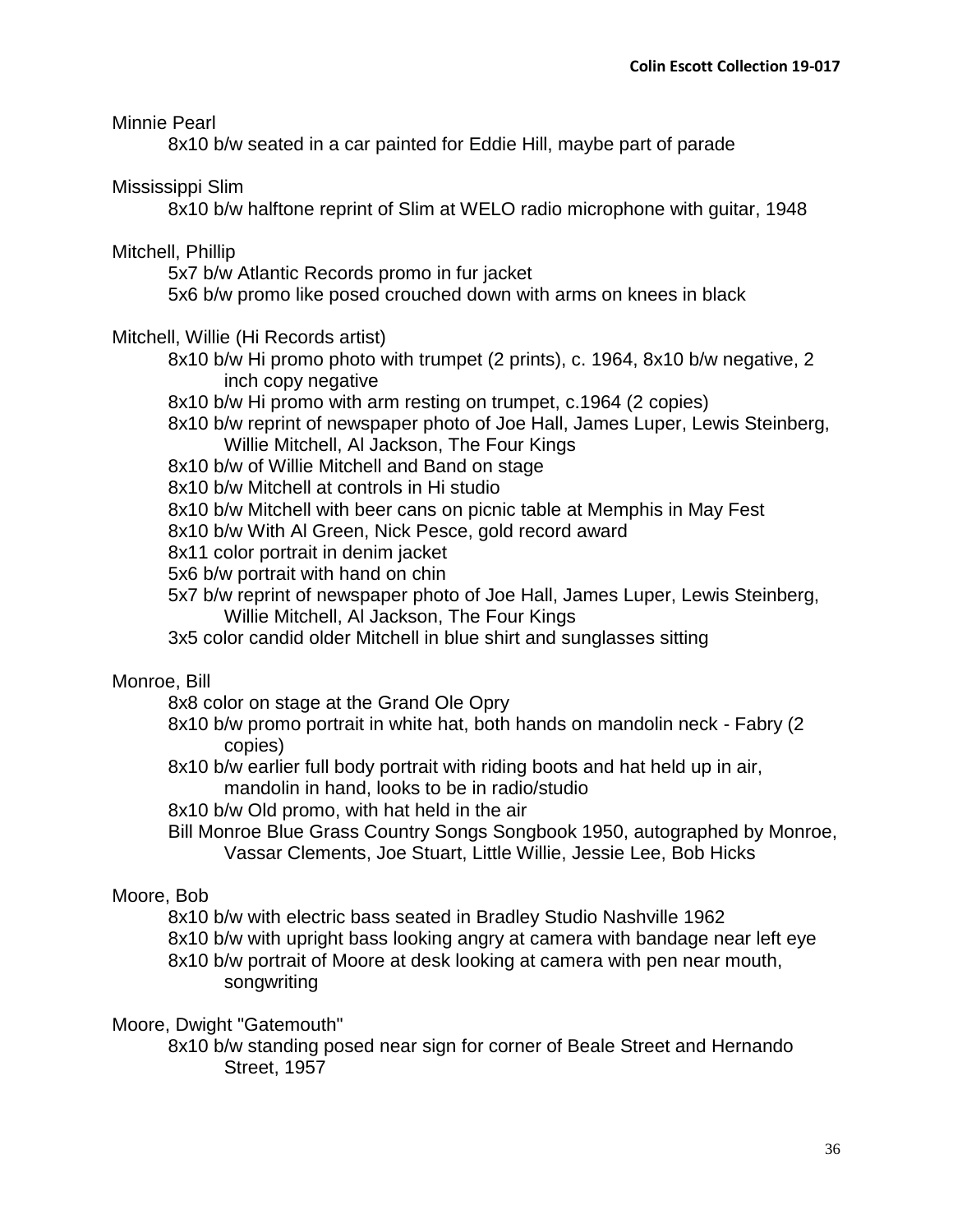## Moore, Scotty

8x10 b/w Doug Poindexter & Starlite Wranglers, 1953-54 radio promo, with Moore

8x10 b/w Moore and Bill Black portrait

8x10 b/w Moore at Neumann Lathe, Phillips Studio 1960

### Morgan, George

8x10 color portrait, profile of left side of face – Schofield 8x10 b/w portrait with guitar, profile of left side of face 8x10 b/w Morgan with two unidentified men

## Morse, Ella Mae

8x10 b/w in gown on stage giving victory fingers at mic stand 8x10 b/w Morse with San Kenton and Jo Stafford, 1960 8x10 b/w laughing with Jo Stafford

### Muddy Waters

8x10 b/w promo, with guitar singing on stage Center for Popular Music postcard, on porch with Henry Sims

### Mullican, Moon – [located in oversized box]

8x10 b/w at piano and WSM mic portrait - Schofield Magazine page advert for Prince Albert tobacco featuring Mullican 11 pages of photocopies of articles and advertisements

### Mullins, Dee

8x10 color SSS International promo photo in green 8x10 b/w SSS International promo photo with guitar over shoulder walking

# Nelson, Rick

8x10 b/w promo James Burton and James Kirkland, with guitars

- 8x10 b/w Nelson family photo at ABC microphone
- 8x10 b/w Ricky Nelson with two unknown young men, James Burton
- 8x10 b/w Ricky Nelson posed standing with acoustic guitar with steel guitar at front
- 8x10 b/w promo like posed seated with tooled acoustic guitar in bomber jacket, 1957
- 8x10 b/w James Kirkland, Rick Nelson, James Burton posed with instruments, tooled guitar and upright bass.
- 8x10 b/w James Kirkland, Rick Nelson, James Burton (seated) posed with Kickenbacker instruments
- 8x10 b/w Rick Nelson with Joan Garrie, 1960
- 8x10 b/w James Burton, Ricky Nelson, Joe Osborn posed with instruments near tv set
- 8x10 b/w Very young Ricky and David Nelson posed on stools looking back at camera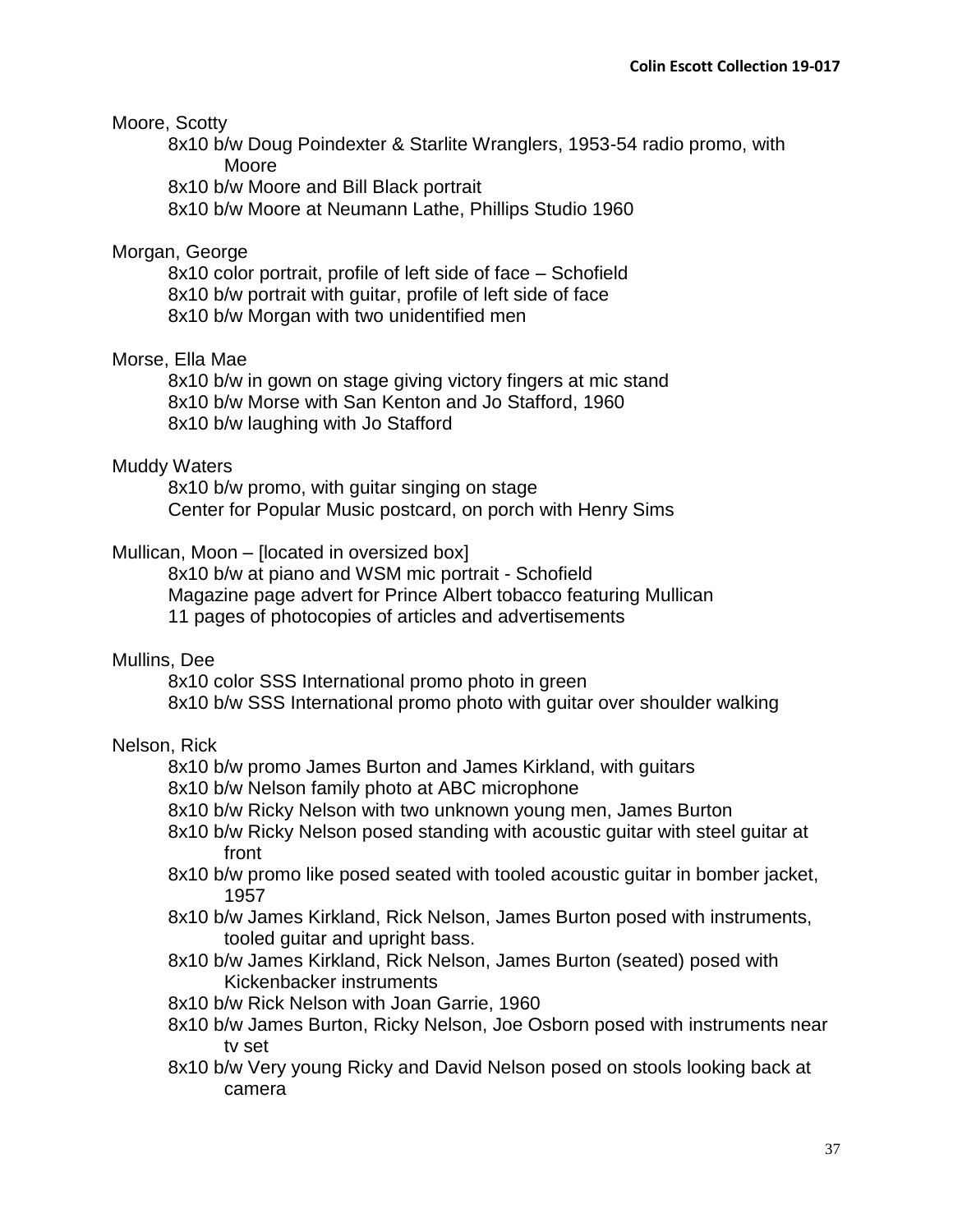### Nelson, Willie

8x10 b/w copy print 1960s headshot in dark suit jacket 8x10 b/w 1960s promo looking leaning on fencepost looking left.

### Newborn, Phineas, Jr.

8x10 b/w original Peacock promo headshot, minor wear 5 b/w contact sheets (65 shots) from RCA recording session - Popsie Studio

### O'Neal, Johnnie ("Brother Bell")

3x5 b/w portrait headshot in tweed jacket, mounted on larger paper

### Otis, Johnny

8x10 b/w headshot in suite - José Hollywood

### Oxford, Vernon

8x10 Color promo, holding Bible outside church 8x10 b/w at mic on stage with guitar, camera looking up from right 8x10 b/w RCA promo seated with guitar, no hat.

### Orbison, Roy (Sun Records artist)

2 strips of 120 color film – 8 live performance at mic on stage, all full body 4x6 color with Sid King, 1981 backstage

3x3 b/w leaning in tour bus / camper kitchen

4x5 b/w candid loading guitar case and suite cases into Thunderbird car

5x7 color 1964 on high school gym stage with band

5x7 b/w autographing LP on wall, close up

8x10 color getting out of indoor pool

8x10 color washing c.1961 MG Midget green car outside home

8x10 color informal Orbison with Bill Dees with guitars in home

8x10 color right side profile with guitar in home, in black shirt

8x10 color at table with coffee mug raised in hand in front of window

- 8x10 color right side profile at table with coffee mug raised to lips in front of window
- 8x10 color in robe with towel in hand (2 copies with slightly different facial expressions)

8x10 color at table with typewriter in robe top

8x10 b/w Orbison in studio at microphone, 1950s

8x10 b/w left profile headshot

8x10 b/w Autographed promo of Joe Melson

8x10 b/w Sun promo with Teen Kings

8x10 b/w London Records promo headshot

8x10 b/w very early Sun promo headshot

8x10 b/w with Sam Phillips

8x10 b/w with Bob Moore pointing at their records on wall

8x10 b/w contact sheet, late-'50s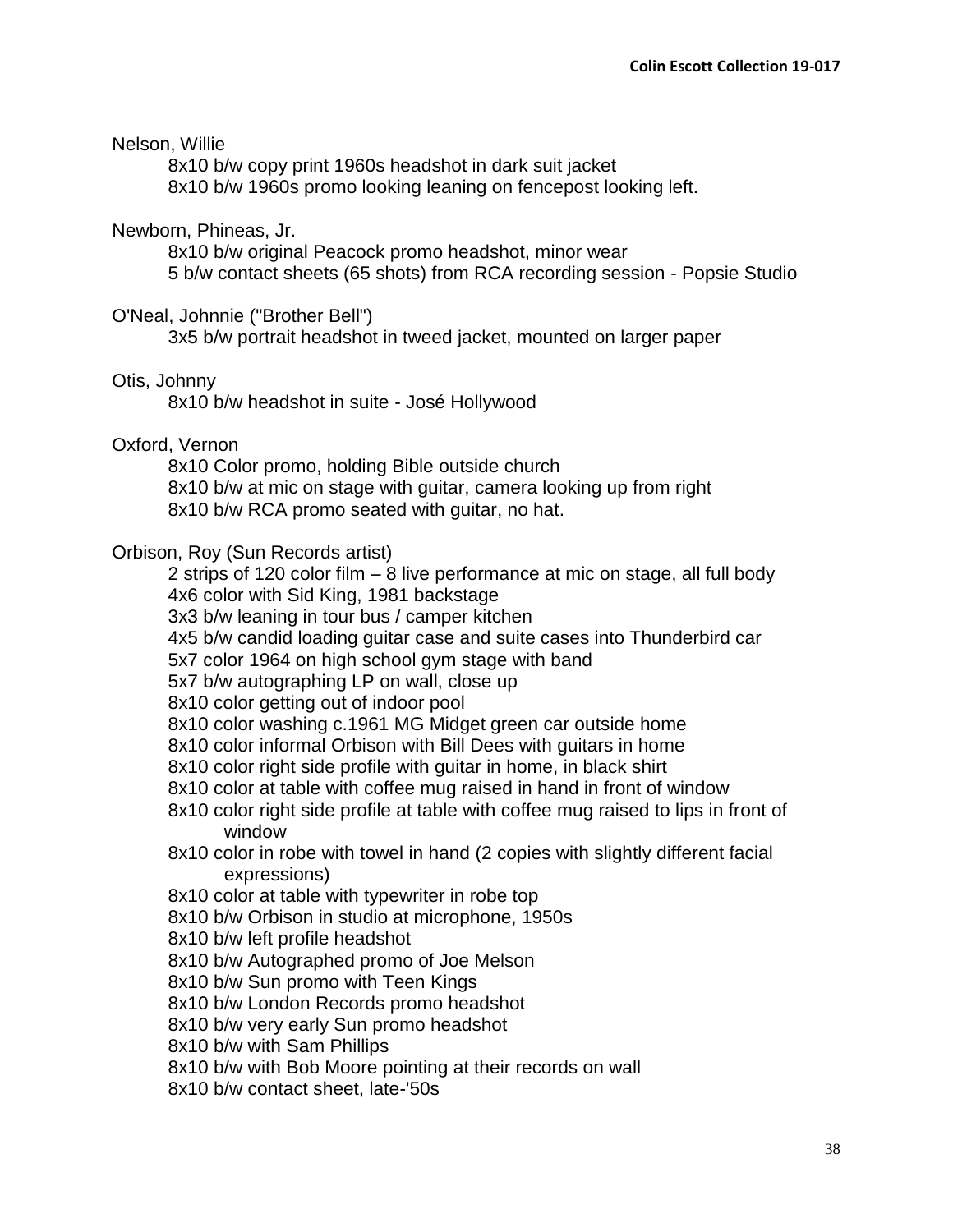Sheet music, "Go! Go! Go!", with photo (slightly worn on edges)

# Osborne, Jimmie

Photocopies of documents/letters copied from King Records' files

# Owens, Buck

8x10 b/w Owens with Dwight Yoakam – Jeffery Mayer

# **Box 7**

# Page, Patti

8x10 color full body portrait in white gown with red sash 8x10 color candid in white gown walking and smiling at camera 8x10 color photo studio posed on stool in black with music stand 8x10 color photo studio posed on ladder in front of light stands 8x10 color headshot in red 8x10 b/w headshot looking right in dark neck scarf – Bill Millar 8x10 b/w headshot in striped shirt with cigarette in hand – informal 8x10 b/w on stage, wide view with crowd and music conductor 8x10 b/w in recording studio at mic singing, from lower left angle 8x10 b/w in recording studio with Jack Rael (sax) and The Treniers 8x10 b/w with Eddie Howard's Orchestra on stage from crowd, Chicago 1948 8x10 b/w Al Clauser's Band on stage, 1946, Page vocalist sitting at front 8x10 b/w candid backstage shot with Elvis and his band members singing 8x10 b/w posed with Seeburg Select-o-matic record player 8x10 b/w in car turned toward camera in front of Elmwood Hotel

# Parchman, Kenny

8x10 b/w full body posed with guitar

# Parker, Charlie

8x10 b/w of WHOM Symphony Sid radio show with Parker, Dizzy, and others [halftone]

4x7 clipping of WHOM Symphony Sid radio show with Parker, Dizzy, and others 5x8 Metropolitan Museum of Art cardboard postcard, paying sax Downbeat, September 9, 1949. "Bop Isn't Jazz: Bird Parker" at top

# Parker, Junior (Sun Records artist)

8x10 b/w with Elvis and Bobby Bland. 1956 - Ernest Withers 8x10 b/w group photo with Hamp Simmons, Jimmy Johnson, Eugene Ballow, Pat Hare, Bobby Bland, Joe Fritz, copy print minor lines throughout "Mystery Train" Sun record label

# Patton, "Big Amos" (Hi Records artist)

8x10 b/w headshot in bowtie, copy print with dust marks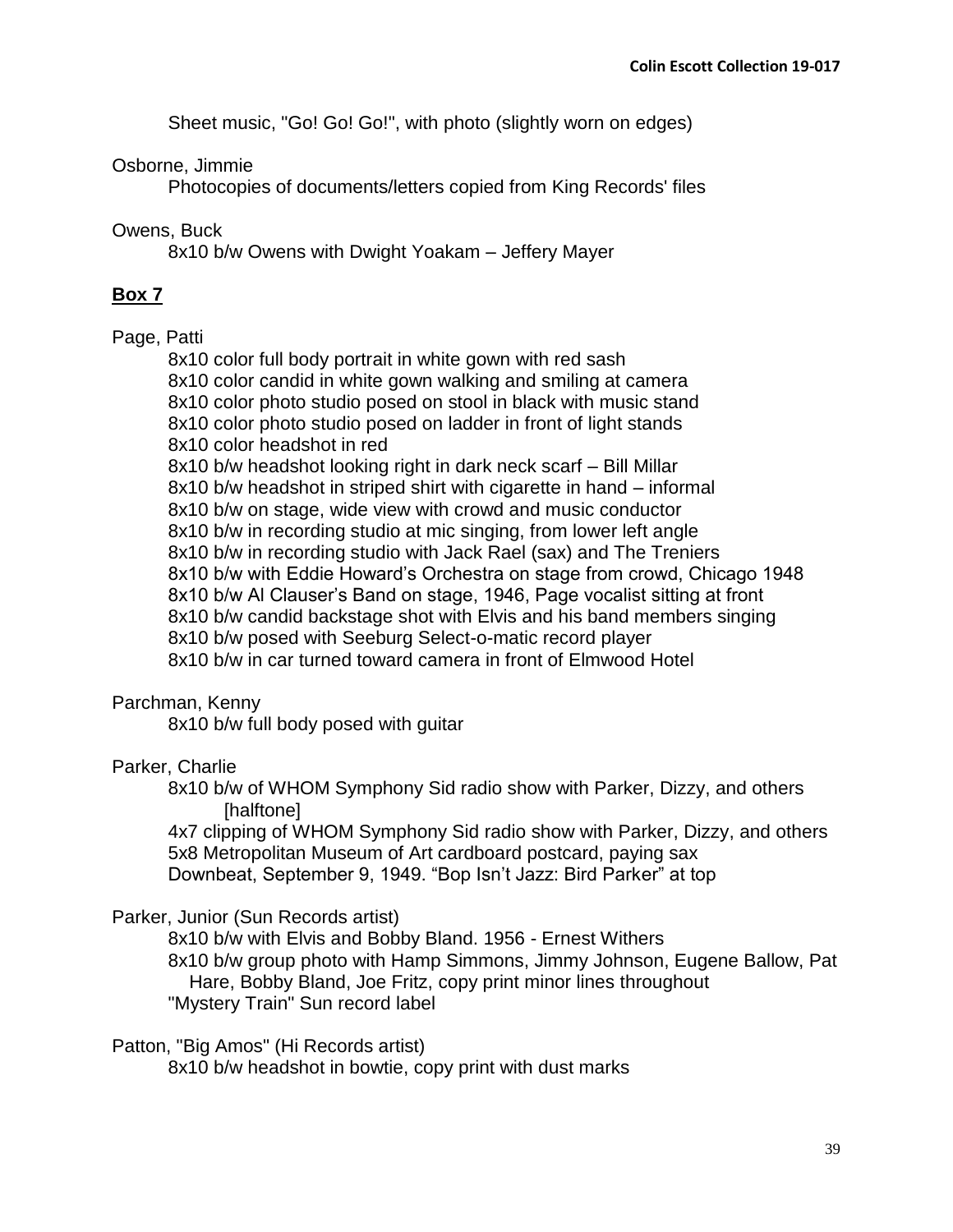Paul, Les & Ford, Mary

8x10 b/w at home, with headphones as Paul plays 8x10 b/w promo Les playing with Mary in gown in front 8x10 b/w on stage both with guitars

# Payne, Leon

8x10 b/w earlier portrait headshot – Glass Studio

# Peebles, Ann (Hi Records artist)

6 color slides, most have prints, but not all

4x6 color headshot with small child profile

- 8x12 color headshot with blue background folded hand with fingers on chin
- 8x10 color headshot with blue background folded hand with fingers on chin
- 8x12 color headshot in white over one shoulder top, from back with head turned
- 8x10 color headshot in white over one shoulder top, from back with head turned
- 8x10 b/w promo leaning on left hand looking into camera
- 8x10 b/w Hi Records promo in dark dress in chair looking left leaning on hand (2 copies)
- 8x10 b/w Cream Records promo folded hand with fingers on chin (2 copies)
- 8x10 b/w negative Cream Records promo folded hand with fingers on

# Peer, Ralph

8x10 b/w copy print at desk - Lynn McMurry

# Pendarvis, Tracy (Sun Records artist)

5x7 b/w headshot in striped shirt with guitars behind on wall 8x10 b/w headshot in sweater, 1960 – Ted's Photo Shop

# Penner, Dick (Wade & Dick) (Sun Records artists)

8x10 b/w Wade & Dick with band Don Jenkins (bass), Wade Moore, Dick Penner, Bob Izer (guitar), Roger Berkley (drums) 5 strips of 35mm negatives, all c. 1956-57

# Perkins, Carl (Sun Records artist)

6 color slides (close shots with guitar, on-stage, in suit and tie)

7- 120 color negatives in Europe 1960s

7- 120 b/w negatives UK Tour 1964 with Nashville Teens

5 strips of 35 mm b/w film at Perkins Museum 1988

8x10 b/w Perkins and Sam Phillips with 1956 Cadillac, and 4x5 copy negative

- 8x10 b/w Perkins and Sam Phillips with gold record plaque
- 8x10 b/w Sun promo half body with guitar-first generation, 1957, corner is torn

8x10 b/w promo headshot head turned to left at camera

8x10 b/w headshot in white, thumbs on chin – Moore Studios, Jackson TN

8x10 b/w headshot in checked suit jacket, head on fist – Wm Speer

7x9 b/w Perkins and band on what could be TV set

8x10 color print & slide, Perkins playing guitar at microphone, 1967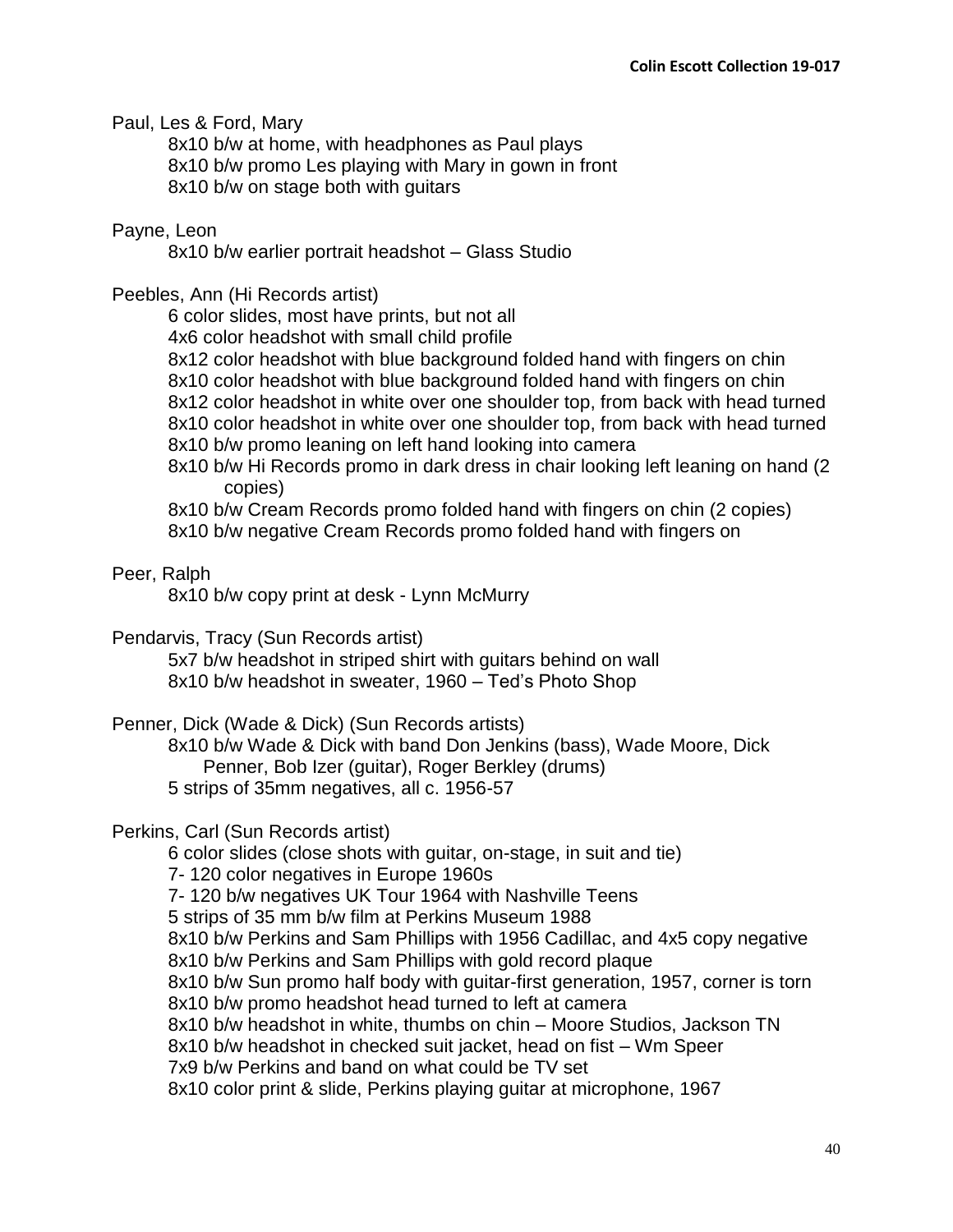8x10 color looking up half body with guitar, 1967, 2in copy negative, and 35mm neg. 8x10 b/w Perkins and Larry Moeller, "departing for Germany, 1964" 8x10 b/w copy print of 5x7 Perkins polishing shoe with Johnny Cash at left 8x10 of 5x7 b/w print of Perkins on Jerry Lee Lewis TV show, 1971 - Cedarwood 3x5 b/w at mic with Jerry Lee Lewis on Jerry Lee Lewis TV show, 1971 – Cedarwood 8x10 b/w Perkins' wife Velma feeding infant son, Steve 4x4 b/w copy print of Perkins and Dan Bass, with 2 inch negative 4x4 b/w with Quality Records executive George Kean 8x10 b/w Perkins seated with Tony Race, Brian Smith – Brian Smith 8x10 b/w on stage with guitar in U.K. 1964 – Brian Smith 5x7 b/w with guitar looking left – Brian Smith 3- 8x10 b/w 33mm contact sheets from 1964 U. K. tour – Brian Smith 3- 3x5 color shots from show in Manchester, U.K., 1964 8x10 b/w seated with guitar - Brian Smith 3x5 sepia copy of early portrait 3x5 b/w photographic copy of Perkins' birth certificate 8x10 b/w on stage from crowd, with band, "1955/56" 8x10 sepia copy of early portrait – poor quality 8x10 b/w Perkins with DJ, in WBT studio 3x5 b/w Perkins and band on stage, "Bemis, TN, 1954" 3x5 b/w copy of Perkins with father in law and brothers in law 1953 8x10 proof sheet from photos taken at Perkins' Museum in Jackson, TN Sheet music for "Dixie Fried" green, photo of Perkins with guitar on cover – Hill & Range Sheet music for "Blue Suede Shoes" blue, photo of Perkins with guitar on cover – Hill & Range Sheet music for "All Mama's Children" green, photo of Perkins with guitar on cover – Hill & Range Sheet music for "Pink Pedal Pushers" pink, photo of Perkins with guitar on cover – Hill & Range Photocopies of documents/letters about "So Wrong" – from Jim Denny Peterson, Earl (Sun Records artist) 8x10 sepia promo full body with foot up with guitar. Signed by Peterson on back 8x10 b/w promo full body leaning back playing guitar

# Phillips, Dewey

2x3 b/w reprint D. Phillips with Elvis and Joe Cuoghi 8x10 b/w Dewey and Sam Phillips, 1964 posed in front of car 8x10 b/w with Elvis at microphone, 1955 - Robert J. Dye 8x10 b/w at WHBQ radio microphone in white shirt 8x10 b/w earlier at WHBQ radio microphone in plaid shirt 8x10 b/w with Patti Page 8x10 b/w posing funny in driveway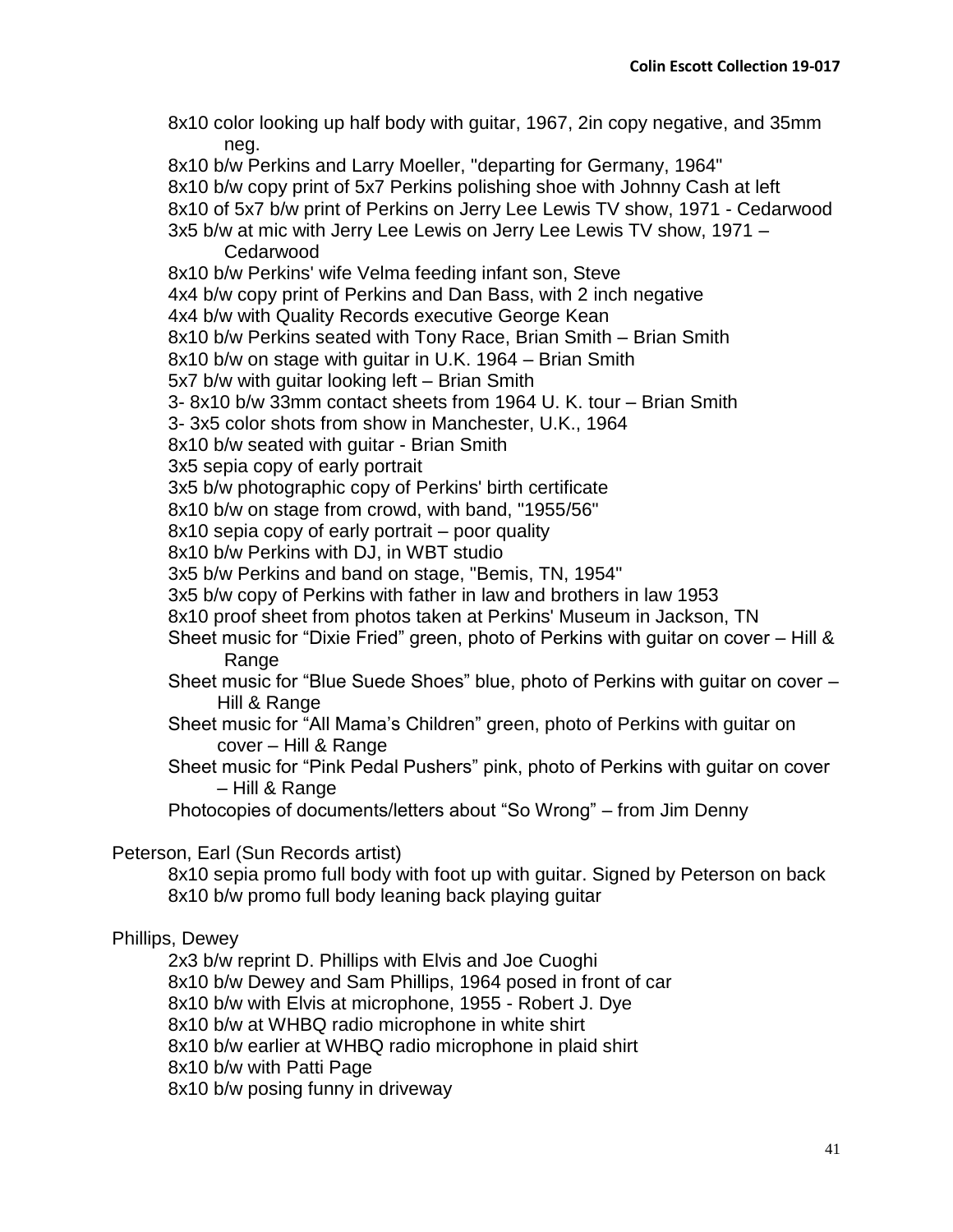8x10 b/w with arm around Elvis, crowd to right side

### Phillips, Sam (Sun Record Company)

3x5 b/w Knox Phillips in Sam's office

4x4 b/w Phillips, Don Pierce and Shelby Singleton, 1969

8x10 b/w Phillips with the Jesters in studio [slightly blurry]

- 8x10 b/w copy of polaroid Sam Phillips with arms around Lewis, holding pool stick
- 8x10 b/w Elvis and Sam Phillips, with guitar candid look
- 8x10 b/w Elvis at piano with Sam Phillips and Smokey Joe Baugh, 1956
- 8x10 b/w Dewey and Sam Phillips, 1964 posed in front of car
- 8x10 b/w in Sun Records control room looking at camera, tweed jacket 1958 (2 copies)
- 8x10 b/w Phillips in Sun Records control room, tweed jacket left side profile, 1958
- 8x10 b/w Phillips in simple Sun Records control room in striped shirt
- 8x10 b/w Phillips at original Sun Records office desk with hands folded
- 8x10 b/w Phillips in new 639 Madison Sun Records elaborate desk with hand on buttons
- 8x10 b/w in recording studio with Jerry Lee Lewis at piano, 1957
- 8x10 b/w Phillips presenting gold record to Johnny Cash, 1962
- 8x10 b/w informal [posed] Sam Philips fixing Cash's collar smiling, 1956
- 8x10 b/w blurred copy print of headshot
- 8x10 b/w Carl Perkins and Sam Phillips with 1956 Cadillac for million sales
- 8x10 b/w Corporate meeting table with Shelby Singleton and others
- 8x10 b/w "Sam Phillips sells Sun Records to Shelby Singleton" signing papers 1969
- 8x10 b/w Phillips with B. B. King, Charlie Rich, Jerry Lee Lewis, 1984 Memphis State University
- 8x10 b/w copy Sam Phillips and Dewey Phillips on sidewalk
- 8x10 b/w Phillips, Gus Cannon & Jim Stewart with 8x10 negative
- 8x10 b/w Bob Neal, Phillips, Cole Tilly, Elvis Presley, Col. Tom Parker, 1955
- 8x10 b/w Phillips in control room with Elvis, Bill Black, Scotty Moore in studio window
- Photocopy of news articles about Sam Phillips, as radio DJ and lawsuit with Don Robey

### Pierce, Webb

- 8x11 b/w paper 4 Star Records promo with photo, promo/bio on back
- 8x10 b/w Decca promo in passenger seat of silver dollar Cadillac
- 8x10 b/w full boy posed on ladder 1958 Fabry

8x10 b/w copy Decca promo half body at studio mic with guitar

8x10 b/w half body portrait in bird embellished suit with guitar

Pittman, Barbara (Sun Records/Phillips International artist)

8x10 b/w Phillips International promo headshot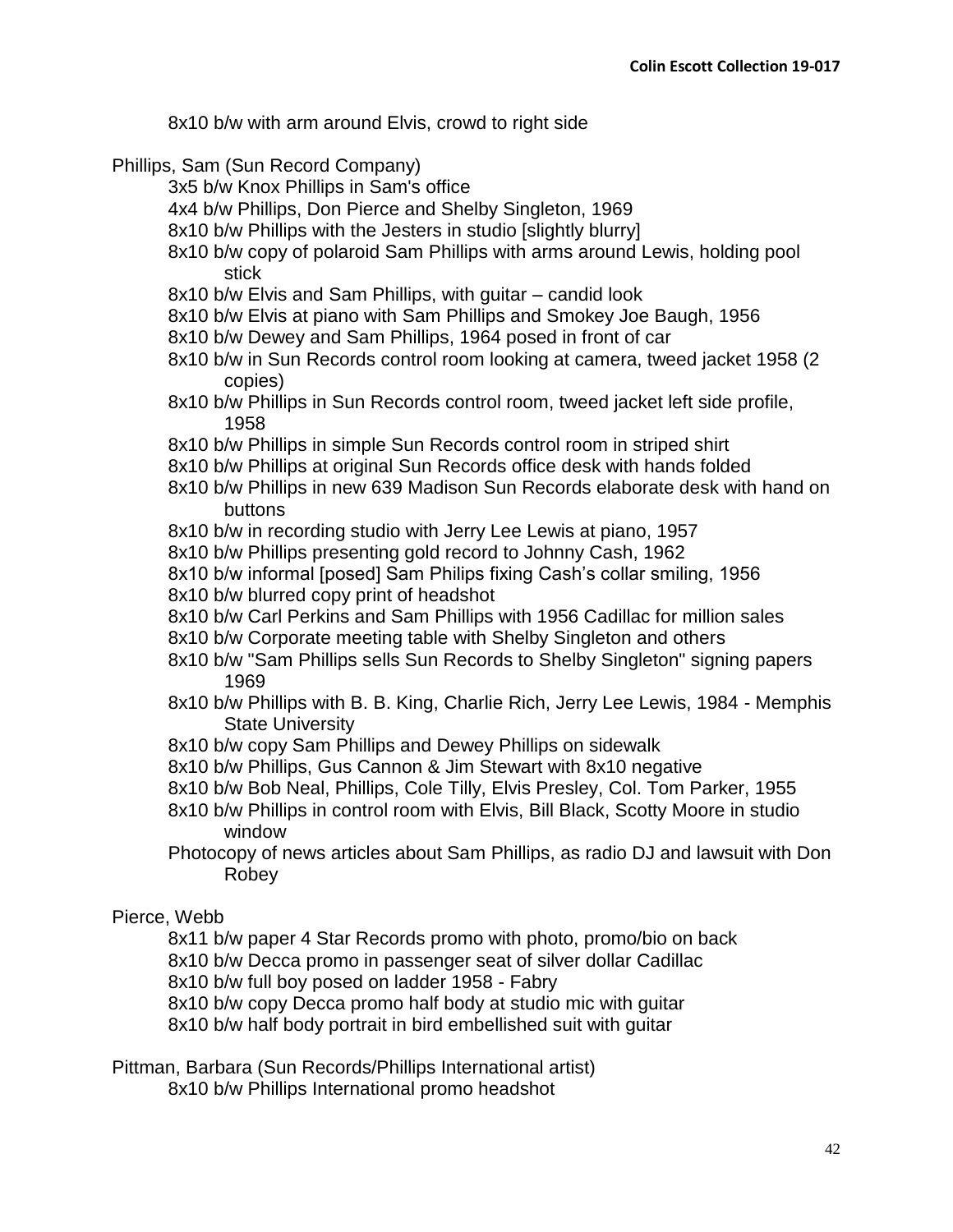8x10 b/w on stage with Johnny Bernero Band,

3x5 b/w copy, on stage with Stan Keseer band, 1956

2 inch copy negative of with Stan Keseer band, and other with band in radio studio

Plummer, Bettye Jean (aka JEAN PLUM on Hi Records) 8x10 b/w Bell Records promo half body holding mic - Maurice Seymours

Poindexter, Doug

3x5 b/w portrait, Memphis, 1973

8x10 b/w Doug Poindexter & The Starlight Wranglers at KWEN, Bill Black, Tommy Sealy, Millard Yow, Clyde Rush, Scotty Moore

Powers, Johnny (Sun Records artist)

8x10 b/w headshot Sun Records promo 8x10 b/w portrait with guitar, mounted on cardboard Telegram to Sam Phillips, re. upcoming tour

Preservation Hall, 1962

8x10 b/w Group shot with instruments, Alcide Pavageau (bass), Emanuel Sayles (banjo), Joe Watkins (drums), Jim Robinson (trombone), Kid Howard (trumpet), George Lewis (clarinet)

8x10 b/w portrait Billie and Dee Dee Pierce at piano with trumpet

8x10 b/w portrait Joseph Watkins, posed at drum set

Presley, Elvis (Sun Records artist)

6 different, original Sun 78rpm labels, Elvis titles

- 3x5 & 8x10 b/w "Elvis welcomed to RCA by Steve Sholes," two different poses 12/1/55
- 8x10 b/w Elvis, Steve Sholes, Scotty, other in RCA Studio, July 2, 1956, for "Hound Dog"/"Don't Be Cruel" session with 8x10 negative
- 8x10 b/w Elvis backstage with Ed Sullivan and Lenny Eversong, 1957

8x10 b/w Lauderdale Courts, Memphis 1954 ("Elvis's home")

8x10 b/w Elvis and Dewey Phillips on stage, 1955

8x10 b/w Elvis, Dewey Phillips, Joe Cuoghi at record store

8x10 b/w Elvis, Col. Tom Parker, Gov. Frank Clement - Elmer Williams

8x10 b/w Elvis, Duke of Paducah, Col. Parker - Elmer Williams

8x10 b/w Elvis and Hank Snow backstage - Elmer Williams

8x10 b/w copy of 5x7 Elvis with Bob Neal, Jimmie Work, Onie Wheeler, 1955

- 5x7 b/w Elvis with Gabe Turner, 1964 Gabe Turner
- 8x10 b/w Elvis and Charlie Walker, 1955, "Jimmie Rodgers Fest., Meridian, Miss."

8x10 b/w Bob Neal, Sam Phillips Coleman Tilly, Elvis, Col Tom Parker

- 8x10 b/w copy of smaller Polaroid candid, Sam Phillips and Elvis at Presley's 20th birthday, 1/8/55
- 8x10 b/w promo-type early head shot looking right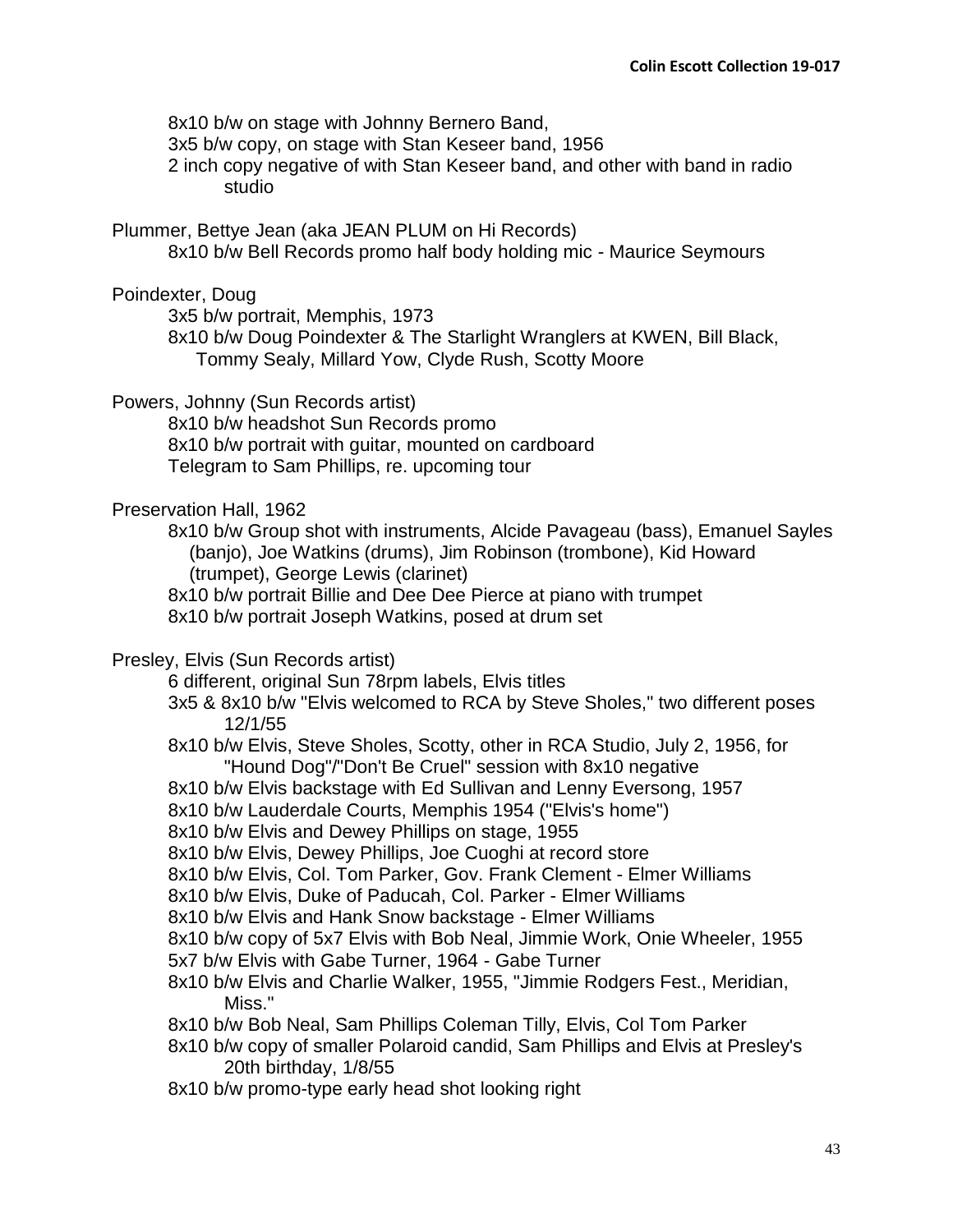8x10 b/w window display with "Elvis Presley Shoes, Wallets, etc."

8x10 b/w Elvis with Patti Page

8x10 b/w Elvis on set of "King Creole" with Patti Page, others backstage 1958 8- 8x10 b/w "screen shots" from short film (w/Bill Haley, Pat Boone & Elvis) in

Ohio 10/20/55 [halftone, not great quality]

8x10 b/w Elvis around age 15 sitting on curb with Betty Jo McMahan

6- 8x10 b/w Elvis' last performance at Louisiana Hayride, 12/15/1956 - Jack Barham

8x10 b/w Elvis with Johnny Horton and DJ Paul Kallinger

8x10 b/w Elvis with Johnny Horton and DJ Paul Kallinger [halftone – copy newspaper]

8x10 b/w Elvis with Tommy Blake and two Jordanaires 1956

8x10 b/w Elvis with gun, posed with Horace Logan and Ed Franklin backstage

8x10 b/w Elvis holding guitar on bench, Hal Kanter's head between Elvis's legs

8x10 b/w Scotty and Bill Sun promo, 1955

8x10 b/w Young Elvis with young B. B. King backstage

8x10 b/w Elvis, Natalie Wood, Dewey Phillips, 1956

8x10 b/w Elvis' 1st appearance on Louisiana Hayride, 10/16/54 with Scotty and Bill

5x7 b/w Photographic copies of telegrams related to sale of Elvis's contract, July 2, 1956 - Knox Phillips' collection

Western Union telegram of 10/10/55 from Marks Music to S. Phillips re. royalty

arrangement for "I Forgot to Remember to Forget" (original document) Photocopies of other letters and telegrams from Sam Phillips' estate Magazine (G. B. 1957) "Elvis Presley- Hero of Heel?" Richard Gehman Magazine (G.B., n.d., 1950s) The Elvis Presley Album of Juke Box Favorites Photocopy of advertisement for appearance by Elvis in Memphis Pages from Cash Box, 1955 – relating to Elvis

### Price, Ray

8x10 b/w 1950s headshot promo

### Pride, Charley

8x10 b/w 1960s RCA promo full body singing into mic

# **Box 8**

Prisonaires (Sun Records artist) - located in oversized box

- 8x10 b/w Prisonaires backstage at the Grand Ole Opry, 1959 with other cast members
- 8x10 b/w "Prisonaires in the segregated cell block of Tenn. State Prison"
- 8x10 b/w Bobby Day, Johnny Bragg, LaVern Baker, Jimmy Thomas, Robert Riley
- 8x10 b/w Prisonaires in suites, on the Ryman stage (J. Bragg) copy print with water damage

8x10 b/w copy of 5x7 of Prisonaires, 1954

8x10 b/w Prisonaires at microphone, WSOK radio station from control room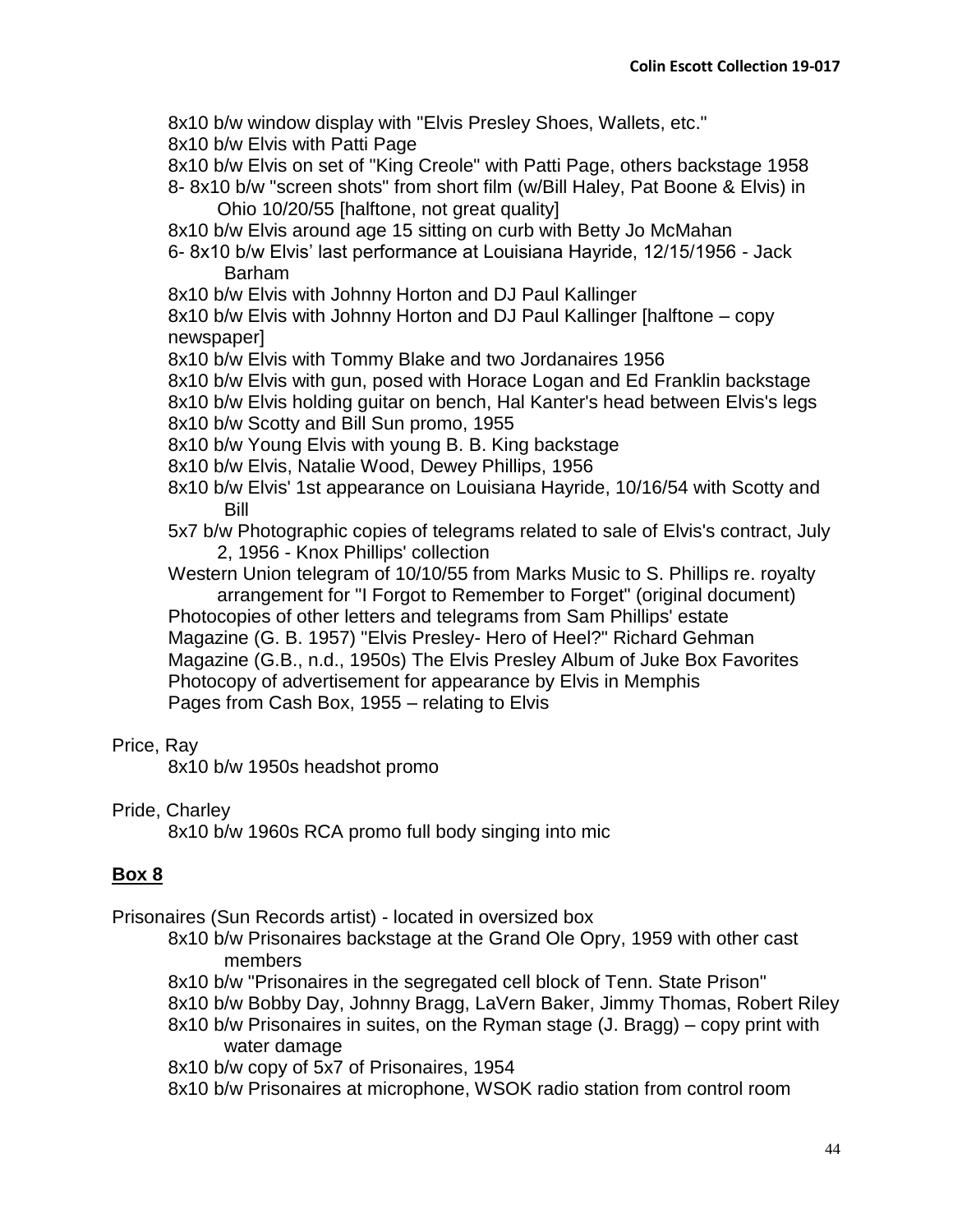8x10 b/w Prisonaires with James Proctor and son 8x10 b/w Prisonaires half body on stage around mic 8x10 b/w Johnny Bragg with Ray Charles and women Photographic copy of news clipping with photo of Johnny Bragg 2x8 b/w copy of Johnny Bragg and the Marigolds - Johnny Bragg 4x4 b/w promo posed group shot in light colored suits 5x7 b/w photographic copy of Sun Records ad of new releases 5x9 b/w photographic copy of brief about John Bragg 6x7 b/w photographic copy of ad for Prisonaires 3x5 b/w portrait of Bragg, thumb on chin Photocopies of adverts, articles, and snapshots from J. Bragg scrapbook

# Quiet Elegance

2x2 b/w copy negative of promo photo autographed. 8x10 photocopy included

### Rainwater, Marvin

8x10 color print, with George Jones and others – blurry 8x10 b/w Okie Records, late promo headshot

# Ray, Nelson (Phillips International Records artist)

8x10 b/w Promo-type headshot in plaid shirt

# Ray, Johnny

8x10 b/w Laughing in booth with Tallulah Bankhead and Ethel Merman

# Rays ("Silhouettes")

8x10 b/w group shot with Terry Noland, 1958

# Reed, Jimmy

8x10 b/w Vee Jay promo with Kay guitar on cushion – has been three-hole punched

# Reeves, Jim

8x10 b/w half body portrait in fringe jacket looking left – Menasco

- 8x10 b/w full body portrait with hand on hip, showing holster Menasco
- 8x10 b/w headshot portrait in light colored suit, hat
- 8x10 b/w headshot portrait in wool jacket looking right Menasco
- 8x10 b/w half body at recording studio mic with hands up at chest height
- 8x10 b/w dark full body on stage from let side, foot up on barrel playing guitar
- 8x10 b/w half body portrait in fringe jacket with arms resting on knee up Menasco
- 8x10 b/w half body portrait backstage with guitar
- 8x10 b/w landscape full body at recording studio mic with guitar
- 8x10 b/w photographic copy of Fabor Robison show poster, Spring Music Show
- Color photocopy of Abbott advertisement for recordings with Reeves' photo, and small one for "Mexican Joe"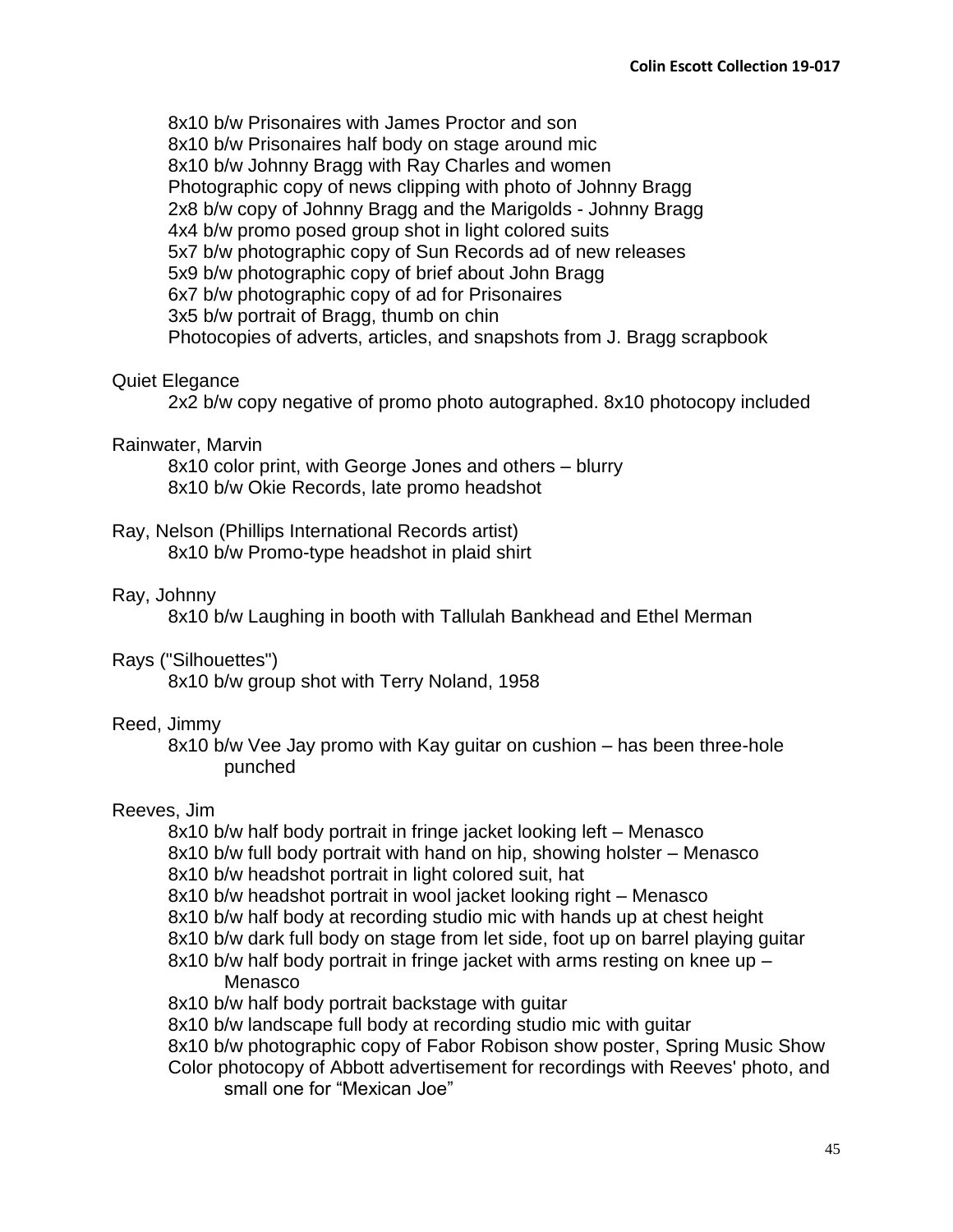Rhodes, Slim (Sun Records artist)

8x10 b/w Halftone of band, autographed by Rhodes

8x10 b/w portrait of Sandy Brooks, Slim Rhodes, John Hughey, Sec, Dot, Dusty Rhodes

8x10 b/w photocopy advertising sheet from WMCT-Memphis, 1958

Rich, Charlie (Phillips International artist)

Color slide of headshot portrait in blue shirt

5x7 b/w on posed, Buddy Dean Show with 45 records, 1963

5x7 b/w with DJ Billy Fox in WSID studio, 1963

5x7 b/w shaking hands with WLS Gene Taylor, 1963

5x7 b/w with WPGC Dean Griffith, at hop dance sound board

5x7 b/w at dinner table with radio staff WOKY, 1963

5x7 b/w at dinner table with Cashbox and Billboard staff

5x7 b/w with Guy Harris of WIND

5x7 b/w with Guy Harris and other staff of WIND

5x7 b/w with DJ Doctor O.C. White WAWA

5x7 b/w with Charlene P.D. of WOKY

5x7 b/w at table with WRIT radio staff

5x7 b/w with Larry Monroe p.d WCAO

5x7 b/w with George Michael, music director, WRIT

5x7 b/w with E. Rodney Jones of WVON

2x4 b/w Phillips International promo headshot

5x7 b/w at payphone booth

8x10 color headshot in blue shirt (same as color slide)

8x10 b/w at piano in the Rivermont Club, 1958

8x10 b/w Rich at piano in recording studio with vocal group

8x10 b/w Phillips International promo in sweater, eyes looking right

8x10 b/w Phillips International promo in short sleeve shirt, eyes looking left, big smile

8x10 b/w candid shot of Rich and his family sitting at outside table

8x10 b/w at piano with eyes closed and hand up

8x10 color, dark shadows at piano and mic

8x10 b/w half body candid with hands folded at stomach - Memphis State **University** 

8x10 b/w close headshot performing

8x10 b/w landscape at piano with cigarette in mouth - Memphis State University

8x10 b/w landscape at piano performance with hand at left side of face, 1984 - Memphis State University

8x10 b/w walking backstage with others around him - Memphis State University

8x10 b/w 1981 award show, with Sam Phillips, B.B. King, Jerry Lee Lewis - Memphis State University

Richey, Paul (Sun Records artist)

3x5 b/w candid pose with hand bent up over chin - Hollywood Touch Cooke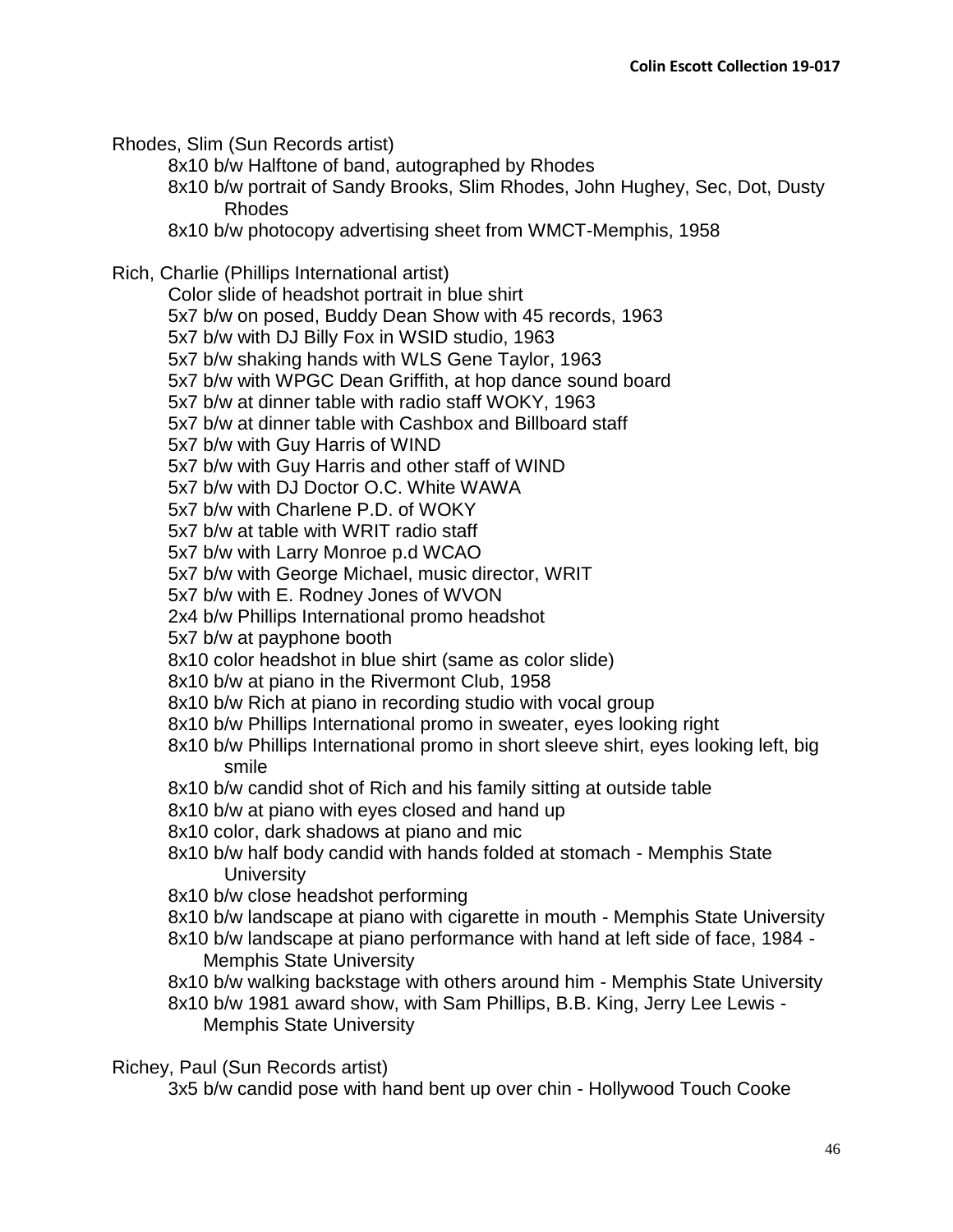Riley, Billy Lee (Sun Records artist)

22- 2x2 color negatives of posed promo like shots, 1969

Original Sun Records canceled check to Billy Riley

5x7 b/w on stage with Roland James – Roland James

5x7 b/w Roland James, J. M. Van Eaton, Marvin Pepper, Billy Riley posed with advertising trailer, 1957 – Roland James

5x7 b/w JM Van Easton, Roland James, Johnny O'Neal, Jimmy Wilson posed 5x7 b/w JM Van Easton, Roland James performing on stage

5x7 b/w Billy Riley posed outside of Flamingo Club 1957 – ad for show in window

5x7 b/w ad for show in window outside of Flamingo Club 1957

5x7 b/w Rolland James and Billy Riley on stage performing

5x7 b/w Billy Riley on stage performing

8x10 b/w portrait Billy Riley in suit and tie, 1958 – minor damage

8x10 b/w Sun promo headshot looking right

8x10 b/w copy print of headshot with collar up, looking left

8x10 b/w full body portrait in denim jacket with hands at belt, looking down

8x10 b/w photographic copy of newspaper full body photo with guitar

8x10 b/w posed toilet, with cigarette in hand

8x10 b/w copy of 4x4 candid shot with Roland James at table

8x10 b/w copy of 4x4 JM Van Eaton, Pat O'Neal, Bill Riley eating hot dogs leaning on car at Niagara Falls, 1957

8x10 b/w later headshot portrait in striped shirt

8x10 b/w later full body portrait in striped shirt

Jonesboro (Ark.) Evening Sun, May 15, 1957, w/photo article on his band Photocopies of advertisements and Tulsa's Top 50 Tunes at #1

# Riley, Jeannie C.

8x10 b/w Plantation Records promo headshot with thumb at lips

8x9 color cardboard promo from "Harper Valley P.T.A." cover with yellow background–cut

8x10 color photocopy of ad for "Harper Valley P.T.A."

# Ripley Cotton Choppers (Sun Record artists)

2 inch b/w copy negative of Raymond Kerby with guitar, with contact print 3x4 copy print of headshot of Jettie Cox

# Ritter, Tex

8x10 b/w headshot looking at horse

8x10 b/w posed headshot leaning over saddle with gun in hand, big smile 8x10 b/w Ritter with the writers of "High Noon" at piano

# Robbins, Marty

8x10 b/w Grand Ole Opry cast photo with Robbins at middle, other IDs on back 8x10 b/w Robbins with Ferlin Huskey, chording guitar backstage 8x10 b/w Robbins with guitar at stage microphone - BMI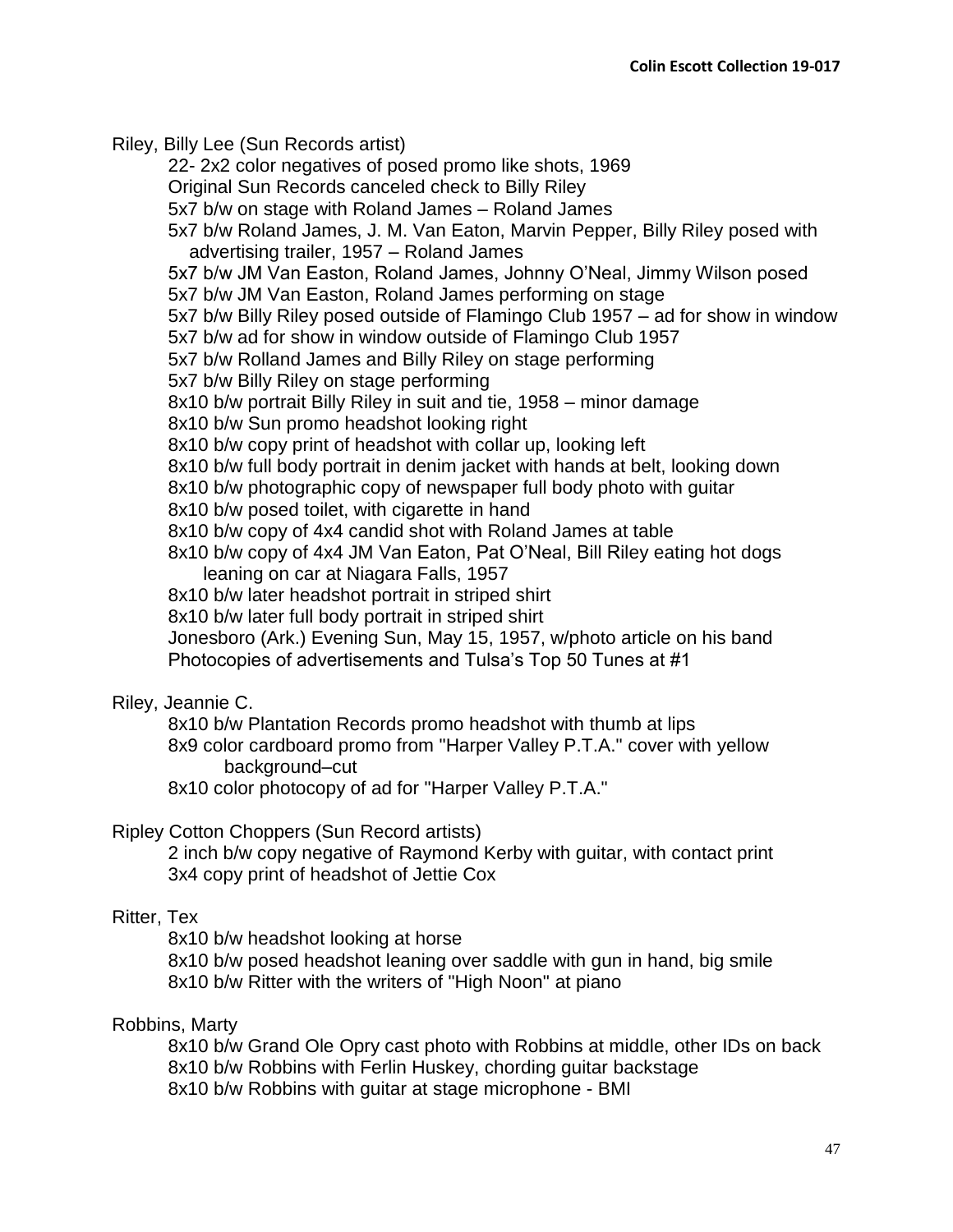8x10 color paper promo in denim jacket 8x10 b/w in studio with Dan Bass, Phil Gray at music stand 8x8 color on Grand Ole Opry stage from left 8x8 color on Grand Ole Opry looking up at camera in pews over side stage

### Roberts, Lance (Sun Records artist)

8x10 b/w headshot in sweater with arms on back of chair – Fabry

#### Robison, Fabor

8x10 b/w half body portrait in checked shirt

### Rogers, Roy

8x10 b/w promo, on Trigger rearing up

### Rose, Fred

8x10 b/w Wesley and Fred Rose, in front of display 8x10 b/w early headshot in dark striped suit 8x10 b/w copy at piano with Sammy Pruett, Billy Byrd in background Photographic copy of three photos from unknown publication

### Ross, Isaiah "Doctor" (Sun Records artist)

8x10 b/w 1955 shot with family, posed on a moon backdrop Detroit Michigan

### Rossini, Tony (Sun Records artist)

2x3 b/w halftone Sun "Season's Greetings" promo 8x10 copy print & 5x3 copy negative of the same

## Rowley Trio

8x10 b/w Dido Rowley portrait - Fabor Records promo 8x10 b/w Jerry Rowley portrait - Fabor promo photo

### Sam The Sham

2 inch color negative Sam half body posed in blue and purple vest 2 different 3x5 color natives Sam with The Pharaohs in costume, posed 8x10 b/w MGM promo sitting on stack of hoses, 2in color negative 8x10 b/w MGM promo sitting on edge of stone wall 8x10 b/w Sam 'conducting' the Pharaohs on rock ledge, all in black sweaters 8x10 b/w MGM promo Sam with The Pharaohs and the Shamettes posed in line 8x10 b/w MGM promo Sam with The Pharaohs sitting on steps near water 8x10 color promo Sam with The Pharaohs posed in street with ladder 7x7 color photo Sam with The Pharaohs posed, on pier in red and blue 8x10 b/w Sam with The Pharaohs posed on riser blocks in photo studio

#### Scott, Peggy & Jo Jobenson

2x3 printed halftone 555 promo cards posed gull body in front of tree (four copies)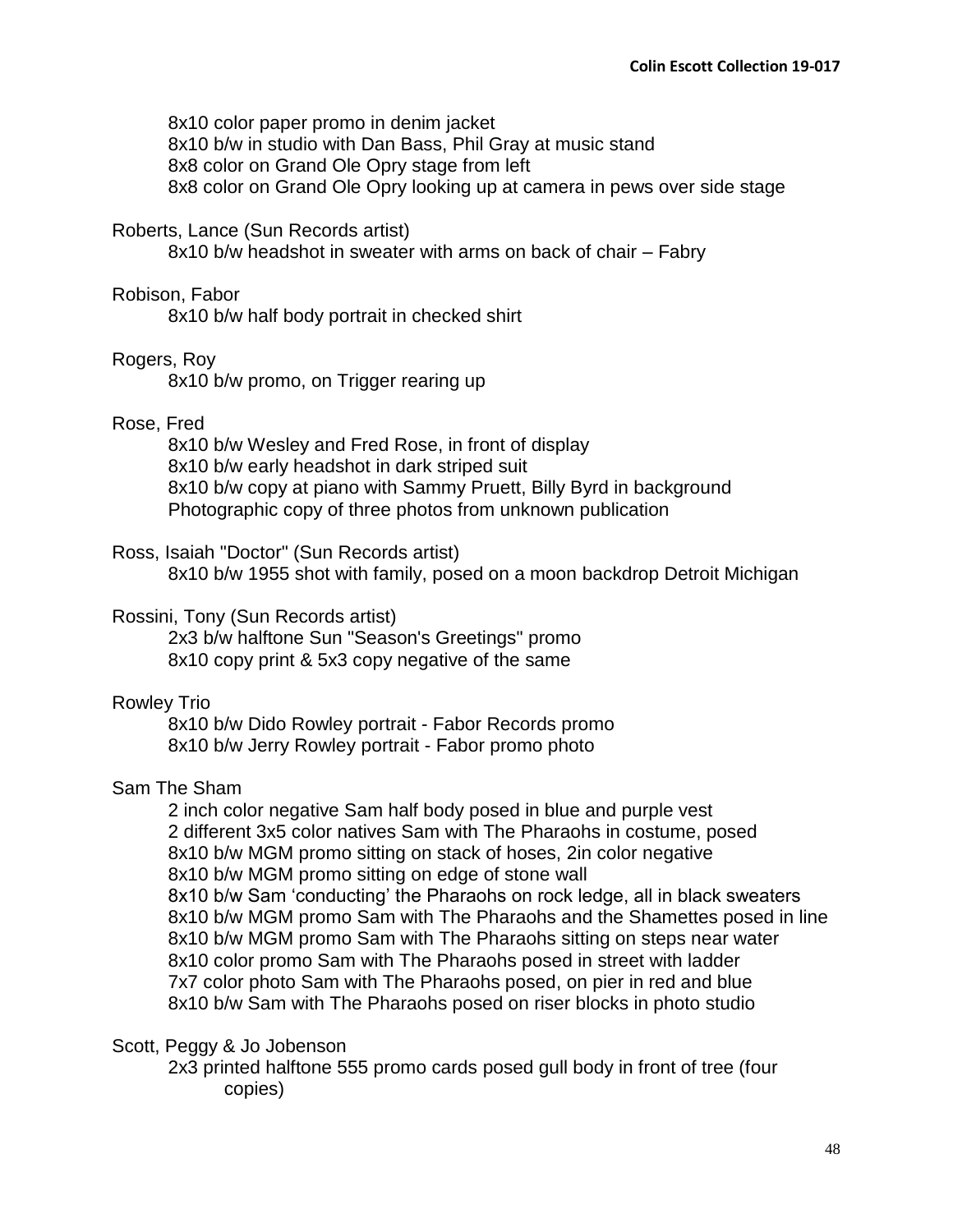8x10 color SSS International promo photo walking in bushes with pale (three copies)

8x10 b/w SSS International promo posed pointing with pale in hand

## Self, Mack (Sun and Phillips International Record artist) 6x8 color copy posed with guitar

### Shaver, Billy Joe

8x10 b/w promo with band for Unshaven Shaver Love at Smith's Dude Bar 8x10 b/w promo with Eddie Shaver for Unshaven Shaver Love at Smith's Dude **Bar** 

## Sholes, Steve

8x10 b/w contact print in RCA Studio with David Houston(?), 1956, 8x10 negative 8x10 b/w contact print Elvis and Sholes shaking hands, 1955, 8x10 negative 8x10 b/w headshot

8x10 b/w Proof sheet with six images, promo like poses

## Shooford, Braxton

8x10 b/w copy print of three-fourths body shot with knee up with guitar

## Simmons, Gene (Hi Records artist)

5x7 b/w with Ray Harris, candid playing cards

- 8x10 b/w Hi Records promo full body jumping in suit (Jumpin' Gene Simmons)
- 8x10 b/w 1958 portrait, on the street with hand on car

8x10 b/w 1958 Headshot in white jacket

8x10 b/w formal headshot in tweed suit

8x10 color in blue suit clapping from left side, 1964 - Bill Cantrell

8x10 color with Bill Black at Hi Records party 1964 - Bill Cantrell

8x10 color window display for 'Haunted House' at Popular Tunes in Memphis 1965 - Bill Cantrell

### Sinatra, Frank

8x10 b/w on-stage with Tommy Dorsey band from stage right, crowd - Ekstrom Library

# Sisk, Shirley (Sun Records artist)

8x10 b/w headshot in front of curtain with pearl necklace

# Smith, Carl

8x8 color leaning on stage of Ryman with foot up on pew 8x8 color on stage of Grand Ole Opry with band

Smith, Ray (Sun Records artist) 4x4 b/w copy of promo half body with mic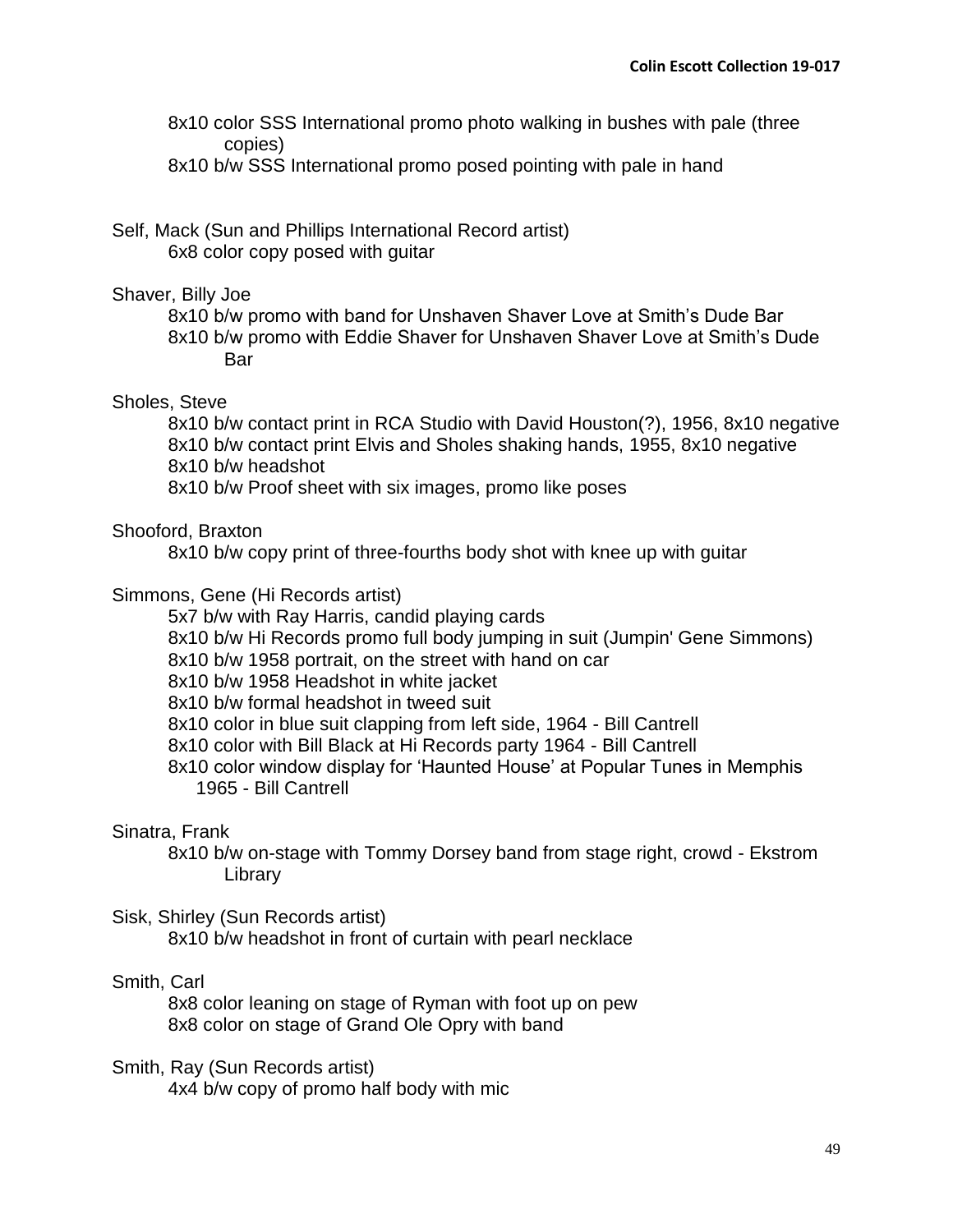5x7 b/w dark dramatic pose with hand and head up, 2 inch copy negative 8x10 color portrait

8x10 b/w composite, with his tour bus, 2 in negative

- 8x10 b/w London Records promo photo with guitar, 2in negative of same photo with Sun Promo details
- 6- 4x7 copies of candid family shots, copied on three 8x10 prints, 2in negatives of most

Smith, Warren (Sun Records artist)

Sun Records cancelled check, signed on the reverse by Warren Smith 5x7 b/w with Billy Lee Riley

8x10 b/w "Behind bars" pose, with band members

8x10 b/w band on-stage performance in white suits

8x10 b/w copy of artist promo headshot

10- 2 inch copy negatives of various family photos and other promos and performances

2 inch copy negative on stage, Memphis Maran Van Story, Smith, Al Hopson

# Snow, Hank

8x10 b/w Hank Snow with Elvis backstage - Elmer Williams

8x8 color on stage at the Grand Ole Opry

8x10 b/w early half body portrait with guitar looking right

8x10 b/w RCA Victor Records promo headshot with hands up folded in front

8x10 b/w copy of RCA Victor Records promo half body in fringe shirt, guitar

- 8x10 b/w portrait in fringe shirt posed behind wagon wheel
- 8x10 b/w copy of RCA Victor Records promo half body in fringe jacket, pipe in hand
- 8x10 b/w portrait in suit with guitar upright in front
- 8x10 b/w On-stage "Hank Snow w. Hillous Butrum bs., Korea, 1953" Vanderbilt Univ
- 2 photocopies from "Hank Snow Show" photo album, with Elvis, Scotty & Bill Stafford, Jo

8x10 b/w Stafford at piano with Steve Allen

# Starday Records

8x10 b/w at airport, Minnie Pearl, Red Sovine, Don Pierce, Tommy Hill 1966 8x10 b/w Pappy Daily and Don Pierce look at pistol 8x10 b/w Starday building in Madison, TN, 1960s

Magazine - *Music Reporter*, Feb. 3, 1958, announcing Dixie Records

# Statler Brothers

8x10 b/w TNN promo for the Statlers in suits 8x10 b/w whole band looking into Elvis' car window

### Stax Records

4x5 b/w negative headshot of Charles Heinz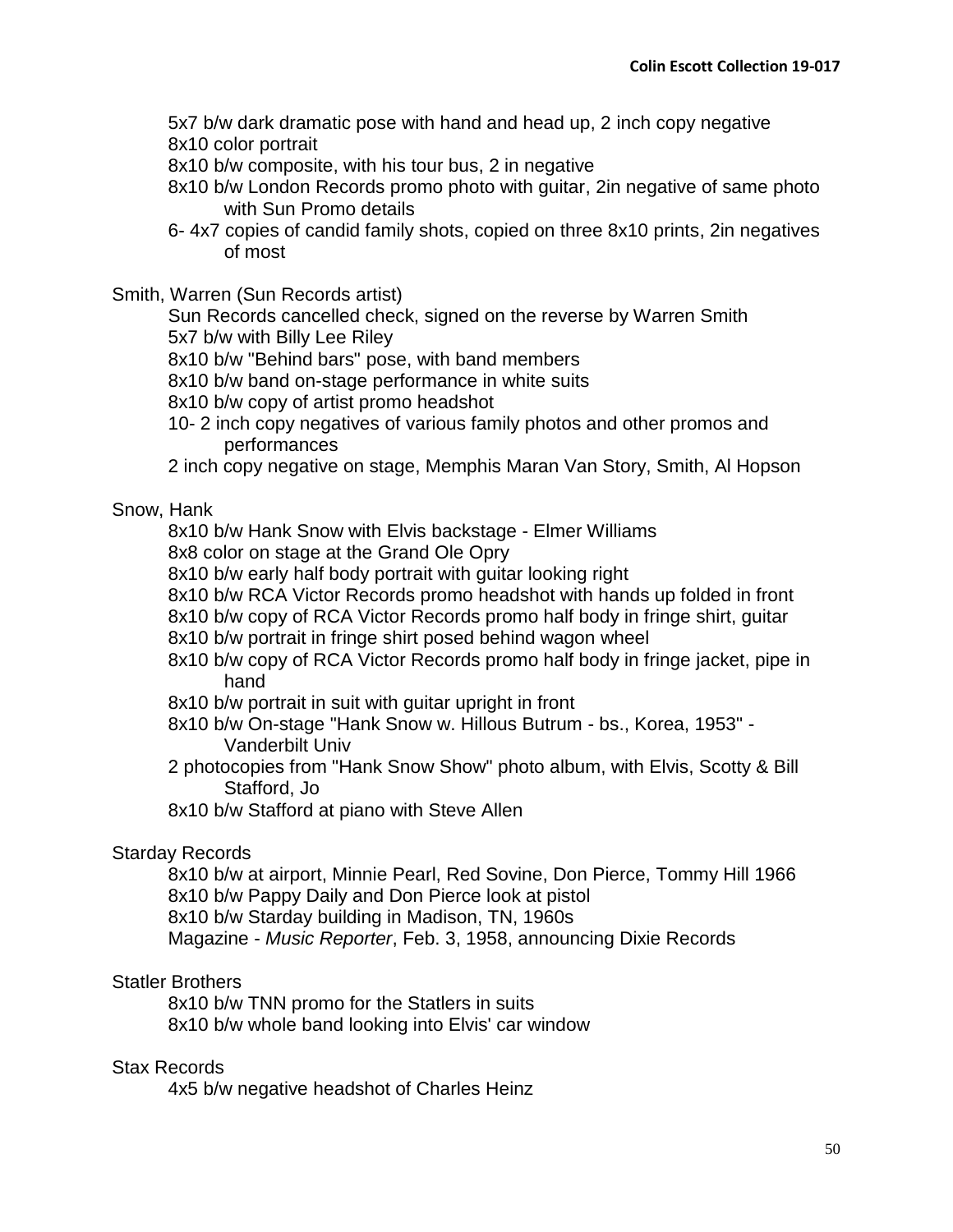4x5 b/w Charles Heinz in group of fans 4x5 b/w David Hudson We Produce promo – Mississippi State University 8x10 color Estelle Axton posing with 45 record, with 2 inch color copy negatives 8x10 b/w Gus Cannon, Jim Stewart and Sam Phillips 8x10 b/w Bettye Crutcher composing at piano, 1972 8x10 b/w Bettye Crutcher composing at piano, close up pen in mouth, 1972

# Steinberg, Luther

8x10 b/w copy Luther Steinberg Orchestra at WMPS mics Photocopies of advertisements

# **Box 9**

Stewart, Wynn

8x10 b/w portrait with reprint "Especially to you" autograph 8x10 b/w Stewart lighting pipe for Joe Maphis 8x10 b/w Merle Haggard, Wynn Stewart, Biff Collie, Jerry Wallace, Bob Kingsley 8x10 b/w Exterior of Nashville Nevada Club (early-1960s) 8x10 b/w Capitol promo half body leaning on grinding stone 8x10 b/w artist promo in dark suit with drink in hand, looking right 8x10 b/w Capitol promo headshot with arms folded in front 8x10 b/w Challenge Records promo with Jan Howard, over chair arm pose 8x10 b/w Challenge Records promo with Jan Howard, studio formal pose Photocopies from Challenge Records files, contracts and correspondence

# Stinit, Dane (Sun Records artist)

8x10 b/w Sun promo headshot with guitar in background

2 inch b/w copy negative outside of Graceland 1964

2 inch b/w copy negative with Corky and Betty Ford, 1959

# Stokes, Houston

8x10 b/w portrait with dramatic shadow, with 3 x 5 copy negative - Ernest Withers

# Story, Carl

8x10 b/w Carl Story & The Rambling Mountaineers with Jimmy Murphy

# Strength, Texas Bill

8x10 b/w halftone holding award with Webb Pierce, back is promo for Capitol Records

2 inch copy negative

# Stringbean [David Akeman]

8x10 b/w full body at Grand Ole Opry microphone, on cardstock

# Stuart, Jeb (Phillips International Records artist)

3x5 b/w Phillips promo headshot in dotted suit, and 8x10 of same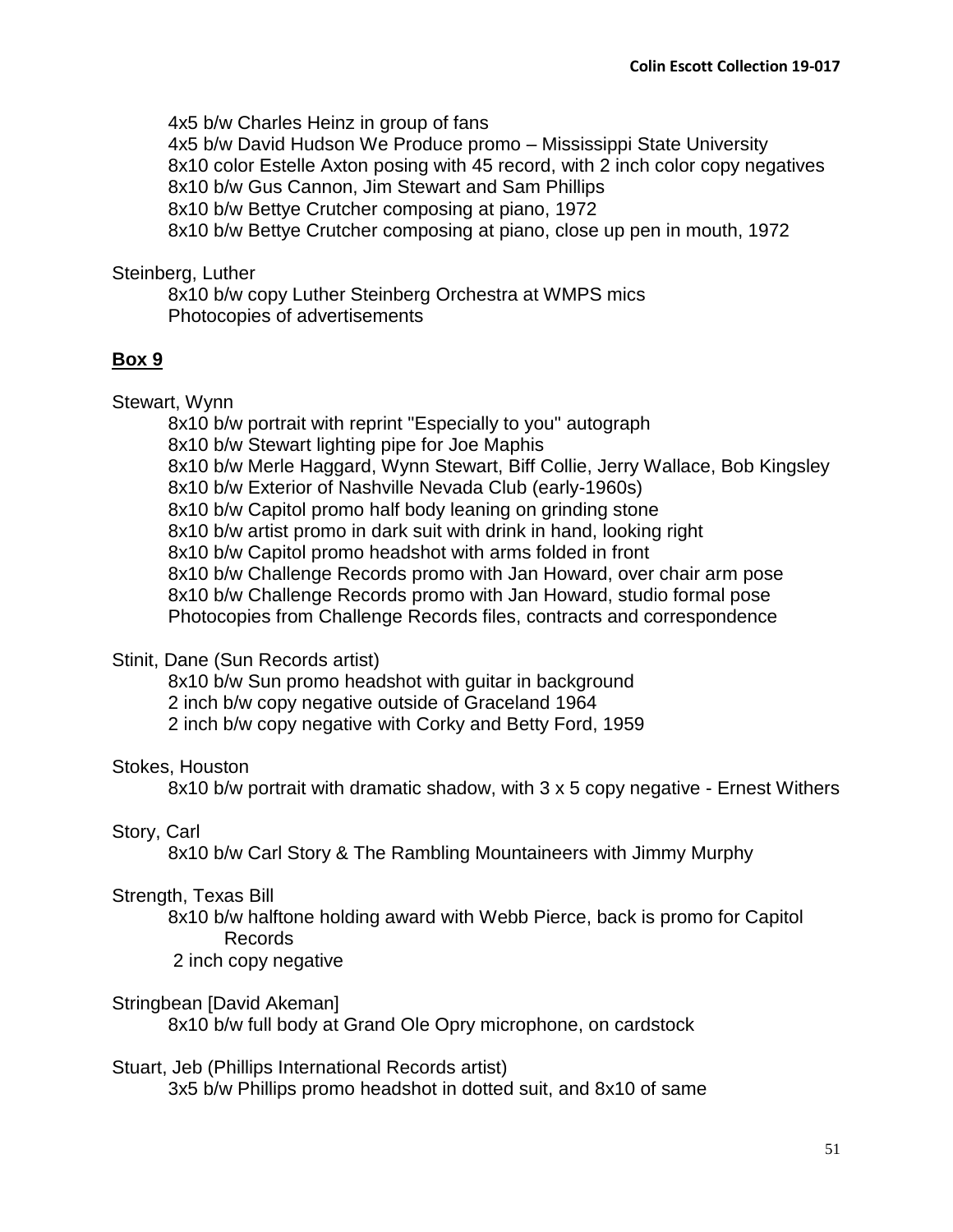4x4 photographic copy of Phillips promo photo in light colored suit with hand up 8x10 b/w Phillips promo in light colored suit arms folded in front, looking right 8x10 b/w paper Great American Records promo with hand on chin Photocopy of letter from Stuart to Knox Phillips 1969

# Stuart, Marty

8x10 b/w MCA Promo headshot, arms crossed, close up 8x10 b/w MCA promo half body with guitar neck in hands 8x10 b/w on side stage Opry with Little Jimmy Dickens 8x8 b/w portrait of Stuart with mother on bench playing guitars 8x10 b/w seated on TV set, with Mel Tillis and Lorianne Crook

Suggs, Brad (Phillips International Record artist) 4X5 b/w headshot in black suit

# Sun Studios

3.5 inch Sun Label for 'Love My Baby" SUN-192 (3 copies)

3 inch Sun Label for 'Love My Baby" SUN-192 (33 copies)

3 inch Sun Label for 'Mystery Train' SUN-192 (5 copies)

3 inch Sun Label for 'Baby Let's Play House' SUN-217 (3 copies)

3 inch Sun Label for 'You're A Heartbreaker' SUN-215 (3 copies)

3 inch Sun Label for 'Milkcow Blues Boogie" SUN-215

3 inch Sun Label for 'I Know' SUN-191

3 inch Sun Label for 'Mystery Train' SUN-223

3 inch Sun Label for 'I Forgot to Remember to Forget' SUN-223

3 Memphis Recording and Sound Service blank ET labels

8x10 b/w enlargement of Memphis Recording Service calling card

8x10 b/w Marion Keisker at her desk

8x10 b/w Exterior of Sam Phillips Recording Services building, Madison Ave, taken at night, 2in copy negative (under construction)

8x10 b/w Charles Underwood directs band with Scotty Moore, 1960 in Sun studio control room, 2in copy negative

8x10 b/w exterior of Memphis Recording Service Building, Sun Studio 2 sheets of blank Sam C. Phillips International Records printed stationery Blank sheet of Hi Lo Music stationery

Sun Record Company LP Catalog - 2 sheets on yellow, logo stationery (1220- 1275)

Sun EP Catalog -1 sheet, no logo (107-117)

Sun logo stationery, promotion form, regarding DJ copies

Invoice 1959, to Essex Records Dist., 180 LPs

Invoice Sam Phillips Recording Studios 1962, Futursonic Prod. Inc – signed Scott Moore

Sam Phillips Recording Studio Nashville Facilities Rates flyer 1963 Phillips International Catalog/promotional of artist booklet

Memphis Recording Service invoices 1954, Miss Mary Ann Moore wedding recording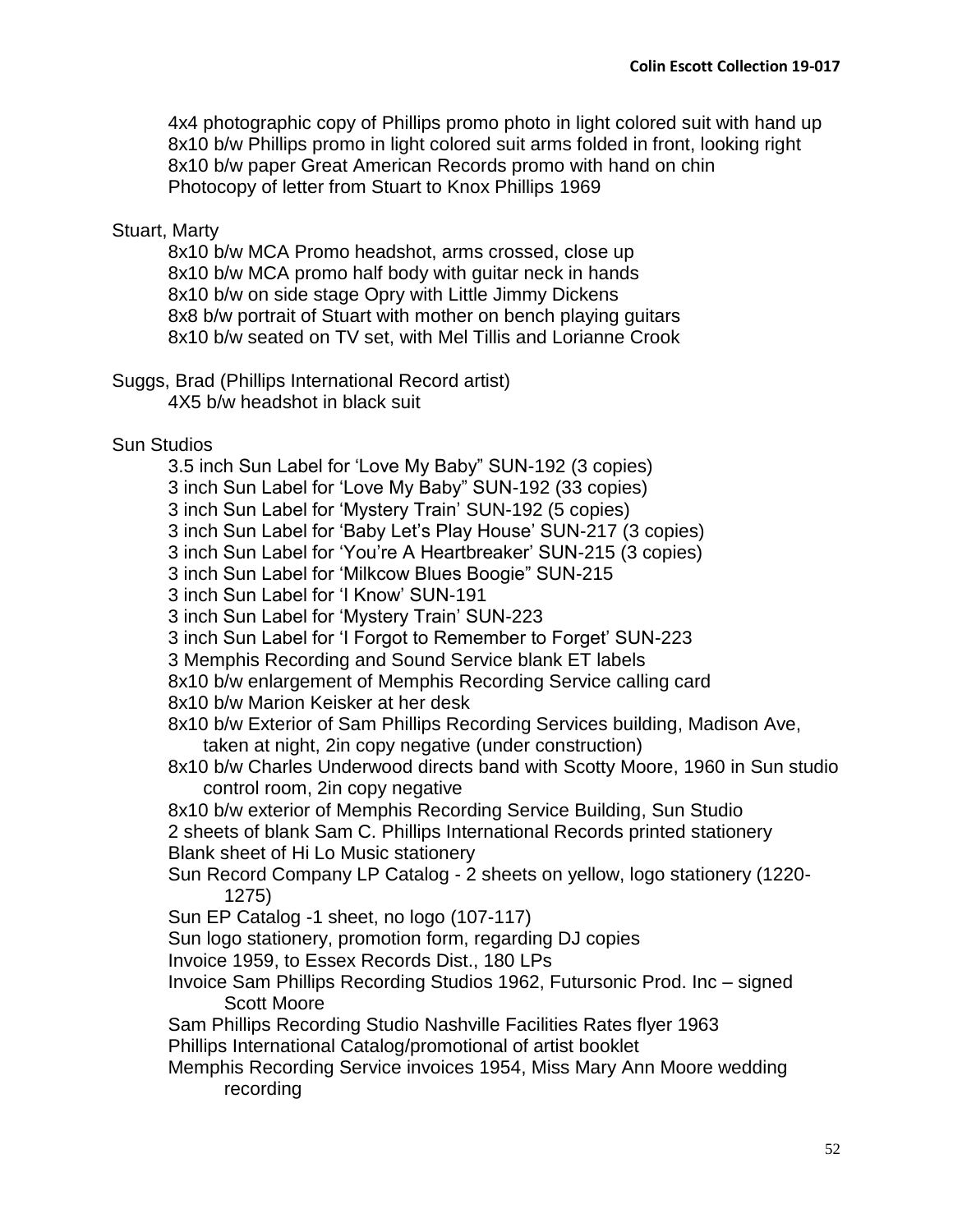Memphis Recording Service invoices 1954, Blackwood Brothers masters Phillips International shipping label

2 clean, blank "Invoice" forms for Sam Phillips Recording Studios Sam Phillips Recording Studios blank involves, pink and yellow form 2 inch copy negative of Phillips at bar, seen in mirror (2 copies)

# Swan, Jimmy

- 8x10 b/w band photo, with Hank Locklin, posed at back of painted car with instruments
- 8x10 b/w band photo, with Hank Locklin, posed at side of painted car with instruments

3x5 b/w headshot, 1971 – King's Studio

1 blank sheet of personal stationery, 1967 with Swan's photo and Confederate flag

Photocopies letters, news clippings, bios, lyrics

Taylor, Vernon (Sun Records artist)

8x9 color left profile headshot

8x9 color headshot with guitar, 2in b/w negative of same

Teen Angels (Sun Records artists)

8x10 b/w copy print of members posed stacked headshots

Thomas, Cliff, Ed & Barbara (Phillips International Records artist) 8x10 b/w Phillips Records promo turned on piano bench with guitar 8x10 b/w posed close up at piano with guitar – Hawkins Studio 8x10 b/w posed at piano with guitar at front – Hawkins Studio Phillips International promo bio, original paper, 1958

Thomas, Rufus (Sun Records artist)

5x7 b/w seated on stage with flowers in lap 5x7 b/w at WDIA mic on stage 8x10 b/w posed with Eric Anderson, Theo Wade at WDIA mic devil 8x10 b/w posed at radio controls, record in hand 8x10 b/w reprinted promo for Thomas WDIA with signature – Hooks Bros Clipping page, with WDIA photo ad Ford Nelson, Willa Monroe, Thomas Original printed "Program The 1952 (WDIA) Goodwill Revue," with photos of DJs

# Thompson, Hank

8x10 b/w with Cliffie Stone and guitar

Thompson, Hayden (Phillips International Records artist)

8x10 b/w posed half body in striped jacket looking left

- 2- 4x4 b/w candid 1950s shots copied on one 8x10 print, one on stage, one of group
- 5x7 b/w performance on stage holding mic stand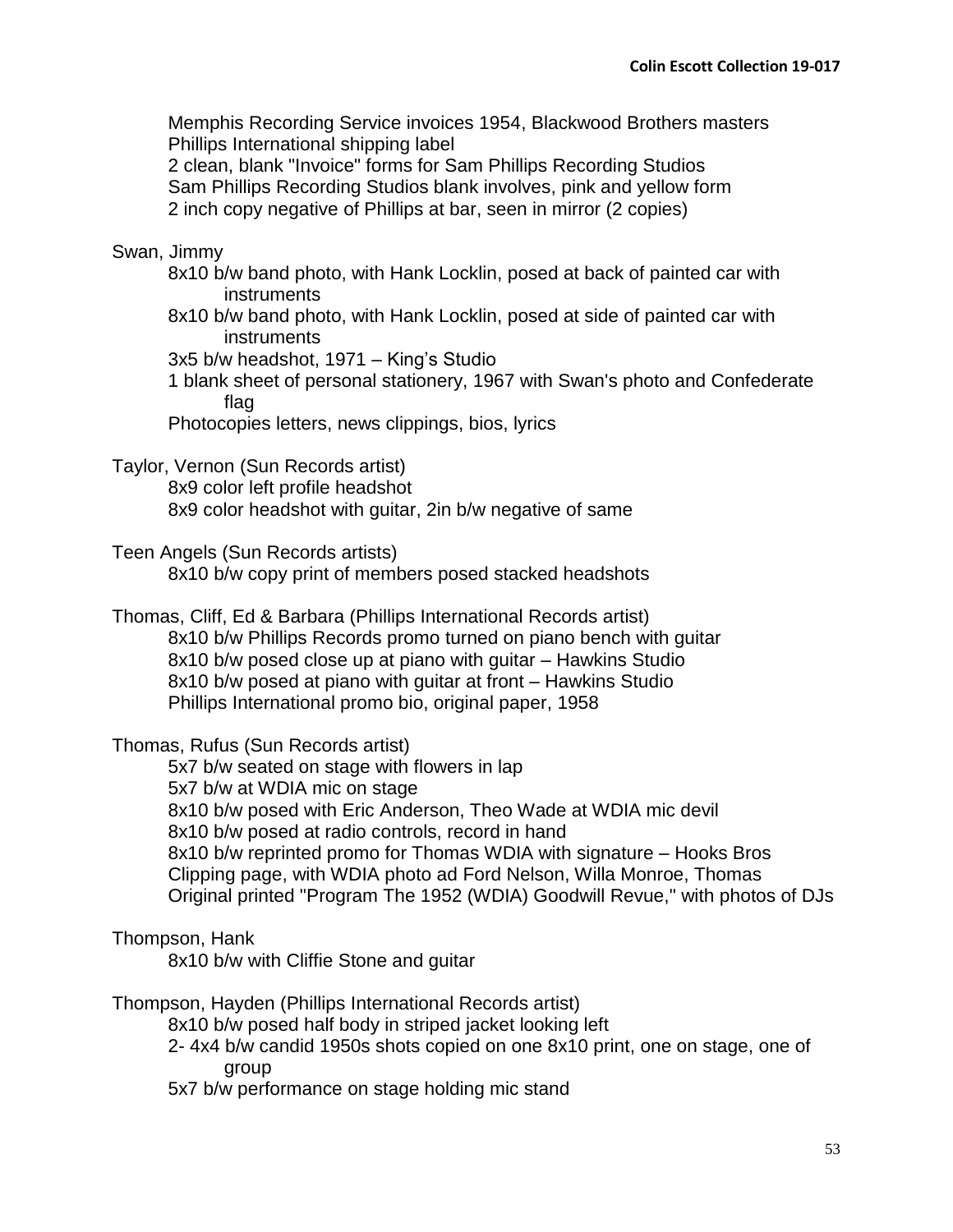2 inch b/w copy negative of headshot with bio below promo 8x10 b/w 1957 posed at Hayden Thompson's trailer

## Tillotson, Johnny

8x10 b/w performance shot with band, 1958 – Pet Milk Contest, WSM 5x7 color negative, promo-type portrait

## Tillman, Floyd

Lone Star Melodies Songbook, Peer International, 1945 with photo on cover

## Toombs, Jack

8x10 b/w portrait in checked jacket

## Torme, Mel

8x10 b/w posed leaning on piano, looking to sheet music on stand 8x10 b/w half body portrait with hand in pocket, 1948

# Travis, Merle

8x10 b/w headshot in oak leaf jacket with Gibson Special guitar head 8x10 b/w artist promo in rhinestone jacket half body holding guild guitar body (2 copies)

## Tubb, Ernest & Justin

8x8 color, Justin on Grand Ole Opry stage 8x8 color, Ernest Tubb and band on Opry stage. 8x10 b/w headshot portrait with hands folded on guitar head 8x10 b/w Tubb & Texas Troubadours portrait near fence, 1945 8x10 b/w Ernest Tubb with his bowing horse

Tucker, Tommy (Hi Record artist) [Tommy Raye]

5x7 b/w with unidentified young woman

5x7 b/w "Booked on four counts of manslaughter, 1962"

5x7 b/w looking out window with cigarette, 1962

8x10 b/w "Tommy Tucker Going To Jail, 1962"

8x10 b/w Posed handing Eddie Bond 45 record in radio studio

8x10 b/w portrait headshot with hands folded under chin in dark sweater

# Turner, Ike

Photocopies of internal correspondence including pay sheet for 1957 Federal recording session

# Turner, Zeb

8x10 b/w portrait holding guitar neck 8x10 b/w Band with John Richbourg at WLAC microphone Photocopy of King promo/bio document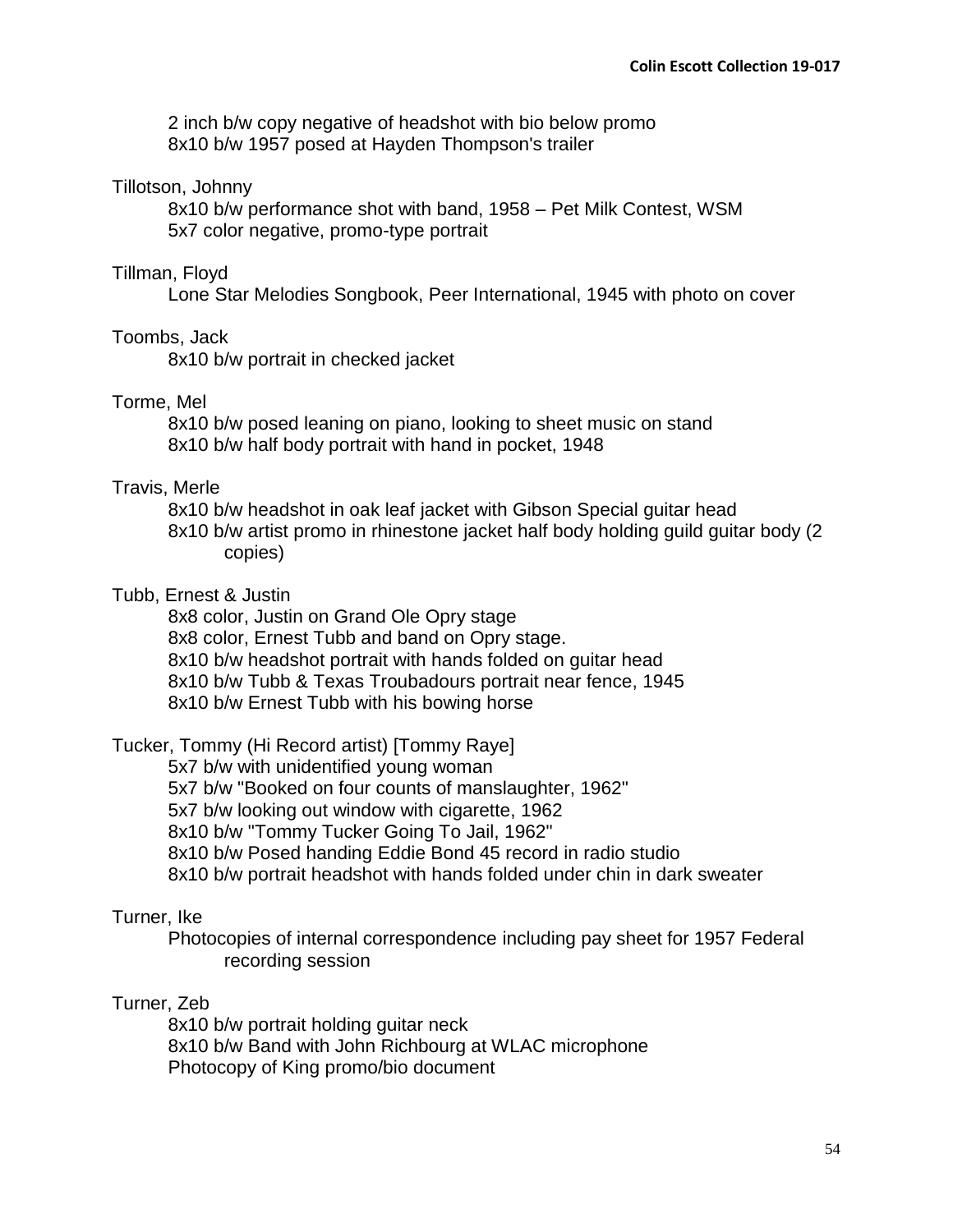### Twitty, Conway

2- 8x8 color shots on stage in Canada in red suits, 1958 8x10 b/w candid backstage with unidentified Canadian singer

#### Van Story, Marcus

5x7 b/w band portrait with Travis Wammack, 1959

### Vel-Tones (Stax artists)

Full band portrait full body posed in white suits - Ernest Withers

### Vinson, Eddie

8x10 color photographic copy of Mercury advertisement with photo, 1946 Color slide of Mercury advertisement, includes Four Vagabonds

### Wages, Jimmy

3x5 b/w copy of headshot

### Wagoner, Porter

8x10 b/w full body looking at his record in a record shop

### Wallace, Billy

8x10 b/w half body portrait in embroidery embellished shirt

### Wammack, Travis

8x10 b/w portrait leaning on fence, 1986 8x10 b/w half body portrait with guitar, Fame Records era 8x10 b/w ARA Records promo portrait with white guitar 8x10 b/w band portrait with Marcus Van Story band

### Washington, Dinah

10x8 b/w in white hat with husband Dick Lane, 1963 3x5 b/w in wedding dress, inscribed: "To the T. A. Dorsey Studio, from Ruth", 1940s

Wayne, Thomas (Phillips International and Fernwood Records artist) 8x10 b/w full body promo-like with female vocal group

## Wells, Kitty

8x10 b/w posed vacuuming under feet of Johnny Wright 8x10 b/w at recording microphone with Red Foley, 1953 8x10 b/w at recording music stand with Red Foley, posed, 1953

West, Norm (Hi Records artist) 5x7 b/w portrait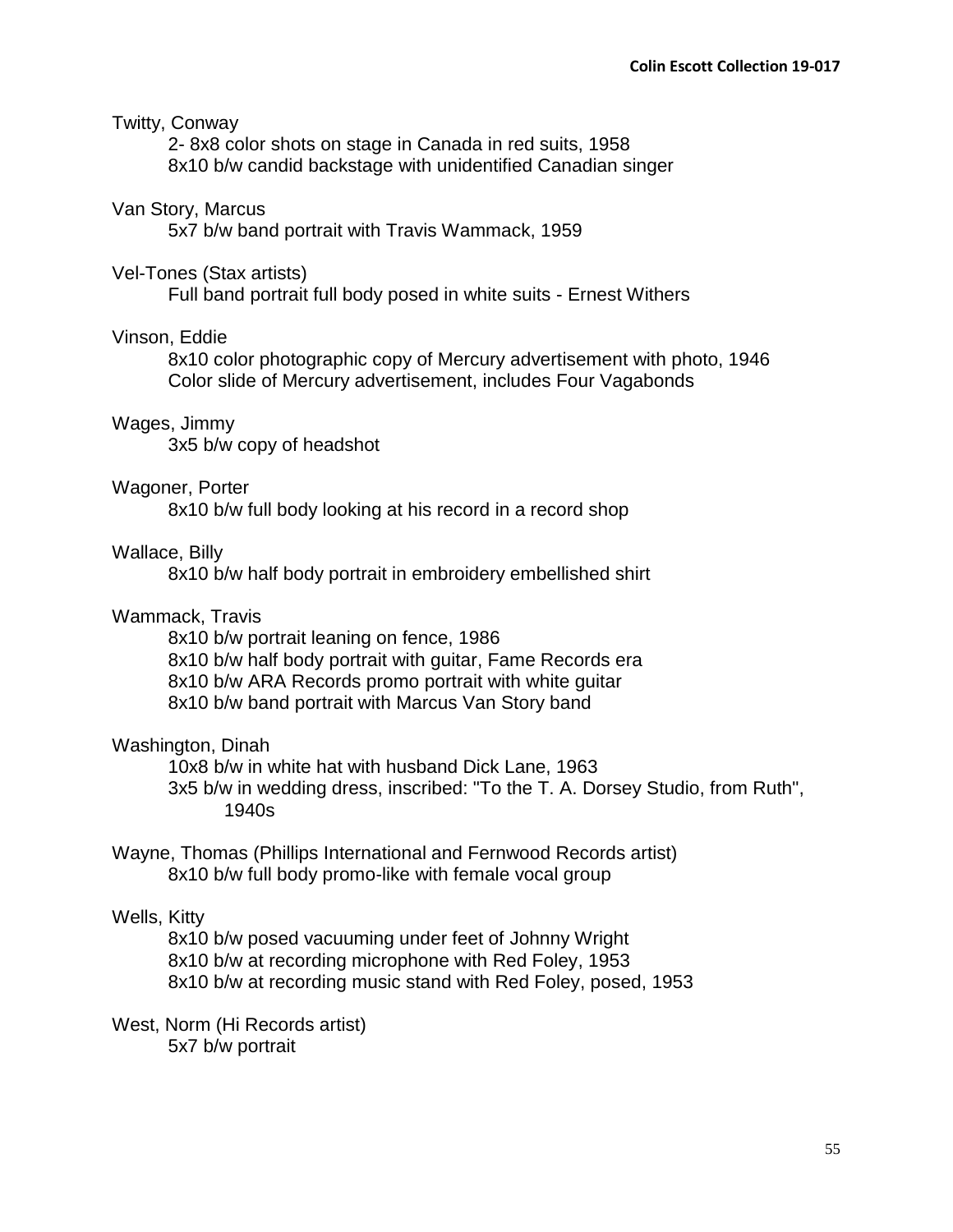Wheeler, Onie (Sun Record artist)

2x3 b/w copy of Sun promo, with 2in negative

8x10 b/w band, Ernest Thomson, A.J. Nelson, Wheeler, Doyal Nelson, 1953, with 5x7 negative

8x10 b/w in radio studio with Jimmy Haggett

8x10 b/w Wheeler with his family in artist trailer, 1951

8x10 b/w Okeh-era portrait, with cowboy hat

Disc - scans

# White, Bukka

5x7 b/w playing guitar seated on stage - Harry Godwin 8x10 b/w on stage with guitar, 1971- Harry Godwin

# Whitman, Slim

8x10 b/w at stage microphone with guitar with arm up

## Wilcox, Mikki (Phillips International Records artist)

8x10 b/w artist promo headshot, inscribed "To Vinnie" signed, dated 8/8/61 (original)

## Wilkins, David

8x10 b/w Plantation records promo with hand on chin

Williams, Curley

5x7 b/w of string band in radio studio – full id on back 2 photographic copies of Columbia Records and Acuff-Rose promo material

# **Box 10**

Williams, Hank – unsorted

8x10 b/w Hank in dark clothing at NBC radio mic with guitar

5x7 b/w mounted on 8x10 "Hank Williams in Kentucky 1950" half body

8x10 b/w Hank with two police officers holding his wrists

- 8x10 b/w Hank on stage with Chet Atkins, Ernie Newton (2 copies) Les Leverett
- 8x10 b/w Photographic copy of Hank's 12/22/52 prescription for chloral hydrate Daily Oklahoman
- 8x10 b/w Hank with E. Tubb, R. Foley, "The opening of Hank & Audrey's Corral"
- 8x10 b/w artist promo with band on stage at Riverside Rancho Club from crowd
- 8x10 b/w Hank "blotto in Toronto, 1952" full body leaning one hand on wall
- 8x10 b/w Hank and a young fan in western gear shaking hands Dallas Public Library
- 8x10 b/w Hank playing Lefty Frizzell's guitar at WSM mic
- 8x10 b/w Frizzell playing the guitar, from same show (Hank Williams in periphery right)
- 8x10 b/w candid headshot of Hank and Carl Smith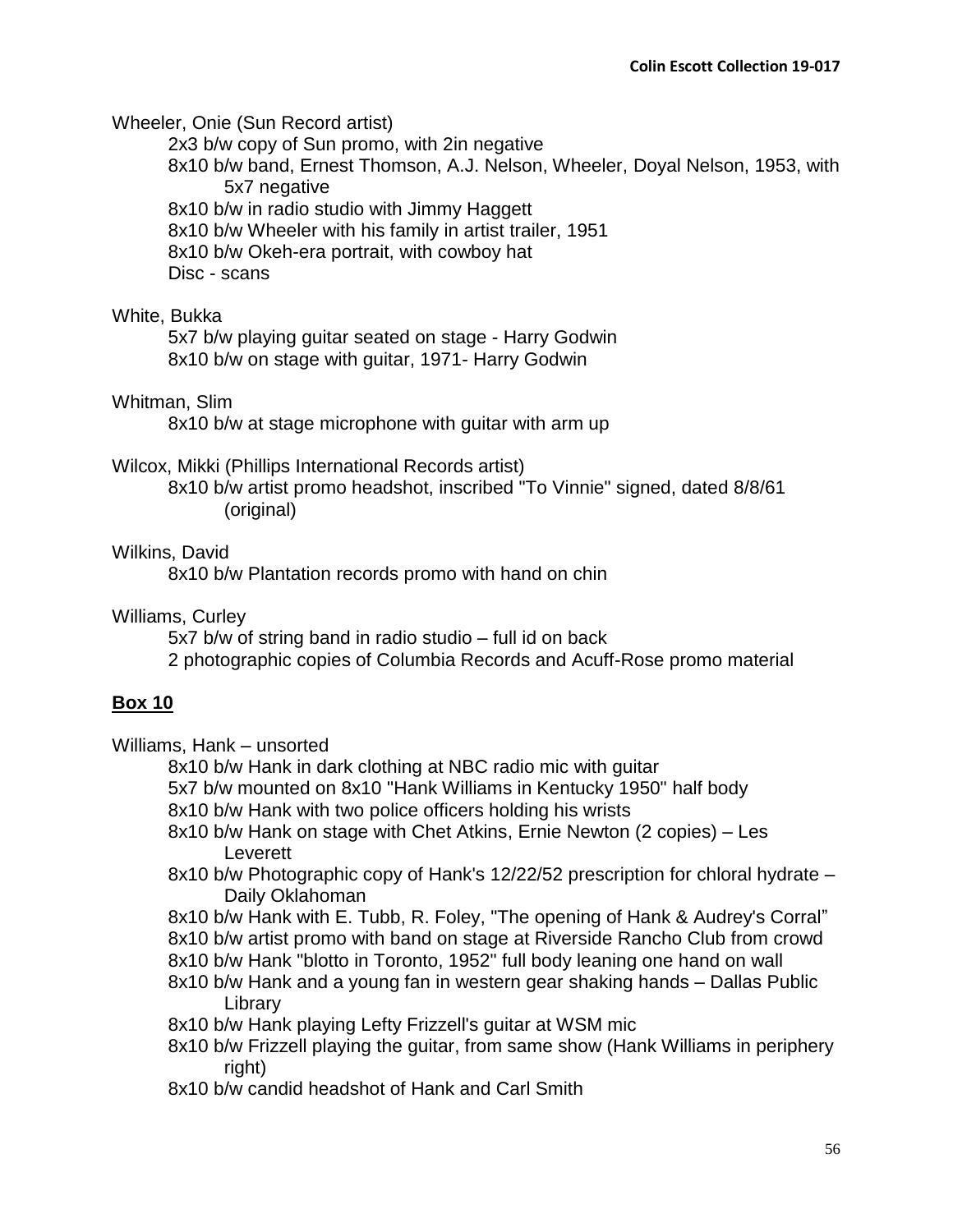- 8x10 b/w candid of Hank playing guitar seated with Art Celsie, May 1952
- 8x10 b/w on stage in white music note suit, "late 1951/early 1952" Bob Gardiner (2 copies)
- 3x5 b/w Snapshot of Hank Williams home July 1956
- 8x10 b/w Hank posed with Jamup & Honey
- 8x10 b/w Hank and Hank Rivers, 1950, warped, minor damage
- 8x10 b/w Hal Burns, Jimmy Dickens, Ken Marvin, Connie Burk, Jim Burk,
- unknown child backstage at Boutwell Auditorium, Birmingham 8x10 b/w Portrait of Toby Marshall in courtroom – Daily Oklahoman 3x4 b/w printed on 8x10 seated with Jerry Rivers playing guitar, 1952 8x10 b/w seated with Jerry Rivers playing guitar, 1952
- 8x10 b/w Hank shaking hands with Fred Rhoder, Toronto, 1951
- 8x10 b/w Hank in white suit with guitar, "Exit" sign behind Tom Sims
- 8x10 b/w Hank "in Canada, May 1952" with unidentified man
- 3x5 b/w copy of photo of Hank leaning against a doorway
- 8x10 b/w Hank and unidentified man outside of building
- 2x3 b/w copy of Hank playing guitar "backstage, 1951" blurry
- 5x7 b/w candid shot of Hank carrying guitar case, with unidentified man "San Diego, 1947"
- 8x10 b/w photographic copy of Hank, Audrey and Drifting Cowboys from unknown publication
- 5x7 b/w copy, shirtless Hank in Alexander City, Alabama, jailhouse Aug 1952 8x10 b/w copy of screened print, Hank playing guitar in music note white suit
- 8x10 b/w Hank and group, including his mother in a car "Greenville homecoming" Aug 1952
- 8x10 b/w copy Hank and Jimmie Davis, Shreveport, 1951
- 8x10 b/w group shot, singing with J. Dickens, R. Acuff, R. Foley, J. Riddle, 1949 8x10 b/w Hank and Audrey performing on stage behind flowers
- Handwritten letter to Colin from Chip Roundhatt about following photographs:
- 2- 2x2 b/w snapshots of Hank's bedroom, 1953
- 4 copy 4x6 b/w of Hank's Cadillac, one with occupants
- 3- 5x7 b/w various shots of Hank and unidentified others
- 5x7 b/w with Hank playing guitar seated with Art Celsie, May 1952
- 4x5 b/w "Hank, WSM radio studios, 1952" half body in hall
- 5x7 b/w Hank with Baltimore DJ Ray Davis, 1953
- 2x6 strip Hank (no tie) half body [appears to be cut from group]
- 8x10 b/w Hank with Hadacol balloons and two show girls in feathered costumes
- 8x10 b/w Hank shaking hands with Harry Stone, general manager WSM
- 8x10 b/w Hank and Frank Walker backstage Opry
- 8x10 b/w with two unidentified women, in hats, hands folded
- 8x10 b/w Hank with guitar and unidentified man, "Toronto, May 1952
- 8x10 b/w Hank seated with his arms around two unidentified women, Canada 1952
- 8x10 b/w Hank seated, "signing his contract with MGM Pres. Frank Walker"
- 8x10 b/w Hank with Anita Carter, Grady Martin, unidentified woman at Stork Club table, 1952 – Menasco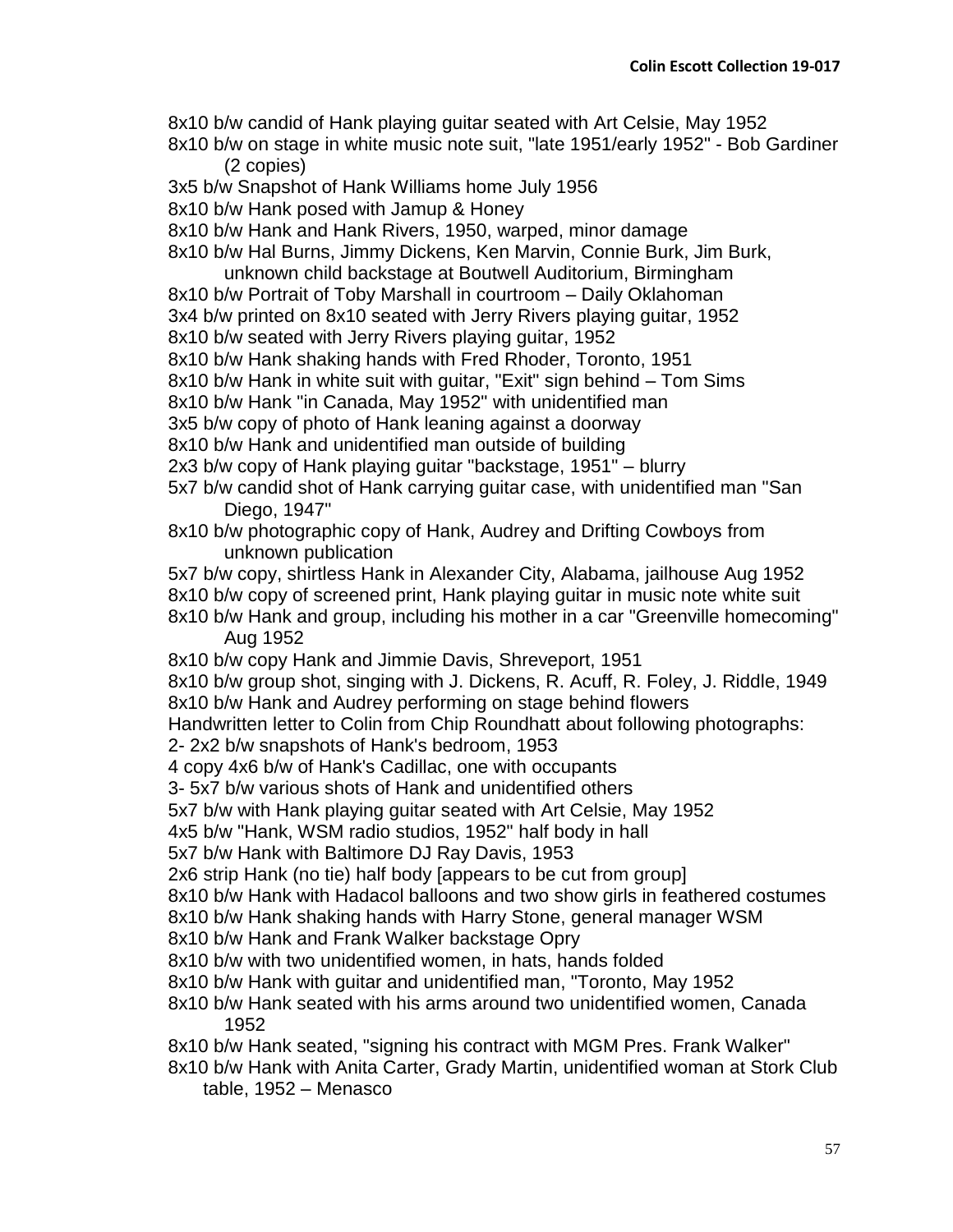Photographic cut-out of Hank playing guitar, on a sheet of paper, two 4 inch negatives

8x10 b/w Hank with Cowboy Copas, Hal Burns, Jimmy Dickens, Jim Burke, Rod Brasfield, Boutwell Auditorium, Feb 1951

8x10 b/w Hank seated with Johnny Pusateri, San Jose, CA. 1952

# Williams, Hank – sorted – Early

- 8x10 b/w young Hank with guitar and glasses (late-30s)
- 8x10 b/w photographic copy with Pee Wee Moultrie [poor original]
- 8x10 b/w photographic copy of cover of "Stars of WSFA Deluxe Song Book"
- 8x10 b/w photographic copy "Hank on WSFA, early 1940s" at NBC mic
- 8x10 b/w photographic copy full body portrait of Elonzo Williams (Hank's father) 5x7 b/w copy of headshot young Hank with floppy hat, glasses, bandana [poor
- original]
- 8x10 b/w photographic copy baby Hank and his sister Irene
- 8x10 b/w photographic copy 1934-1935 class photo (Hank is not identified on this print)
- 8x10 b/w photographic copy Original Songs of Hank Williams songbook cover
- 8x10 b/w photographic copy Original Songs of Hank Williams songbook 2 cover – signed from Hank to his father
- 8x10 b/w photographic copy WSFA promo photo with band
- 8x10 b/w photographic copy Drifting Cowboys, in front of barbershop, Montgomery
- 8x10 b/w Hank with young child "on the steps of his mother's boarding house, mid '40s"
- 8x10 b/w photographic copy artist promo of Drifting Cowboys, with Audrey, identified at bottom
- 8x10 b/w photographic copy Hank, Audrey and Hank's mother candid headshot on street (2 copies)
- 8x10 b/w photographic copy family photo "Skipper clan" with Hank the toddler.
- 8x10 b/w Drifting Cowboys at WSFA, Lum York in character/costume at NBC mic, 1942
- 8x10 b/w Hank Williams & the Drifting Cowboys Lum York in character/costume posed on bass

Williams, Hank – sorted – Shreveport 1948-1949

- 8x10 sepia full body portrait, arms over guitar seated on prop, 1949 Menasco 8x10 sepia full body portrait with band, 1949 – Menasco
- 8x10 b/w headshot portrait looking right in white hat and suit Menasco (2 holes punched at top, matte print)
- 8x10 b/w headshot portrait looking directly at camera in white hat and suit Menasco (2 holes punched at top, matte print)
- 8x10 b/w headshot portrait looking left in white hat and suit Menasco
- 8x10 b/w headshot portrait Fan Club promo looking directly at camera in white hat and suit – Menasco
- 8x10 b/w Audrey in bed with newborn Randall Hank, June 2, 1949 Menasco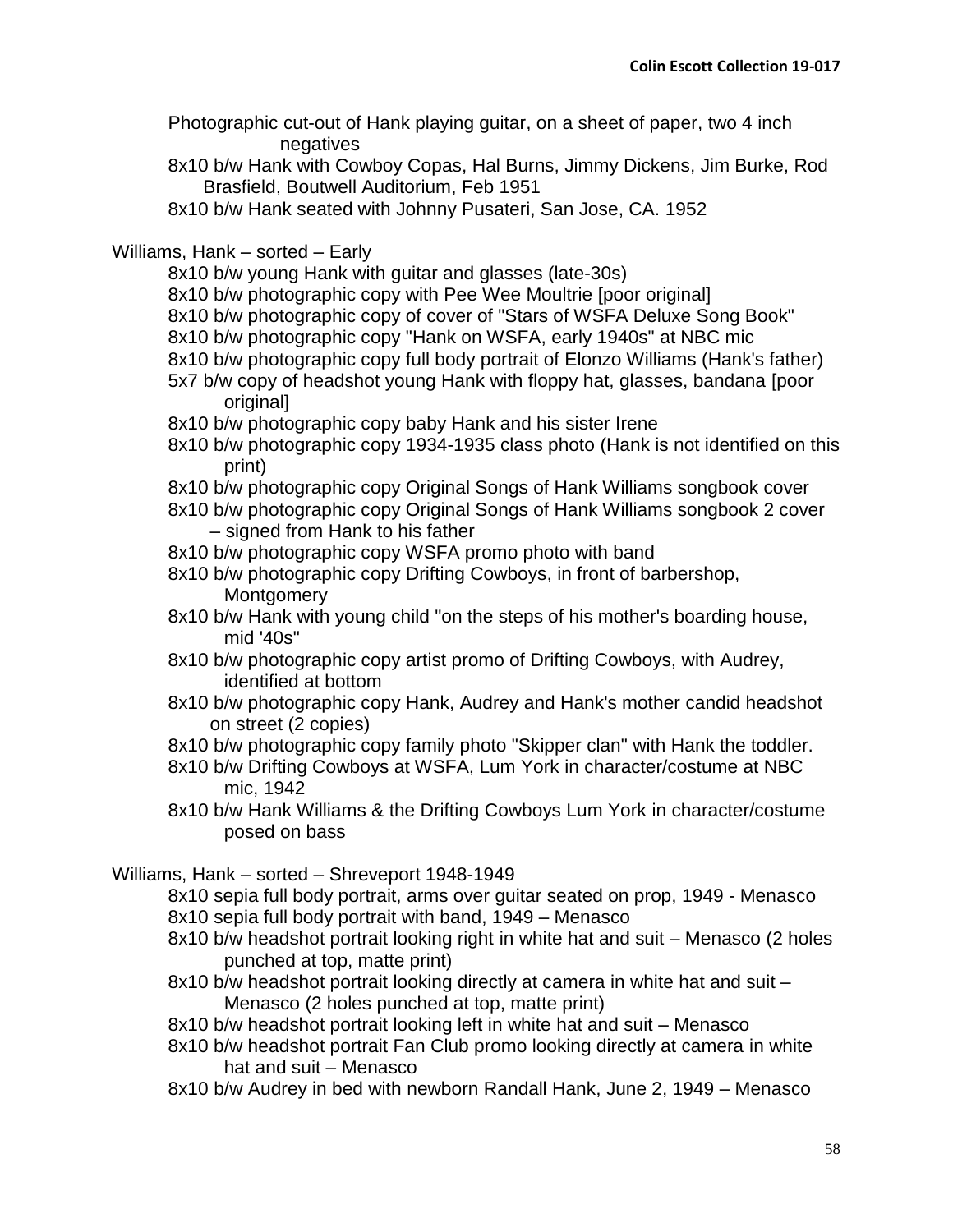- 8x10 sepia headshot portrait Hank and Audrey both looking right, 1948 Menasco (2 holes punched at right, matte print)
- 8x10 sepia headshot portrait Hank and Audrey both looking at camera, 1948 Menasco (2 holes punched at right, matte print)
- 8x10 b/w full body Hank with guitar at KWKH microphone McEachern (2 various tones prints)
- 8x10 b/w headshot Hank KWKH over shoulder, looking left McEachern (2 various tones prints)
- 8x10 b/w band posed with instruments "Western Corral," 1948-49
- 8x10 b/w Hank and Mel Foree full body in front of car in Shreveport
- 8x10 b/w on stage at Louisiana Hayride

Williams, Hank – sorted – Don Daily Show

8x10 b/w Hank and Biff Collie holding KNUZ microphone

- 8x10 b/w Hank with Ben Christian, Jerry Jericho, Biff Calle at Houston record store, 1948 (2 different tone prints)
- 8x10 b/w Hank autographing an MGM record for fan at Pappy Daily's Record Shop, 1948
- 8x10 b/w Hank and Jerry Jericho at juke box, 1948 (6 various tones copies)
- 8x10 b/w Hank and Jerry Jericho half body in store (two copies)
- 8x10 b/w Hank, Biff Collie and Jerry Jericho with sign for radio show

Williams, Hank – sorted – Mary's Record Shop, Greenville, SC

8x10 b/w Hank signing records, Mary's record store, man scratch noise at right 8x10 b/w with unidentified male fan, 1952

8x10 b/w with unidentified woman in foreground

8x10 b/w Hank behind register with unidentified female fans around background

Williams, Hank – sorted – Mother's Best / WSMV

8x10 b/w Drifting Cowboys full body at WSM microphone, sacks of Mother's Best 8x10 b/w Half body Hank with guitar and sack of Mother's Best Flour 8x10 b/w full body Hank with guitar in front of TV camera

8x10 b/w Hank, Audrey and band in WSM-TV country studio

Photocopies of three Alabama Flour Mills adverts from newspapers

Williams, Hank – sorted – Posed – pub[licity] shots

- 8x10 b/w large group, with Hank, Red Foley, Roy Acuff, Rod Brasfield, others, 1950
- 8x10 b/w full body Hank seated, with band members holding him
- 8x10 b/w full body Hank, Audrey and Driftin' Cowboys at WSM microphone in matching outfits
- 8x10 b/w copy print full body Hank portrait with hand near suit buttons
- 8x10 b/w copy print full body Hank portrait in striped suit, with foot up, guitar **Schofield**
- 8x10 b/w copy print full body Hank portrait with ladder behind, holding guitar Schofield (2 copies)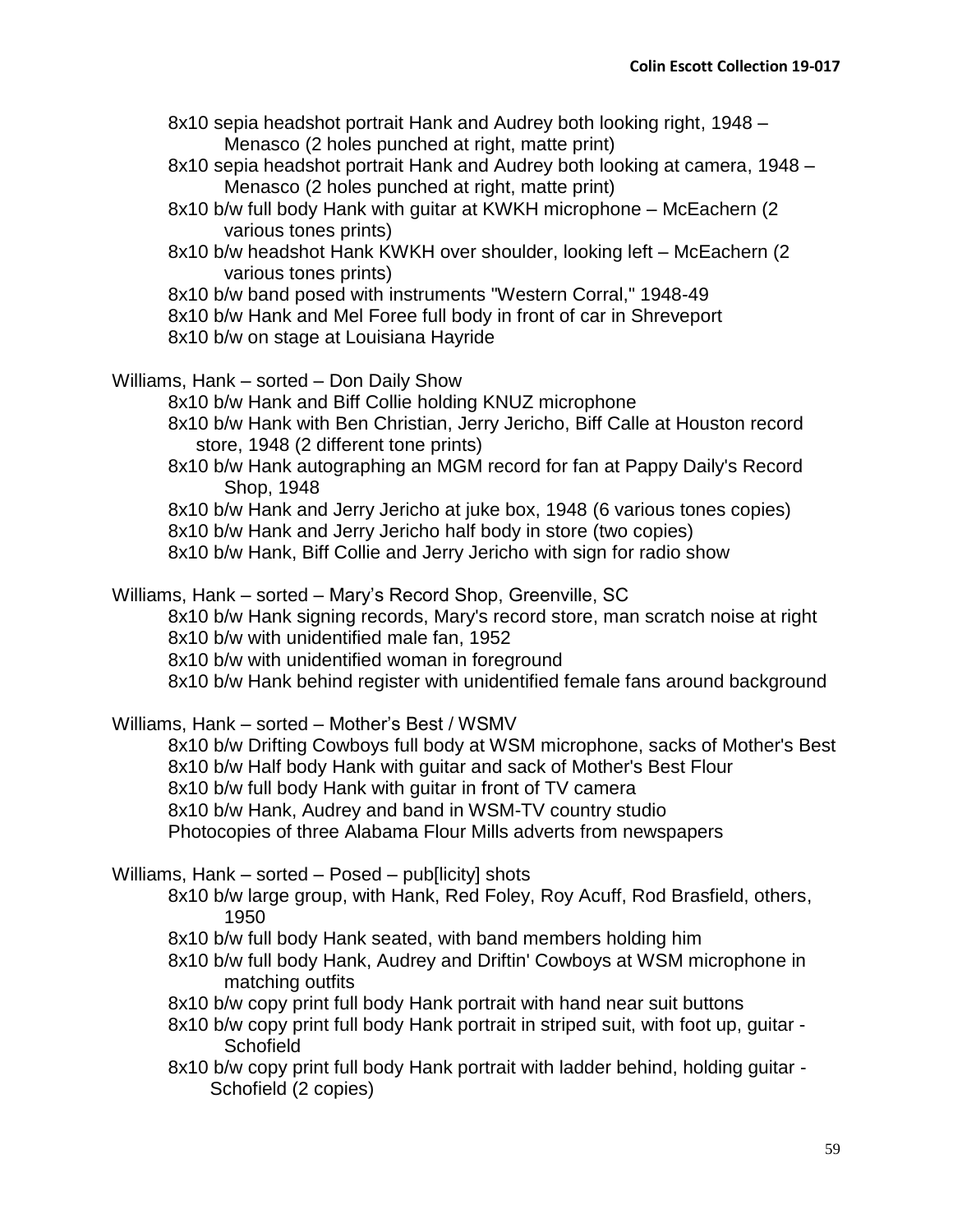8x10 b/w headshot in black with white hat – Country Music Foundation (2 copies) 8x10 b/w full body Hank with guitar at WSM microphone, looking up right, guitar 8x10 b/w Group in living room, with Hank and family and Drifting Cowboys 8x10 b/w headshot in white suit and hat

8x10 b/w half body Hank and Audrey in flower dress, "shortly after their marriage"

8x10 b/w Hank, Audrey and Lycrecia, c. 1948 near fence in grass

- 8x10 b/w Audrey Williams half body portrait in puffy sleeved dress Fabry
- 8x10 b/w unidentified posed of five women in go-go boots, Audrey in center
- 8x10 b/w half body portrait Hank singing into WSM mic with guitar in radio studio
- 8x10 b/w Mercury promo half body portrait with arm on knee

Williams, Hank – sorted – Hank and Billie Jean [Eshliman]

2x3 b/w Hank, Billie Jean and unidentified woman

5x7 b/w Hank, Billie Jean and justice of peace

8x10 b/w portrait of Hank and Billie Jean (slight damage on edges)

8x10 b/w Billie Jean laying in bathing suit, 1952

8x10 b/w Billie Jean in white, with photo of Hank in background, 1953

8x10 b/w Hank and Billie Jean wedding photo

8x10 b/w Billie Jean posed on diving board, 1952

8x10 b/w Hank and Billie Jean cutting wedding cake, 1952

8x10 b/w Billie Jean portrait in white, 1953

### Williams, Hank – sorted – Funeral

8x10 b/w Hank's mother by a bed-full of condolence letters, from foot of bed

8x10 b/w Hank's mother, Audrey, Hank Jr by a bed-full of condolence letters, from foot of bed

8x10 b/w Hank's mother and sister by a bed-full of condolence letters, from foot of bed

8x10 b/w Audrey by a bed-full of condolence letters, from foot of bed

8x10 b/w Audrey and Hank Jr by a bed-full of condolence letters, from foot of bed

8x10 b/w Hank Jr by a bed-full of condolence letters, from side of bed

8x10 b/w Pallbearers carrying Hank's coffin - Country Music Foundation

### Williams, Hank – Orig[inal] Documents

*[Preservation copies open for research, ask archivist for originals due to preservation concerns]*

Hank Williams' Musicians Union file card (1950-1953)

- 8x10 b/w Group at Beaumont, Texas police benefit show, 4/29/52, original print, autographed and inscribed by Hank Williams. Photo is pasted to paper backing
- 8x10 b/w Hank shaking hands with Smokey Stover, circa 1952

2x3 b/w Hank and Audrey with Lyrica posed on block wall

American Federation of Musicians (A. F. M.) show contract for Shreveport, March

22, 1951, signed by Hank Williams. Band members are listed on reverse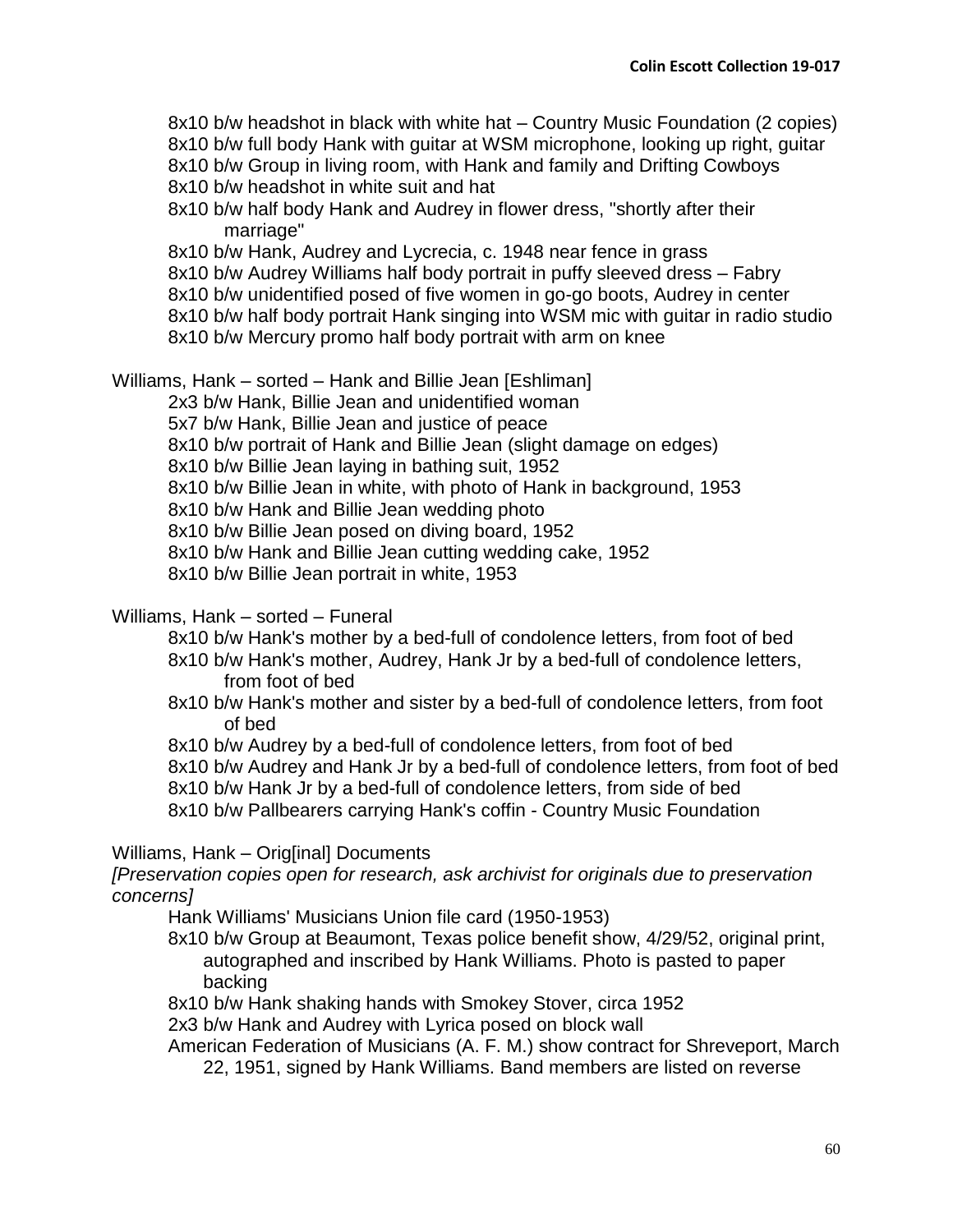American Federation of Musicians contract for Cooksville, Texas, 1/20/51 appearance with Hank Williams signed by Jimmy Dickens

Songbook "Hank Williams' Country Hit Parade" – Acuff-Rose – very good condition

Williams, Hank – MGM Record Release Files

*[Preservation copies open for research, ask archivist for originals due to preservation concerns]*

194 original, detailed, late-1940s and early-1950s MGM "record release" files for Hank Williams

Williams, Audrey – MGM Record Release Files

*[Preservation copies open for research, ask archivist for originals due to preservation concerns]*

21 original, detailed, late-1950s and 1960s MGM "record release" files for Audrey Williams

Drifting Cowboys – MGM Record Release Files

*[Preservation copies open for research, ask archivist for originals due to preservation concerns]*

19 original, detailed, MGM "record release" files for Drifting Cowboys, along with label issue listings of recordings as backing band for other artists.

Williams, Hank Jr.

8x10 color promo-type, with band – autographed

# **Box 11**

Williams, Jimmy (Sun Records artist)

8x10 b/w Promo-type headshot, head resting on folded hands 2x2 color snapshot, candid at soundboard, 1973

# Williams, Tex

8x10 b/w left side profile portrait with hand in front holding cigarette

Sonny Boy Williamson (Rice Miller) 8x10 b/w seated with his arm around a unidentified woman

Willis, Martin (Hi Records artist)

8x10 b/w Promo-type headshot profile with clarinet 3x5 b/w promo-type shot headshot with clarinet

### Wills, Bob

8x10 b/w headshot smile in white hat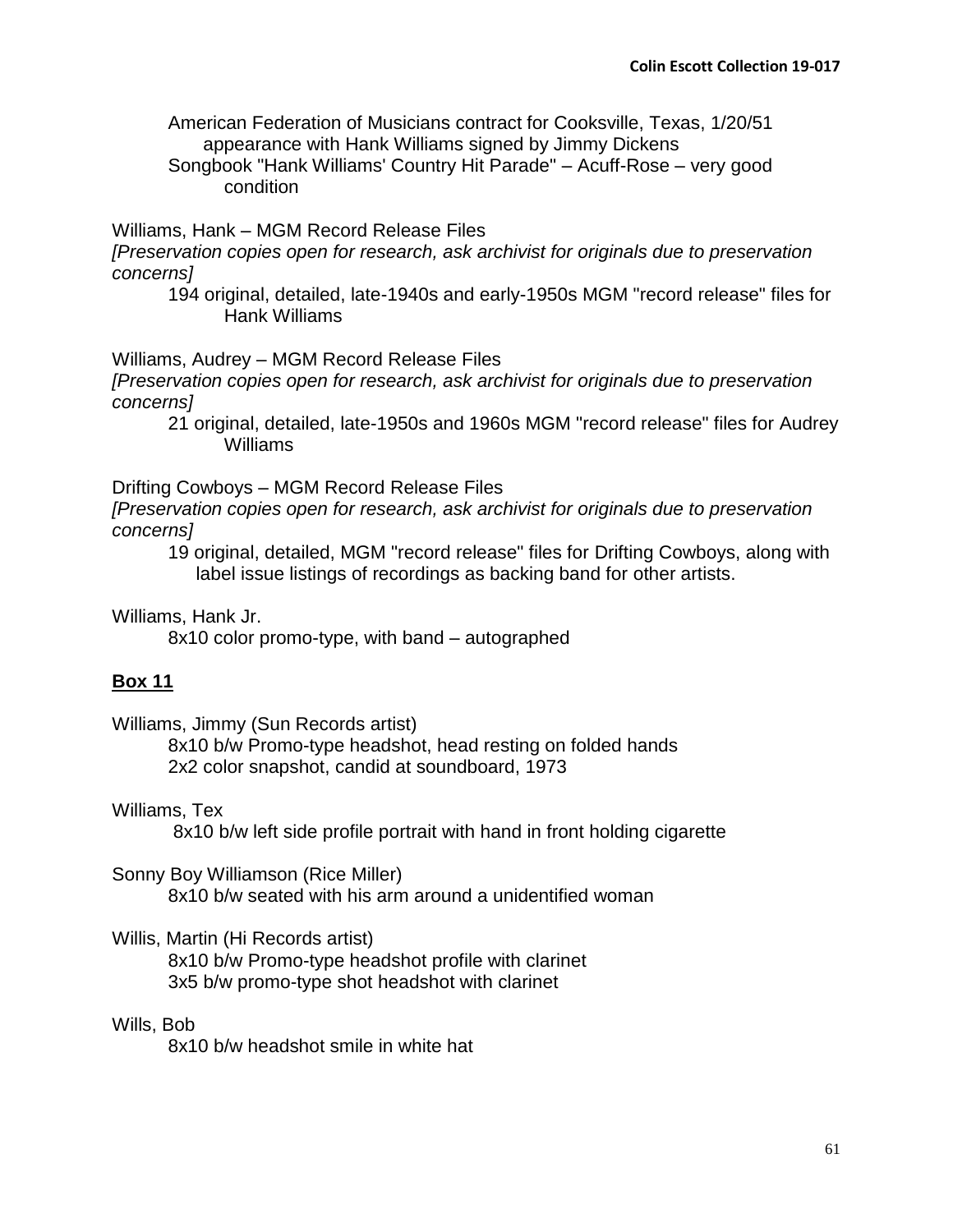Wills, Johnnie Lee

8x10 b/w Johnnie Lee Wills and band in front of their bus outside Cain's Ballroom

# Wilson, Jackie

8x10 b/w portrait looking left in dark suit, light tie 8x10 b/w half body pose yelling with hand at mouth 8x10 b/w full body with arms and legs spread out 8x10 b/w full body posed dancing leaning back in white suit 8x10 b/w bust portrait in light suit looking down smiling at camera

Wimberly, Maggie Sue (Sun Records artist)

5x7 b/w early portrait - Paper photocopy 8x10 b/w candid in front of recording microphone 8x10 b/w with Jerry Huffman on a sofa 8x10 b/w Late promo-type portrait leaning on tree ("Sue Richards")

# Wood, Anita (Sun Records artist)

8x10 b/w Standing in front of a juke box

Wood, Bobby (Sun Record artist)

8x10 b/w Promo-type headshot 8x10 b/w band photo in recording studio, ca. 1962

# Woody, Don

8x10 b/w copy in front of car, September 1957 - original had creases

# Work, Jimmy

8x10 b/w Early print of promo-type portrait holding guitar neck

# Wright, O. V. (Hi Records artist)

8x10 b/w Hi Records promo with head down 8x10 b/w Hi Records promo headshot with cigarette in hand in front of him 8x10 b/w Peacock Records promo full body sitting on stool 3x5 b/w headshot, looking left, 8x10 b/w print of same

# Yelvington, Mac (Sun Record artist)

8x10 b/w full body standing with guitar in front of microphone, 2 inch copy negative

8x10 b/w with Star Rhythm Boys on stage, 1954, 2 inch copy negative 4x4 b/w band pose with instruments laid out in front 3x5 color casual color shot with cigarette

Young, Lester

8x10 b/w artist promo half body, playing saxophone 8x10 b/w Aladdin Star promo headshot portrait 3 newspaper/magazine clippings